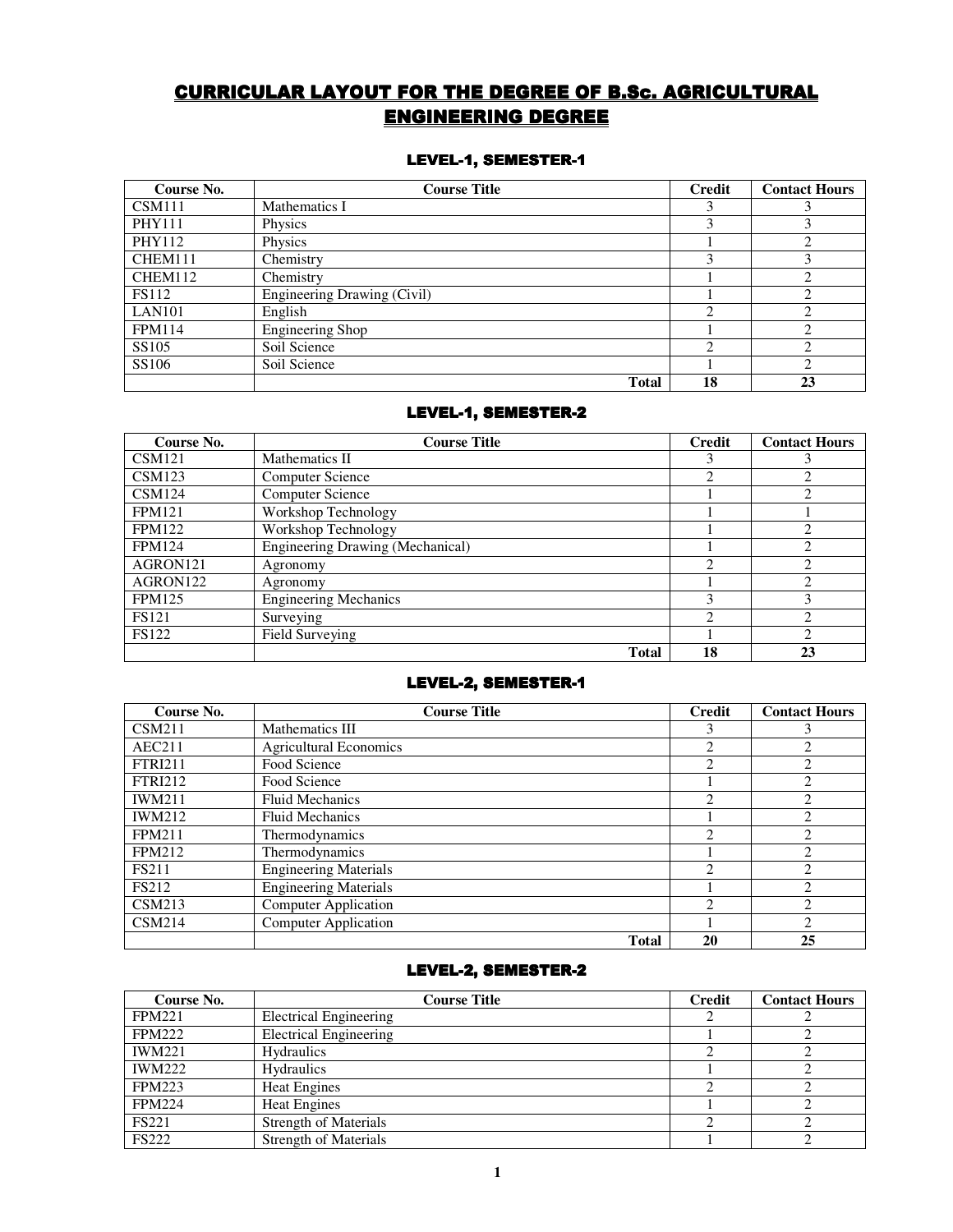| <b>FS225</b>   | Material and Cost Estimation |  |
|----------------|------------------------------|--|
| <b>RS221</b>   | <b>Rural Sociology</b>       |  |
| HORT221        | Horticultural Science        |  |
| <b>HORT222</b> | Horticultural Science        |  |
| <b>STAT221</b> | <b>Statistics</b>            |  |
| STAT222        | <b>Statistics</b>            |  |
|                | <b>Total</b>                 |  |

# LEVEL-3, SEMESTER-1

| Course No.    | <b>Course Title</b>                 | Credit | <b>Contact Hours</b> |
|---------------|-------------------------------------|--------|----------------------|
| <b>FPM311</b> | <b>Agricultural Power</b>           |        |                      |
| <b>FPM312</b> | <b>Agricultural Power</b>           |        |                      |
| <b>FPM313</b> | <b>Electrical Machinery</b>         | າ      |                      |
| <b>FPM314</b> | <b>Electrical Machinery</b>         |        | ◠                    |
| <b>IWM311</b> | Irrigation and Drainage Engineering |        |                      |
| <b>IWM312</b> | Irrigation and Drainage Engineering |        | ◠                    |
| <b>IWM313</b> | Groundwater Engineering             | າ      | ◠                    |
| <b>IWM314</b> | Groundwater Engineering             |        | $\mathfrak{D}$       |
| <b>FS311</b>  | Soil Mechanics                      | ∍      |                      |
| <b>FS312</b>  | Soil Mechanics                      |        | ↑                    |
| <b>FS313</b>  | Concrete Structure Design           | 3      | 3                    |
| <b>FS314</b>  | Concrete Structure Design           |        | ◠                    |
|               | <b>Total</b>                        | 20     | 26                   |

For students from Level – 3, Semester – 2 to Level – 4, Semester –2, in each semester the following instructions are to be followed: a) Common courses are to be taken by all. B) For the remaining credits, out of 4 sets of courses (Set-A, Set-B, Set-C & Set-D) one has to choose one set and once one set is chosen, he/she has to follow the same set up to the last semester.

#### LEVEL-3, SEMESTER-2

| Course No.    | <b>Course Title</b>                         | <b>Credit</b> | <b>Contact Hours</b> |
|---------------|---------------------------------------------|---------------|----------------------|
| <b>FPM321</b> | <b>Agricultural Machinery</b>               |               |                      |
| <b>FPM322</b> | <b>Agricultural Machinery</b>               |               |                      |
| <b>FPM323</b> | Rural Electrification Engineering           |               |                      |
| <b>FPM324</b> | <b>Rural Electrification Engineering</b>    |               |                      |
| <b>FS321</b>  | <b>Environmental Engineering</b>            | 2             |                      |
| <b>FS322</b>  | <b>Environmental Engineering</b>            |               |                      |
| Ag.Ext321     | <b>Agricultural Extension Education</b>     | ↑             |                      |
| Ag.Ext322     | <b>Agricultural Extension Education</b>     |               |                      |
|               | <b>Sub Total</b>                            | 13            | 17                   |
|               | Set-A: CSM (Computer Science & Mathematics) |               |                      |
| CSM321        | $\Delta$ loorithm                           |               |                      |

|               |                                | <b>Total No. of Courses</b> |           |           |
|---------------|--------------------------------|-----------------------------|-----------|-----------|
|               |                                | Total                       | $13+6=19$ | $17+6=23$ |
|               |                                | Sub Total-                  |           |           |
| <b>CSM325</b> | Internet Programming           |                             |           |           |
| CSM323        | <b>Engineering Mathematics</b> |                             |           |           |
| <b>CSM321</b> | Algorithm                      |                             |           |           |

# **Set-B: FPM (Farm Power & Machinery)**

**Common Courses:** 

| <b>FPM325</b>              | <b>Heat and Mass Transfer</b>                  |           |           |
|----------------------------|------------------------------------------------|-----------|-----------|
| <b>FPM327</b>              | Refrigeration and Air Conditioning Engineering |           |           |
| <b>FPM328</b>              | Refrigeration and Air Conditioning Engineering |           |           |
|                            | Sub Total-                                     |           |           |
|                            | <b>Total</b>                                   | $13+5=18$ | $17+6=23$ |
|                            | <b>Total No. of Courses</b>                    |           |           |
| Set-C: FS (Farm Structure) |                                                |           |           |
| <b>FS323</b>               | Solid Waste Management                         |           |           |
| <b>FS324</b>               | Solid Waste Management                         |           |           |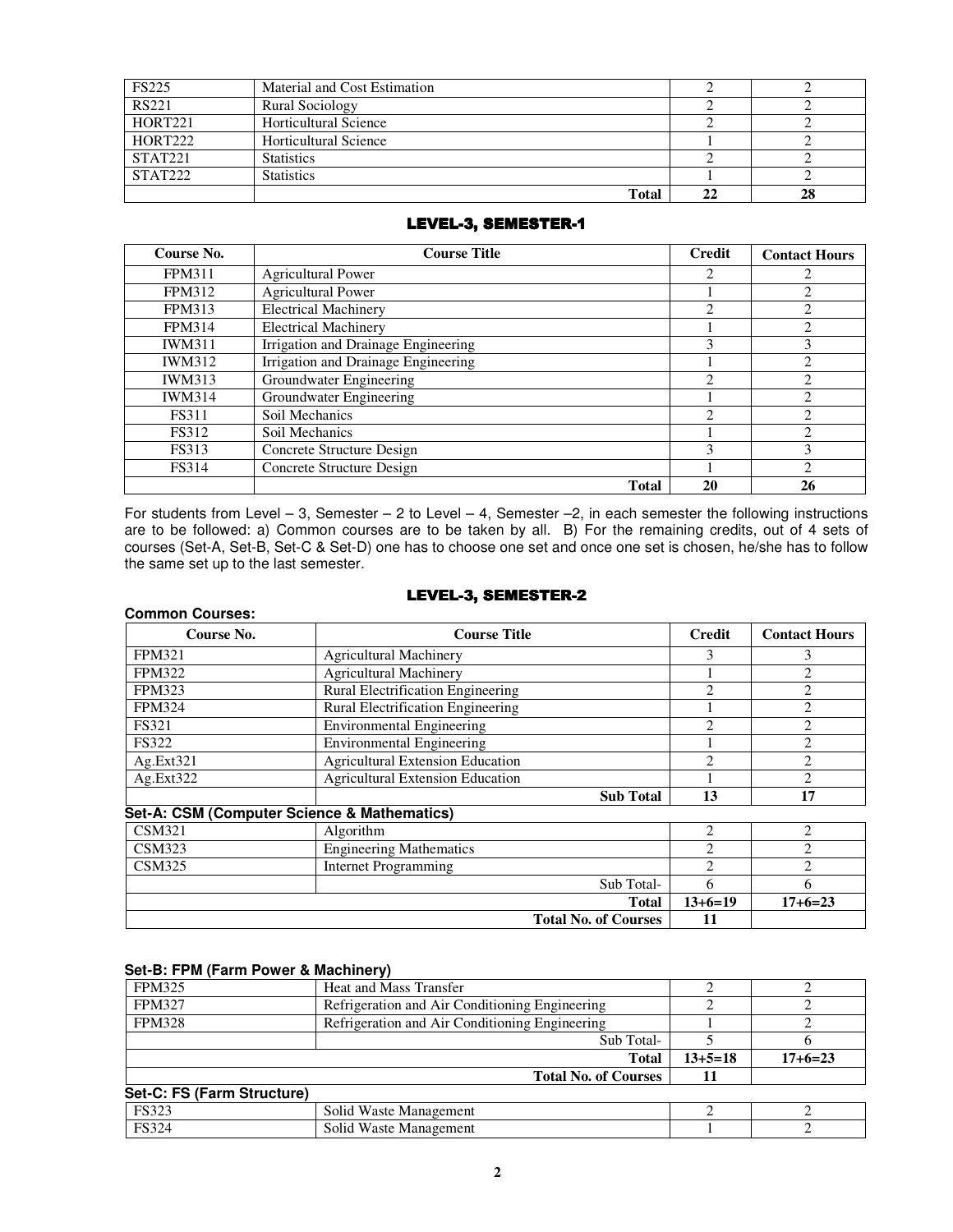| <b>IWM323</b> | <b>Agricultural Meteorology</b>            |                             |           |               |
|---------------|--------------------------------------------|-----------------------------|-----------|---------------|
|               |                                            | Sub Total-                  |           |               |
|               |                                            | <b>Total</b>                | $13+5=18$ | $17 + 6 = 23$ |
|               |                                            | <b>Total No. of Courses</b> | 11        |               |
|               | Set-D: IWM (Irrigation & Water Management) |                             |           |               |
| <b>IWM321</b> | Hydraulic Engineering                      |                             | ◠         |               |
| <b>IWM322</b> | <b>Hydraulic Engineering</b>               |                             |           |               |
| <b>IWM323</b> | <b>Agricultural Meteorology</b>            |                             | ◠         |               |
|               |                                            | <b>Sub Total-</b>           |           |               |
|               |                                            | <b>Total</b>                | $13+5=18$ | $17 + 6 = 23$ |
|               |                                            | <b>Total No. of Courses</b> | 11        |               |

# LEVEL-4, SEMESTER-1

| <b>Common Courses</b> |                                                                          |            |                             |                      |
|-----------------------|--------------------------------------------------------------------------|------------|-----------------------------|----------------------|
| Course No.            | <b>Course Title</b>                                                      |            | <b>Credit</b>               | <b>Contact Hours</b> |
| <b>FPM401</b>         | <b>Agricultural Mechanization</b>                                        |            | 2                           | $\overline{c}$       |
| <b>IWM401</b>         | Pumps and Wells                                                          |            | $\overline{2}$              | $\overline{c}$       |
| <b>IWM402</b>         | Pumps and Wells                                                          |            | $\mathbf{1}$                | $\overline{2}$       |
| <b>IWM403</b>         | Soil and Water Conservation Engineering                                  |            | 3                           | 3                    |
| <b>IWM404</b>         | Soil and Water Conservation Engineering                                  |            | 1                           | $\overline{2}$       |
| <b>CSM402</b>         | <b>Computer Aided Design</b>                                             |            | 1                           | $\overline{2}$       |
|                       |                                                                          | Sub total- | 10                          | 13                   |
|                       | Set-A: CSM (Computer Science & Mathematics)                              |            |                             |                      |
| Course No.            | <b>Course Title</b>                                                      |            | <b>Credit</b>               | <b>Contact Hours</b> |
| <b>CSM403</b>         | Database Management Systems                                              |            | 2                           | 2                    |
| <b>CSM405</b>         | Electronics and Instrumentation                                          |            | $\overline{2}$              | $\overline{2}$       |
| <b>FPM403</b>         | <b>Agricultural Process Engineering</b>                                  |            | $\overline{c}$              | $\overline{c}$       |
| <b>FPM404</b>         | <b>Agricultural Process Engineering</b>                                  |            | 1                           | $\mathfrak{2}$       |
| <b>CSM410</b>         | Project Work and Seminar                                                 |            | 1                           | $\overline{2}$       |
|                       |                                                                          | Sub total- | 8                           | 10                   |
|                       | Elective Courses: Two credits from the following courses                 |            |                             |                      |
| Course No.            | <b>Course Title</b>                                                      |            | <b>Credit</b>               | <b>Contact Hours</b> |
| <b>CSM407</b>         | Multimedia Systems                                                       |            |                             | 2                    |
| <b>CSM409</b>         | <b>Discrete Mathematics</b>                                              |            | $\overline{c}$              | $\overline{c}$       |
| <b>CSM411</b>         | <b>Engineers and Society</b>                                             |            | $\overline{2}$              | $\overline{2}$       |
| CM401                 | Accountancy                                                              |            | $\overline{2}$              | 2                    |
| <b>FPM413</b>         | Precision Agriculture                                                    |            | $\overline{2}$              | $\overline{2}$       |
| <b>FPM414</b>         | Precision Agriculture                                                    |            | 1                           | 2                    |
| <b>CSM413</b>         | Microprocessor Systems                                                   |            | $\overline{2}$              | $\overline{c}$       |
| <b>CSM415</b>         | <b>Electronic Devices and Circuits</b>                                   |            | $\mathfrak{D}$              | 2                    |
|                       | <b>Total</b>                                                             |            | $10+8+2=20$                 |                      |
|                       | Set-B: FPM (Farm Power & Machinery)                                      |            |                             |                      |
| <b>FPM403</b>         | <b>Agricultural Process Engineering</b>                                  |            | $\overline{c}$              | $\overline{2}$       |
| <b>FPM404</b>         | <b>Agricultural Process Engineering</b>                                  |            | $\mathbf{1}$                | $\overline{2}$       |
| <b>FPM405</b>         | Machine Design                                                           |            | $\overline{c}$              | $\overline{2}$       |
| <b>FPM410</b>         | Project Work and Seminar                                                 |            | 1                           | $\overline{2}$       |
|                       |                                                                          | Sub total  | 6                           | 8                    |
|                       | Elective courses: Three credits (two courses) from the following courses |            |                             |                      |
| <b>CSM405</b>         | Electronics and Instrumentation                                          |            | $\boldsymbol{2}$            | $\overline{c}$       |
| <b>CSM406</b>         | Electronics and Instrumentation                                          |            | $\mathbf{1}$                | $\mathbf{2}$         |
| <b>FPM407</b>         | Manufacturing Methods and Quality Control                                |            | $\overline{2}$              | $\overline{2}$       |
| FPM408                | Manufacturing Methods and Quality Control                                |            | 1                           | 2                    |
| CM417                 | Agribusiness and Marketing                                               |            | $\sqrt{2}$                  | $\overline{2}$       |
| FPM411                | Soil Dynamics and Tillage                                                |            | $\mathbf{2}$                | 2                    |
| FPM412                | Soil Dynamics and Tillage                                                |            | $\mathbf{1}$                | $\overline{2}$       |
| FPM413                | Precision Agriculture                                                    |            | $\overline{2}$              | $\overline{2}$       |
| FPM414                | Precision Agriculture                                                    |            | $\mathbf{1}$                | $\overline{2}$       |
| CM401                 | Accountancy                                                              |            | $\mathcal{D}_{\mathcal{L}}$ | $\overline{2}$       |
|                       |                                                                          | Total      | $10+6+3=19$                 |                      |

**Total** 10+6+3=19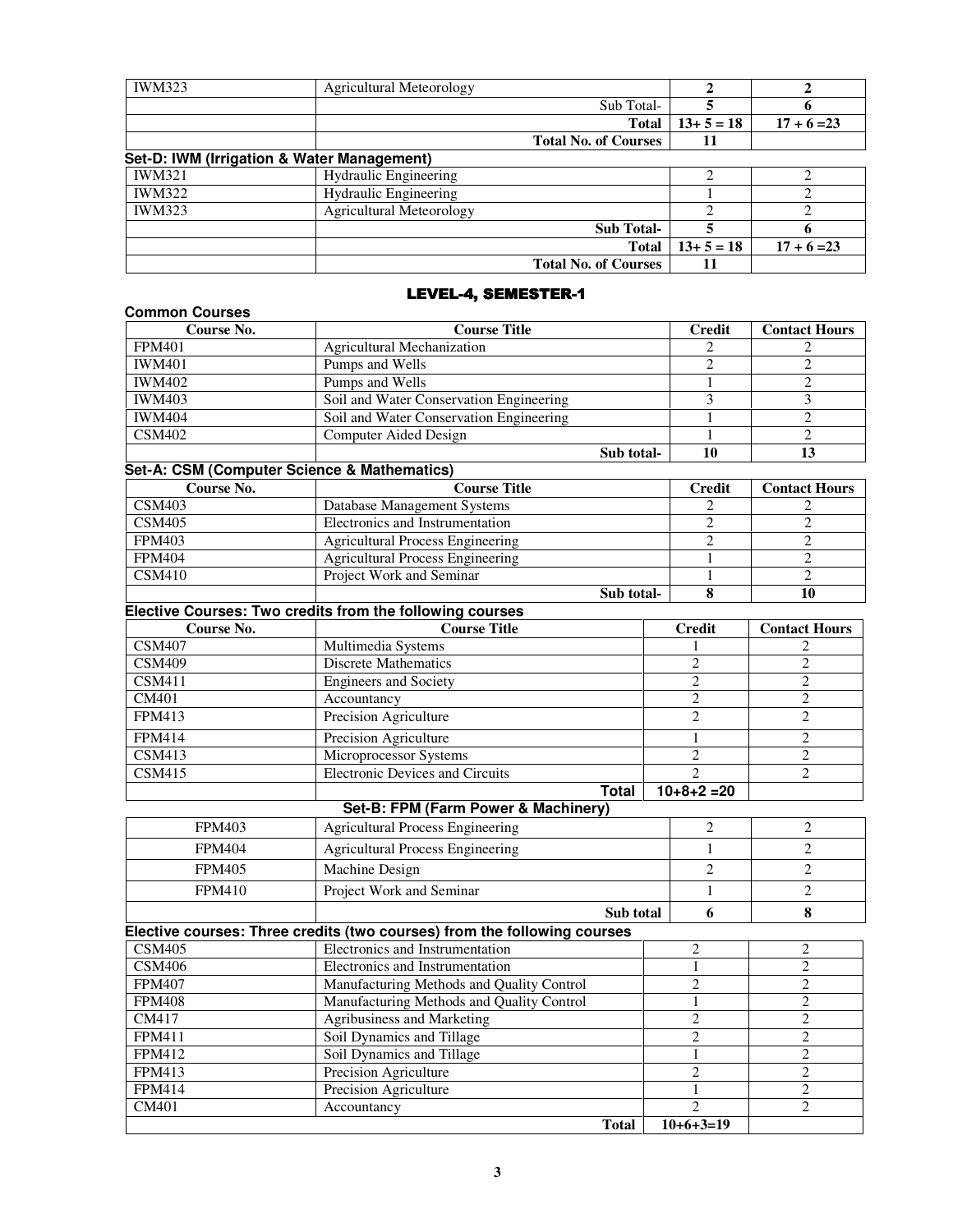### **SET-C: FS (Farm Structure)**

Ξ

| <b>FS411</b>  | Water Pollution and Treatment    |  |
|---------------|----------------------------------|--|
| <b>FS412</b>  | Water Pollution and Treatment    |  |
| <b>FPM403</b> | Agricultural Process Engineering |  |
| <b>FPM404</b> | Agricultural Process Engineering |  |
| <b>FS410</b>  | Project Work and Seminar         |  |
|               | Sub total                        |  |

|              | Elective courses: Two credits from the following courses |             |  |
|--------------|----------------------------------------------------------|-------------|--|
| FS415        | <b>Foundation Engineering</b>                            |             |  |
| <b>FS417</b> | <b>Applied Soil Mechanics</b>                            |             |  |
| CM401        | Accountancy                                              |             |  |
| CM417        | Agribusiness and Marketing                               |             |  |
|              | <b>Total</b>                                             | $10+7+2=19$ |  |

# **Set-D: IWM (Irrigation & Water Management)**

| <b>IWM405</b> | Hydrology                                                |   |    |
|---------------|----------------------------------------------------------|---|----|
| <b>IWM406</b> | <b>Hydrology</b>                                         |   |    |
| <b>IWM407</b> | <b>Hydraulic Machinery</b>                               | ◠ | ◠  |
| <b>IWM408</b> | <b>Hydraulic Machinery</b>                               |   | ◠  |
| <b>IWM410</b> | Project Work and Seminar                                 |   |    |
|               | <b>Sub Total</b>                                         | 8 | 11 |
|               |                                                          |   |    |
|               | Elective courses: Two credits from the following courses |   |    |
| SS403         | Soil Physics                                             |   |    |
| CSM403        | Database Management systems                              |   | ◠  |
| CM401         | Accountancy                                              | ↑ | ↑  |
| <b>LAN401</b> | <b>Communication Skill</b>                               | ↑ | ↑  |

#### LEVEL-4, SEMESTER-2

#### **Common Courses**

| Course No.                                  | <b>Course Title</b>                                                     | <b>Credit</b>          | <b>Contact Hours</b> |
|---------------------------------------------|-------------------------------------------------------------------------|------------------------|----------------------|
| <b>FPM421</b>                               | <b>Engineering Management</b>                                           | 2                      | 2                    |
| <b>IWM421</b>                               | On-Farm Water Management                                                | $\overline{2}$         | $\overline{c}$       |
| <b>IWM422</b>                               | On-Farm Water Management                                                |                        | $\overline{2}$       |
|                                             | <b>Sub Total</b>                                                        | 5                      | 6                    |
| Set-A: CSM (Computer Science & Mathematics) |                                                                         |                        |                      |
| <b>CSM421</b>                               | <b>Digital Circuits</b>                                                 | 2                      | $\overline{2}$       |
| <b>CSM423</b>                               | <b>Operations Research</b>                                              | $\mathcal{D}_{\alpha}$ | $\overline{2}$       |
| <b>CSM425</b>                               | <b>Computer Network</b>                                                 | $\mathcal{D}_{\alpha}$ | $\overline{c}$       |
| <b>CSM430</b>                               | Project Work and Report                                                 | 3                      | 6                    |
|                                             | Sub total                                                               | $\boldsymbol{9}$       | 12                   |
|                                             | Elective Courses: Four credits (two courses) from the following courses |                        |                      |
| <b>CSM427</b>                               | <b>Computer System Administration</b>                                   | $\overline{2}$         | $\overline{2}$       |
| <b>CSM429</b>                               | <b>Operating Systems</b>                                                | $\overline{2}$         | $\overline{c}$       |
| <b>FPM429</b>                               | Project Planning and Evaluation                                         | 3                      | 3                    |
| <b>CSM433</b>                               | Network Management                                                      | $\overline{2}$         | $\overline{2}$       |
| <b>CSM435</b>                               | <b>Computer Graphics</b>                                                | $\overline{c}$         | 2                    |
| <b>CSM437</b>                               | GIS and ICT                                                             | $\mathfrak{D}$         | $\overline{c}$       |
| <b>CSM438</b>                               | GIS and ICT                                                             |                        | $\overline{c}$       |
|                                             | <b>Total</b>                                                            | $5+9+4=18$             |                      |
| Set-B: FPM (Farm Power & Machinery)         |                                                                         |                        |                      |
| <b>FPM423</b>                               | <b>Bio-Materials and Systems</b>                                        | 3                      | 3                    |
| <b>FPM425</b>                               | <b>Agricultural Machinery Design</b>                                    | $\overline{2}$         | $\overline{2}$       |
| <b>FPM427</b>                               | Testing and Standardization of Agril. Machinery                         | $\overline{2}$         | $\overline{c}$       |
| <b>FPM428</b>                               | Testing and Standardization of Agril. Machinery                         |                        | $\overline{c}$       |

FPM432 Industrial Training 1 2 FPM430 Project Work and Report 3 6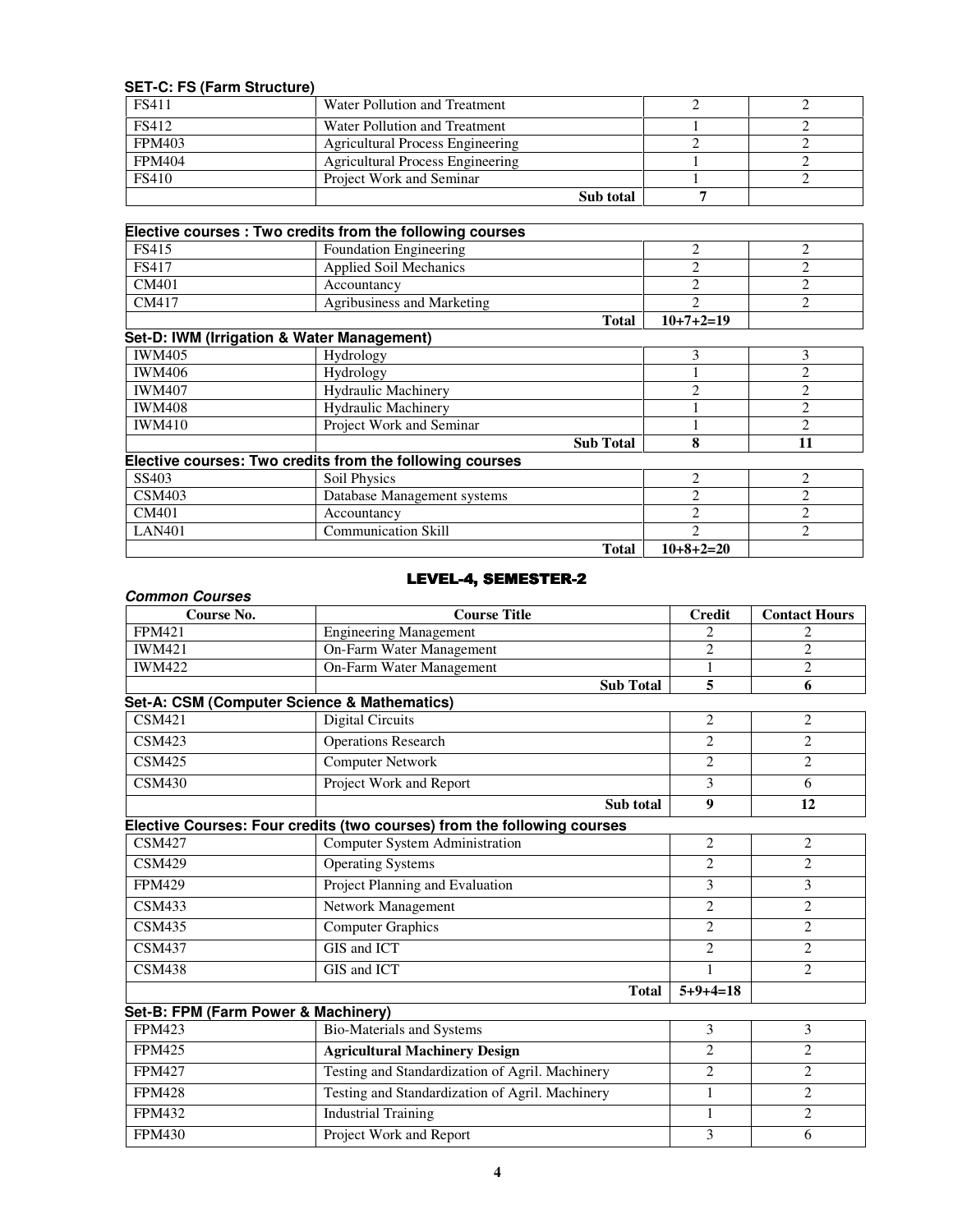|                           |                                                            | <b>Sub Total-</b> | 12                            | 17                                |
|---------------------------|------------------------------------------------------------|-------------------|-------------------------------|-----------------------------------|
|                           | Elective Courses: Three credits from the following courses |                   |                               |                                   |
| <b>CSM437</b>             | <b>GIS</b> and <b>ICT</b>                                  |                   | $\overline{2}$                | 2                                 |
| <b>CSM438</b>             | GIS and ICT                                                |                   | $\mathbf{1}$                  | $\overline{2}$                    |
| <b>FPM433</b>             | Ergonomics                                                 |                   | $\overline{2}$                | $\overline{c}$                    |
| <b>FPM434</b>             | Ergonomics                                                 |                   | $\mathbf{1}$                  | $\mathbf{1}$                      |
| <b>FPM435</b>             | Livestock and Poultry Machinery                            |                   | $\sqrt{2}$                    | $\sqrt{2}$                        |
| <b>FPM436</b>             | Livestock and Poultry Machinery                            |                   | $\mathbf{1}$                  | $\overline{2}$                    |
| <b>FPM437</b>             | Technology, Gender and Development                         |                   | 3                             | 3                                 |
| $Ag.Ex$ t $429$           | <b>Extension Communication Management</b>                  |                   | 3                             | 3                                 |
| <b>FPM429</b>             | Project Planning and Evaluation                            |                   | 3                             | 3                                 |
| <b>FS421</b>              | Farm Building Design                                       |                   | $\overline{2}$                | $\overline{2}$                    |
| FS422                     | Farm Building Design                                       |                   | $\mathbf{1}$                  | $\overline{2}$                    |
|                           |                                                            | <b>Total</b>      | $5+12+3=2$                    |                                   |
| Set-C:FS (Farm Structure) |                                                            |                   |                               |                                   |
| FS421                     | Farm Building Design                                       |                   | $\sqrt{2}$                    | $\overline{c}$                    |
| <b>FS422</b>              | Farm Building Design                                       |                   | $\mathbf{1}$                  | $\overline{c}$                    |
| <b>FS423</b>              | Silo and Storage Structure                                 |                   | $\overline{2}$                | $\overline{c}$                    |
| <b>FS424</b>              | Silo and Storage Structure                                 |                   | 1                             | $\overline{c}$                    |
| <b>FS425</b>              | <b>Environmental Impact Assessment</b>                     |                   | $\overline{2}$                | 2                                 |
| <b>FS426</b>              | <b>Environmental Impact Assessment</b>                     |                   | $\mathbf{1}$                  | $\overline{2}$                    |
| <b>FS430</b>              | Project Work and Report                                    |                   | 3                             | 6                                 |
|                           |                                                            | <b>Total</b>      | 12                            | 18                                |
|                           | Elective courses: Three credits from the following courses |                   |                               |                                   |
| FS427                     | Rural Housing and Sanitation                               |                   | $\overline{2}$                | 2                                 |
| <b>FS428</b>              | Rural Housing and Sanitation                               |                   | $\mathbf{1}$                  | $\overline{c}$                    |
| <b>FPM423</b>             | <b>Bio-Materials and Systems</b>                           |                   | 3                             | 3                                 |
| <b>CSM437</b>             | GIS and ICT                                                |                   | $\overline{c}$                | $\overline{c}$                    |
| <b>CSM438</b>             | GIS and ICT                                                |                   | 1                             | $\overline{2}$                    |
|                           |                                                            | <b>Total</b>      | $5+12+3=2$                    |                                   |
|                           | Set-D:IWM (Irrigation & Water Management)                  |                   |                               |                                   |
| <b>IWM423</b>             | <b>Irrigation Structure</b>                                |                   | 3                             | 3                                 |
| <b>IWM424</b>             | <b>Irrigation Structure</b>                                |                   | 1                             | $\overline{c}$                    |
| <b>IWM425</b>             | Flood Control and River Training                           |                   | $\overline{c}$                | $\overline{c}$                    |
| <b>IWM426</b>             | Flood Control and River Training                           |                   | 1                             | 2                                 |
| <b>IWM427</b>             | Land and Watershed Management                              |                   | 2                             | $\overline{2}$                    |
| <b>IWM430</b>             | Project Work and Report                                    |                   | 3                             | 6                                 |
|                           | Sub Total                                                  |                   | 12                            | 17                                |
|                           | Elective course: Two credits from the following courses    |                   |                               |                                   |
| <b>IWM429</b>             | <b>Aquacultural Engineering</b>                            |                   | 2                             | 2                                 |
| <b>IWM431</b>             | Land Reclamation Engineering                               |                   | $\overline{2}$                | $\overline{2}$                    |
| <b>CSM437</b>             | GIS and ICT                                                |                   | $\overline{2}$<br>$5+12+2=19$ | $\overline{2}$<br>$\overline{25}$ |
|                           |                                                            | <b>Total</b>      |                               |                                   |

# **Total of credits required for the degree = 155**

**Note: The odd and even numeric figures in the course code indicate theory courses and practical courses, respectively.**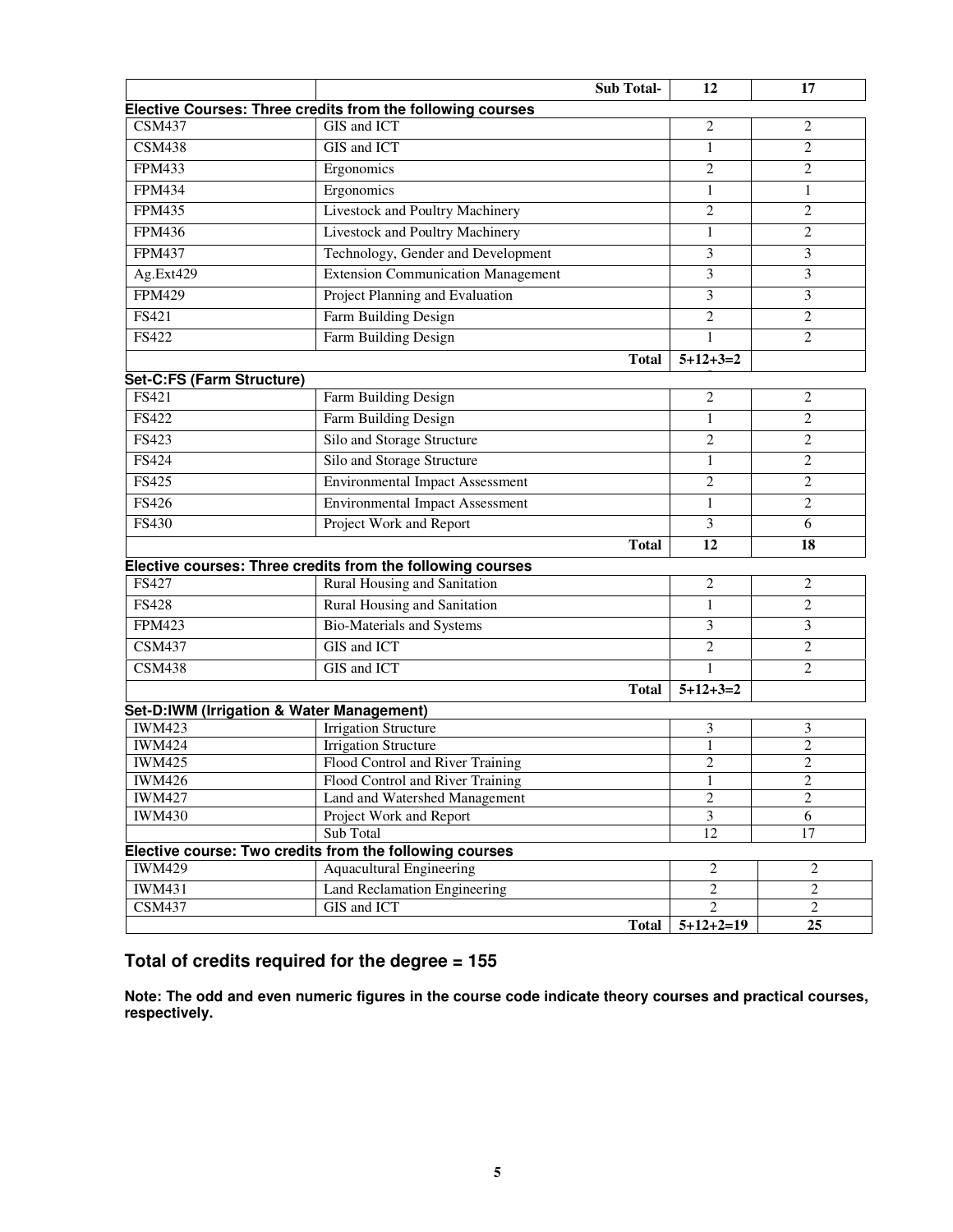# SYLLABUSES FOR THE B.Sc. AGRICULTURAL ENGINEERING COURSES

| <b>CSM 111</b>       |               |
|----------------------|---------------|
| <b>Mathematics-I</b> | <b>Credit</b> |

Differential Calculus: Review: function; limit of a function; continuity and differentiability of functions; successive differentiation; physical applications of first and second order derivatives; Leibnitz's theorem; expansion of functions; Rolle's theorem; mean value theorem; Taylor's theorem and Maclaurins theorem (proof not required); maxima and minima for functions of one and two variables; functions of several variables; partial differentiation; tangent; normal and curvature. Integral Calculus: Review of indefinite integrals; definite integrals; properties of definite integrals; gamma and beta functions; integration by reduction, integrals with several variables; rectification; quadrature; surface areas and volumes of revolution. Matrices: Introduction; transpose of matrix; adjoint and inverse of a matrix; solution of linear equations by matrices; rank of a matrix; symmetric and skew-symmetric matrix; Hermitian matrix; orthogonal matrix.

| <b>Physics</b> | $\sim$ and it.  |
|----------------|-----------------|
| <b>PHY 111</b> | - - - - - - - - |

General Properties of matter: Elasticity, surface tension and viscosity. Heat and Thermodynamics: First law of thermodynamics and its applications, different kinds of thermo- dynamical changes, interrelation between pressure, volume and temperature. Second law of thermodynamics; reversible and irreversible processes, heat engine and Carnot's cycle. Electricity and Magnetism: Current and resistance, Kirchhoff's laws on distribution of current. Magnetic induction due to current, Ampere's law, Biot-Savart law. Electromagnetic induction, Henry-Faraday's law, inductance, L-R circuits. Nuclear Physics and Electronics : Nuclear physics**-** Atomic and nuclear structure, radioactivity, decay law, half life, nuclear fission and fusion, uses of radio isotopes.

# **PHY 112 Physics Credit-1**

Determination of Y (Young's modules) by Searle's method. Determination of modulus of rigidity by dynamic method. Determination of 'g' by Kater's pendulum. Determination of surface tension by capillary rise. Comparison of magnetic moments of two bar magnets in tan A and tan B position by deflection method.. Comparison of magnetic moments of two bar magnet by null method. Determination H by Vibration magnetometer. Determination of refractive index of liquid by a plane mirror and a convex lens. Verification of laws of combination of resistance by P.O. Box.

| <b>Chemistry</b><br><b>CHEM</b> |
|---------------------------------|
|---------------------------------|

Chemical equilibrium: Law of mass action and its application in homogenous and heterogenous reactions. Electrochemistry : Ionic equilibrium, Ostwalds law, common ion effect, electrolytic dissociation and conductance theories of strong electrolyte, pH, Buffer solution and its preparation, indicator, solubility product, principles of precipitation. Preparation of solution: Colligative properties of dilute solutions. Colloids: Preparation, properties and uses of colloids. Colorimetric analysis : Lambert's and Beer's law and their applications. Production of urea from natural gas. Petroleum refining and uses of different fractions. Environmental chemistry and pollution: Aromatic and heterocyclic compounds. Carbohydrates: Chemistry of monosaccharide and disaccharides.

| <b>CHEM112 Chemistry</b> | Credit- |
|--------------------------|---------|
|                          |         |

Preparation of standard solution of different compounds like  $Na_2CO_3$ ,  $H_2SO_4$ ,  $H_2C_2O_4$  and KMnO<sub>4</sub> . Acid-base titration, redox titration, complexomatric titration. Identification of organic compounds and their functional groups: Oxalic, citric, tartaric, acetic, formic acid, glucose, urea and carbonyl compounds

| <b>FS112 Engineering Drawing (Civil)</b> | Credit-1 |
|------------------------------------------|----------|
|------------------------------------------|----------|

Introduction: History, Applications, Instruments, Lines, Arrows, Dimensions and Symbols Lettering: Definition, Types, Uses, Single and Double stroke lettering. Scale: Definition, Types, Uses, Plane and Diagonal scale construction. Views: Definition, Types and Uses. Orthographic View: definition, Principles, Surfaces of solid sections, Drawing procedure and Uses. Isometric View: Definition, Drawing of solids, Orthographic views from . Isometric views and Uses. Building drawing: Foundation, Superstructure, Lintel with sunshade, Beam, Roof, Staircase, Construction plans and layouts of Farm house and Storage structure.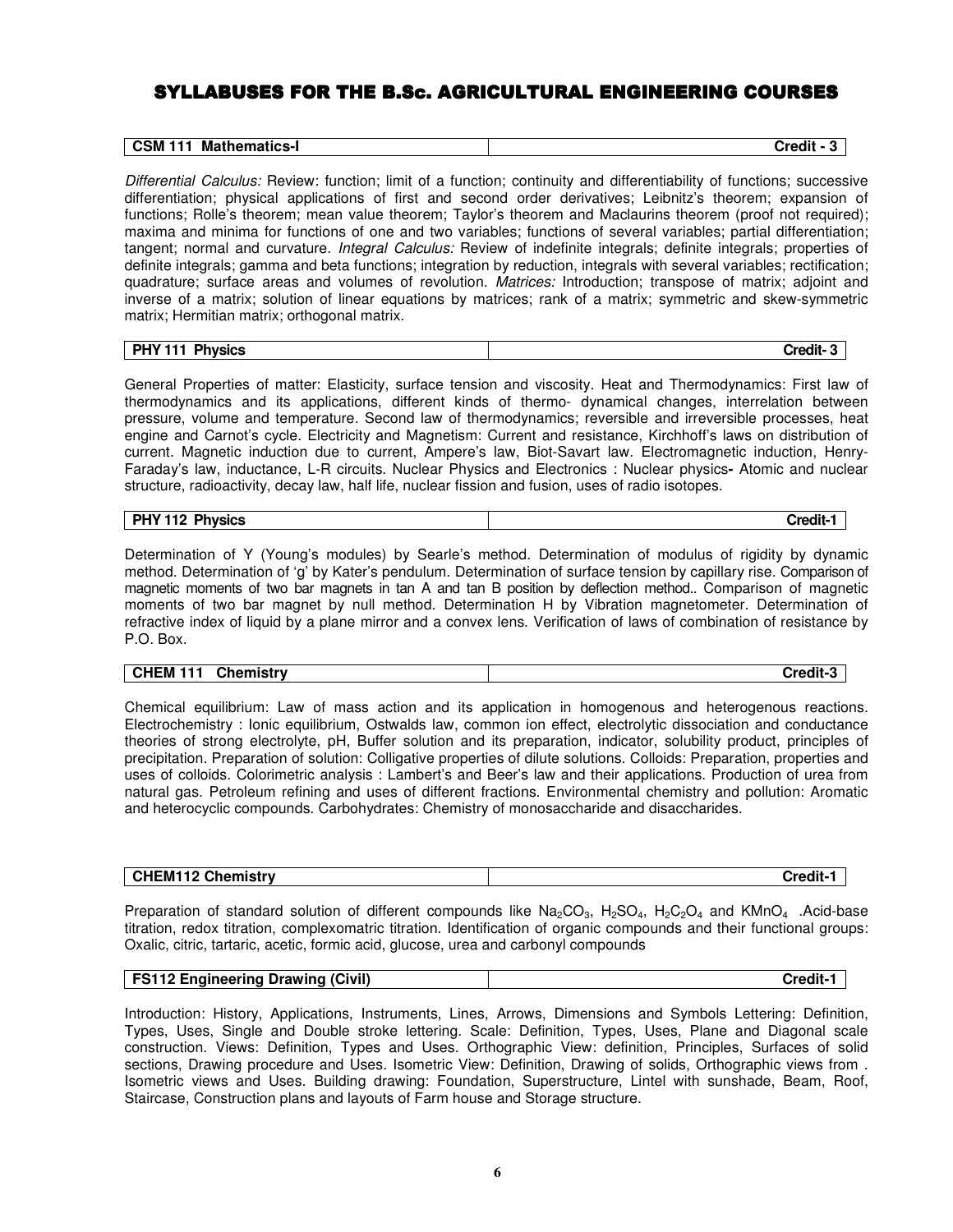| <b>English</b><br>AN101<br>-------<br>$-$ | <br>∵redit. |
|-------------------------------------------|-------------|

Textual study and comprehension practice from a prescribed text. Socio-linguistic rules to perform language function in English. Basic grammatical structures: Types of constructional forms of sentences: Sequence of tense; Voice; Verbs; Verb patterns and verb modifiers; Syntax; Combination of Sentences; Framing of question sentences. Nouns and determiners; Adjectives; Adverbial and repositional phrases. Mechanics: Punctuation; Quotation marks; Capitalisation. Principles and methods of composition.

| FPM 114 Engineering Shop | Credit - 1 |
|--------------------------|------------|
|--------------------------|------------|

Carpentry: Identification of machine and hand tools required for carpentry shop. Wood working practices: Making joint and finished articles. Surface finish, parallelism and angular measurements. Blacksmithy:. Machine shop: Practical works on the lathe, shaper and planers, measuring tools, drills and drilling machines, Checking of surfaces. Vee blocks, Gauge blocks. Welding & Brazing: Selection of equipment, brazing-processes and equipment, filler metal flux, joint design, soldering-materials & methods, flame cutting of metals, operation, profile cutting machine. Foundry: Pattern and moulds, moulding bed, casting of ferrous and non-ferrous metals. Tolerances and allowances.

| SS105 Soil Science | <b>Credit</b> |
|--------------------|---------------|

Introduction**:** Concept of soil, major components of soil; Soil genesis: Rocks and minerals – classification and properties; Weathering - physical and chemical weathering; Soil forming factors – climate, biosphere, parent material, relief and time Soil profile; Soil properties: Physical –soil particles, soil texture, soil structure, particle density, bulk density, porosity; Chemical – soil pH, ion exchange in soil; Biological – soil organisms and their importance; Soil fertility and plant nutrition: Plant nutrients – criteria of essentiality, source, and available forms; Soil organic matter – sources and functions; Soil water: Importance, classification, soil water constants, evapotranspiration; Agro-ecological zones of Bangladesh**:** Concept, location, extent and crops grown; Problem soils of Bangladesh.

## **SS106 Soil Science Credit - 1**

Collection and preparation of soil samples; Identification of important rock and mineral specimen; Determination of particle density of soil by volumetric flask method; Determination of bulk density of soil by core sampler method; Determination of soil pH by glass electrode pH meter; Determination of soil organic carbon by wet oxidation method.

| `าthema.<br>Ма⊾<br>GSM :<br>. .<br>. |
|--------------------------------------|
|--------------------------------------|

Differential Equations: Definition; types of differential equations; formation of differential equations; solution of first order and first degree equations; solution of linear differential equations of second and higher orders with constant coefficients; method of variation of parameters; solution of homogeneous linear equations; solution of differential equations in series (Frobenius method); Co-ordinate geometry: Co-ordinates of a point in space; distance between two points; direction cosines and direction ratios of a straight line; angle between two straight lines; condition of perpendicularity and parallelism of two straight lines, sphere and conicoid; Numerical analysis: Introduction; solution of algebraic and transcendental equations; interpolation and extrapolation; numerical differentiation and integration; numerical solution of ordinary differential equations.

| 102<br><b>CSM</b><br><b>Computer Science</b><br>123 | .<br><b></b> |
|-----------------------------------------------------|--------------|
|-----------------------------------------------------|--------------|

Computer fundamentals: computer systems; number systems and their internal representations; binary arithmetic; information coding; introduction to digital circuits and their design; programming fundamentals; control structures; variable modifiers; pointer variables; functions; arrays; characters and strings; structures; recursive functions; disc I/Os; introduction to data structure and object oriented programming.

| CSM 124 Computer Science | Credit - |
|--------------------------|----------|
|--------------------------|----------|

Familiarity with computer peripherals; use of different systems software; text processing; program writing and terminal use based on CSM123.

| FPM 121 Workshop Technology | Credit |
|-----------------------------|--------|
|                             |        |

Metrology, Fits and tolerance, Measuring and gauging instruments and their uses, Nondestructive testing and inspection. Metal Working Processes. Metal Working Principles: Turning, Shaping, Planning, Drilling, Grinding, Welding and allied processes; Threads and thread cutting; Hot and cold working of metal. Basic Machine tools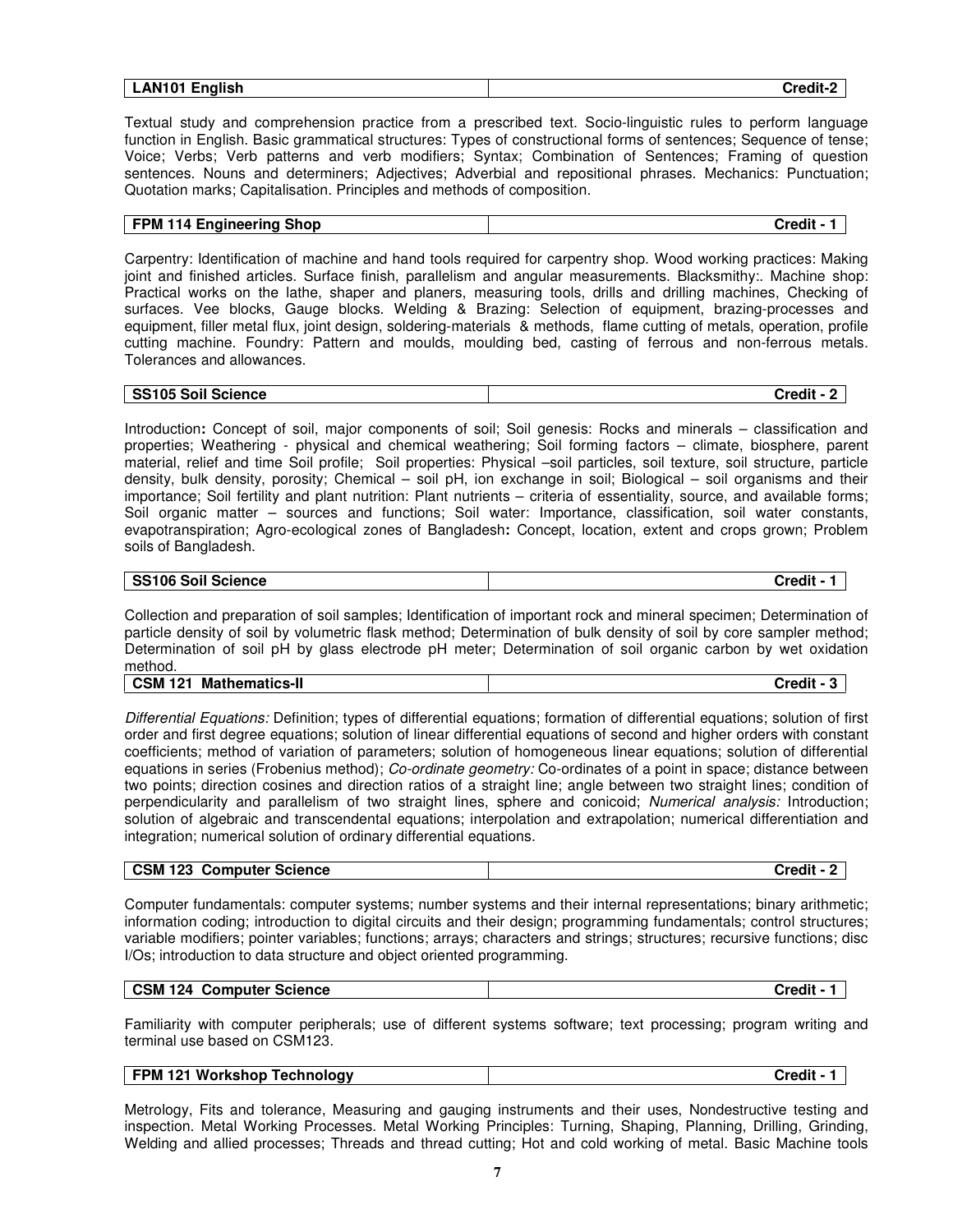elements: Machine frame, Drive, Work-holding devices, Methods of feed and depth control. Machines: Lathe, shaper, milling, jigs and fixtures, grinding machine and planning machines.

| Technology<br>`*^^it<br>- IVI<br>-00<br>. . | 122 Workshop<br><b>FPM</b> |  |
|---------------------------------------------|----------------------------|--|
|---------------------------------------------|----------------------------|--|

Identification and use of various measuring and gauging instruments. Identification of various components, processes and operation of metal working machines. \*Cutting tool shaping and fitting. Cutting speed and feed, cutting time. \*Safety and protection in the workshop.

Orthographic drawing and sketching: Pictorial drawing & sketching, intersections and developments; dimensions, tolerances, fits and clearances, limits and precision; screw, threads and threaded fasteners; working drawings; drawing of jigs, fixtures, welded parts, gears and cams; sections of solids, conic sections, loci, spiral curves, log spirals, etc.; preparation of a complete dimensioned scale drawing of agricultural machinery and assemblies. Plan, elevation and cross-sectional view of solid objects.

| <b>AGRON 121</b><br>Agronomy | Credit - |
|------------------------------|----------|
|                              |          |

Introduction to Agronomy: Definition and scope of Agronomy. Relationship of Agronomy with other branches of Agriculture; Climatology: Concept of weather and climate. Effect of temperature, day length and solar radiation on growth, development and yield of crops. Cropping seasons of Bangladesh and their characteristics; Crops and Cropping Systems: Agronomic classification of crops. Methods of cropping. Crop suitability in different agroecological zones in Bangladesh. Distribution of crops in relation to season, soil and land topography; Tillage: Concept, objectives and types of tillage. Characteristics of ideal tilth. Effect of tillage on soil characteristics and nutrient availability. Determinants of time, depth and number of ploughing; Plant Nutrition: Plant nutrient elements, their sources and forms of absorption. Functions and deficiency symptoms of nutrient elements in crop plants. Manures and fertilizers and their methods of application; Seed and seedling: Definition and classification of seed. Attributes of seed quality. Importance of quality seed in crop production. Factors affecting seed rate and depth of seeding. Effect of plant density and planting geometry on crop growth, seed yield and quality. Seed processing and grading. Seed treatment. Maintenance of seed quality during seed processing and storage; Water Management: Definition, objectives and methods of irrigation and drainage. Water use efficiency and irrigation scheduling; Intercultural Operations: Weeding, mulching, thinning, earthing up- their objectives, methods, advantages and disadvantages; Production Technology of Crops: Origin and distribution botanical description, climate and soil requirements, variety selection, cultivation practices and post-harvest operations of the following crops- rice, wheat, maize, sugarcane, jute, mustard, groundnut, soybean and lentil. Points to be considered during production and processing of crops for seed and for grain; Mechanization of Agriculture: Present status, problems and prospects of mechanization of Agriculture in Bangladesh.

|  | <b>AGRON 122</b><br>\aronomv<br>Aur<br>122 | --<br>tredit: |
|--|--------------------------------------------|---------------|
|--|--------------------------------------------|---------------|

Identification and study of farm implements; Identification and study of crops; Identification and study of seeds; Identification and study of weeds; Identification and study of manures and fertilizers; Practising ploughing and determination of efficiency of plough; Practising weeding, thinning and gap filling; practising mulching operation; Practising different methods of application of manures and fertilizers; Methods of seed sampling; Methods of seed grading; Methods of seed treatment; Conducting crop cutting experiment and calculation of expected yield of crops; Study of the effect of plant nutrients/seed rate/planting density, planting geometry on the performance of a crop in students' plot.

| <b>FPM 125 Engineering Mechanics</b> | Credit- |
|--------------------------------------|---------|
|--------------------------------------|---------|

Statics: Force systems: Force, moment, couple, resultant of forces. Equilibrium: Free body diagram, equilibrium conditions and its applications. Friction and frictional force systems, friction in machines. Centroids, center of mass, area and mass moment of inertia, product of inertia. Structures: Simple trusses, frames and machine, beams with concentrated and distributed loads.

Dynamics: Kinematics of particles: Rectilinear motion, plane curvilinear motion, different coordinates, relative motion. Kinetics of particles: Force, mass and acceleration; pendulum; work and energy; impulse and momentum; impact; steady and variable mass flow. Kinematics of rigid bodies: Combined sliding and rolling, Mechanism- slider crank, quick return, Link; 3-bar and 4-bar linkage. Kinetics of rigid bodies: Gyroscopic motion and precision.

# **FS 121 Surveying Credit-2**

Types and Instruments of surveying. Chain survey**:** Plotting details, Errors, Merits and demerits. Traverse survey**:**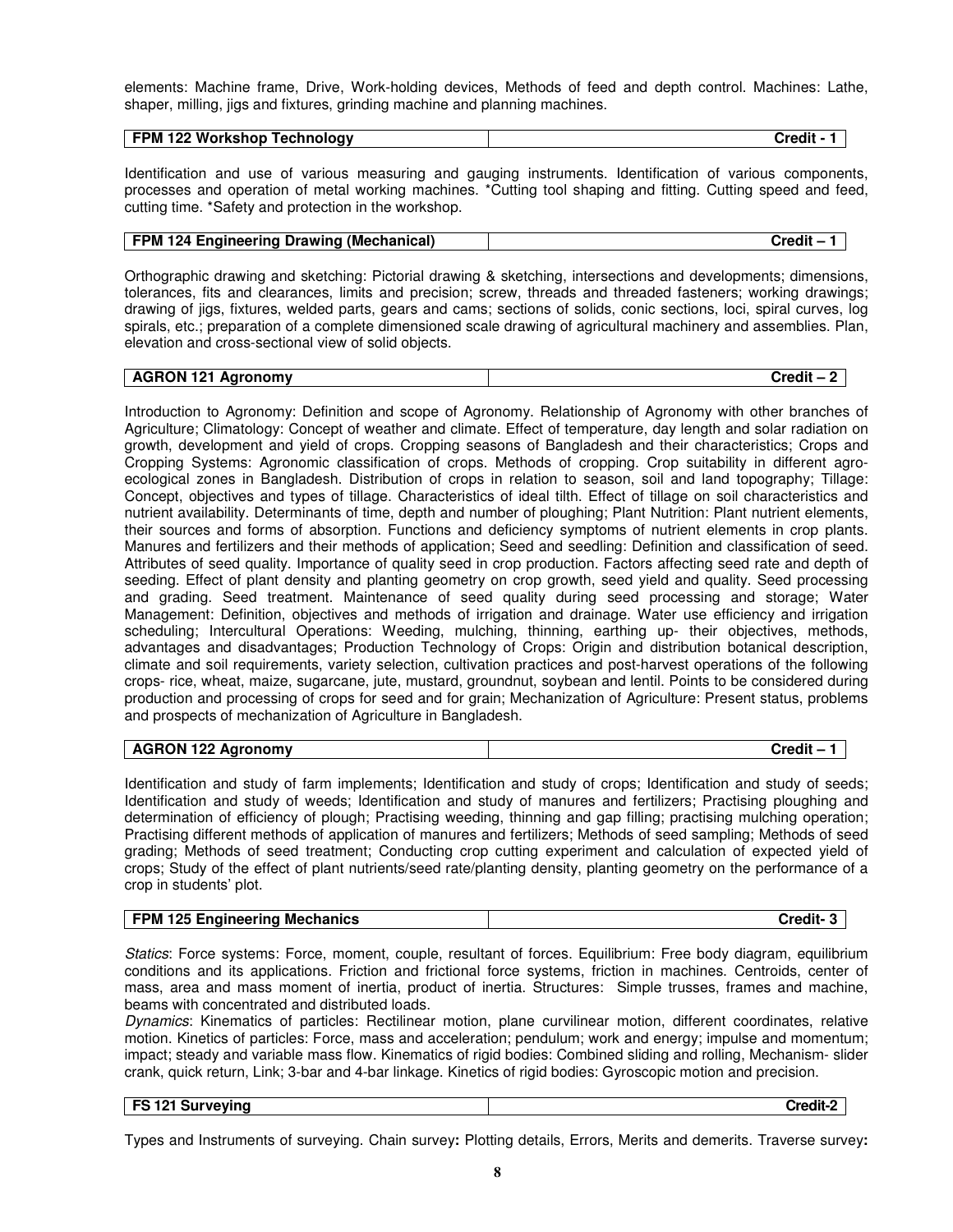Procedures, Bearing measure and plotting, Errors and adjustment, Merits and demerits Plane Table survey**:** Orientation, Merits and demerits, Two and three point problems. Levelling**:** Objectives, Methods, Reduced level, Effects of curvature and refraction and their corrections. Contouring**:** Characteristics and uses, Direct and indirect methods. Cadastral survey**:** instruments, procedures and land settlement and map preparation. Curves**:** Types, Curve components, Setting of circular, transition and vertical curves, Super elevation and Shift. Project survey**:** Classification, Irrigation and Canal projects

#### **FS 122 Field Surveying the contract of the contract of the contract of the contract of the contract of the contract of the contract of the contract of the contract of the contract of the contract of the contract of the co**

Chain survey: Location of stations, setting offsets and plotting. Land survey: segmentation and measurement of land area. Traversing: Measurement of bearings, setting stations, plotting and error correction. Plane tabling: Location of objects by radiation and intersection methods. Levelling: Measurement of land undulation and cut-fill measure. Contouring: Setting of contour lines and volume measure of depressed area. Curve ranging: Setting curves for roads and canals for minimal turning risks. Canal project: Setting canal alignment, measurements of reduce levels, plotting canal way. Irrigation project: Setting grids, measurement of elevations at grid corners, cut-fill volume.

|  | <b>CSM 211 Mathematics-III</b> | <b>Credit-</b> |
|--|--------------------------------|----------------|
|--|--------------------------------|----------------|

Fourier series & Fourier integrals: Trigonometric series; the Euler-Fourier formula; expansion of functions into Fourier series; half range expansions; the Fourier integrals; Fourier series. Legendre polynomial:Legendre polynomial from Legendre equation; recurrence formula for Legendre polynomial, Rodrigues formula; Orthogonality of Legendre polynomial; generating function. Bessel's functions: Derivation of Bessel's function from the solution of Bessel's equation; recurrence formula for Bessels functions; orthogonal properties of Bessel's functions. Vector calculus: Scalar & vector functions; gradient of a scalar function; curl & divergence of a vector function; Green's theorem; Gauss's divergence theorem and Stokes theorem.

| <b>AEC 211</b><br>∣ Agricultural Economics | √redit |
|--------------------------------------------|--------|

Scope of economics, basic concepts of economics and agricultural economics. Theory of consumer behaviour: Marshallian Utility analysis, Indifference curve analysis and elasticity of demand. Theory of Production: Factors of production, Law of diminishing returns. Stages of production, Optimum input use, Cost and revenue concepts, Markets and their characteristics, Price determination under different market conditions. Concepts and measurement of national income, Difficulties of measuring national income in Bangladesh, Role of agriculture in the economic development of Bangladesh, Problems of agricultural development in Bangladesh.

| FTRI 211 Food Science | Credit- |
|-----------------------|---------|
|-----------------------|---------|

Introduction to food science. Food and nutrition . Proteins, carbohydrates, fats, vitamins, minerals and water sources, classification and functions. Chemical reactions: Oxidation, Nonenzymatic browning; Enzyme reactions. Microbial activity: Characteristics of microbes; effect of microbes on food. Food borne diseases: food infection and food intoxication and food poisoning. Principles and methods of food preservation: Use of low temperature; use of high temperature. chemical additives; irradiation of foods etc.

| TRI 212 Food Science | ∴redit⊦ |
|----------------------|---------|
|                      |         |

Proximate analysis, Microbial load calculation, processing of fruits and vegetables for different products. Preparation of tin cans, seaming, double seaming etc.

|--|

General properties of fluid. Principles of hydrostatic pressure: Unit pressure, Resultant pressure, Pascal's Law, Free surface of a liquid, Atmospheric, absolute and gage pressure, Pressure head, Vapor pressure, Manometer, Micro-manometer, Piezometer. Buoyancy of fluid: Principle of Archimedes, Condition of equilibrium of floating bodies, Determination of metacentric height, Floating bodies, Flow of fluids, Path lines and stream tubes, Laminar and turbulent flow, Equation of continuity, Velocity head and total head of a fluid, Steady and unsteady flow and Uniform and non-uniform flow. **IWM 212 Fluid Mechanics Credit-1**

Determination of location of center of pressure for a submerged plane surface. Determination of metacentric height of a floating body. Problems on fundamental properties of fluid. Problems on atmospheric, absolute and gage pressure. Problems on manometers. Problems on total pressure on plane surfaces. Problems on total pressure on curved surfaces. Problems on buoyancy.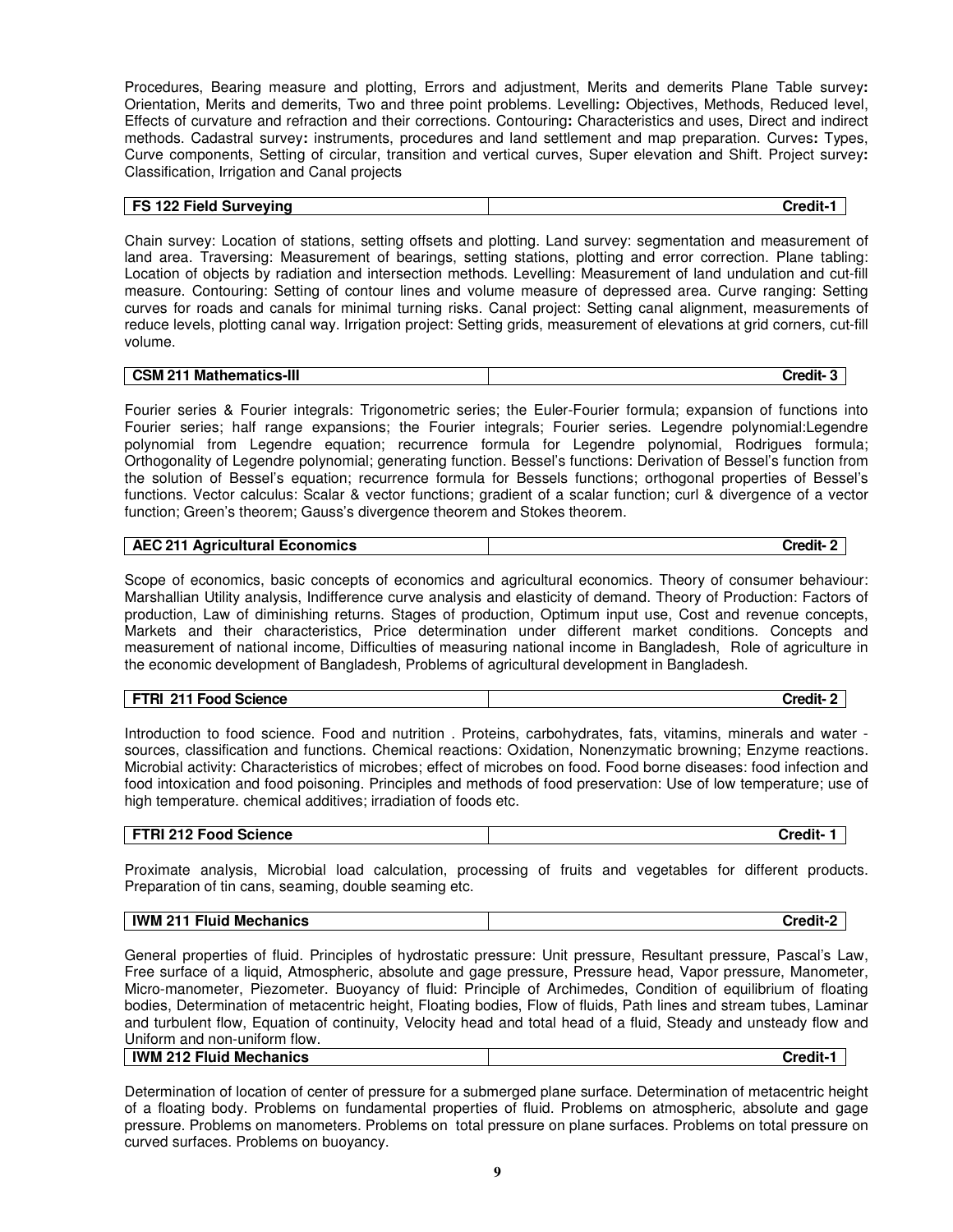| <b>FPM 211</b> | 'subdir |
|----------------|---------|
| Thermodynamics | .       |
|                |         |

Elementary thermodynamics of perfect gases, energy equations, laws of thermodynamics and their application, entropy and enthalpy, thermodynamic processes, gases and single phase system, steam and two phase system, steam plant, steam turbines, air compressors, ideal gas cycles, refrigeration, Calorimetry. Different thermodynamics processes, laws, ideal cycles, use of steam and gas tables. Study on refrigeration system.

| <b>FPM 212 Thermodynamics</b> | Credit- |
|-------------------------------|---------|

Problems on elementary thermodynamics of perfect gases, energy equations, laws of thermodynamics and their application, entropy and enthalpy. Problems on steam turbines, air compressors, ideal gas cycles, refrigeration, Calorimetry. Problems on the application of the processes, laws, ideal cycles, steam and gas tables.

| ------<br>-------<br>Materials<br><br>nai<br>™e.<br>ыкія<br><br>-<br>$- \cdot$ | $-0.0$ |
|--------------------------------------------------------------------------------|--------|
|                                                                                |        |

Introduction: selection and use of engineering materials. Bricks: manufacturing, drying, burning, characteristics, tests, classification and uses. Lime: Type, uses, tests and lime concrete. Cement:, composition, manufacture, properties and tests of port land cements. Sand: Cement concrete: tests and design of concrete mix. Iron and steel: Ores, types, properties, uses, manufacturing and quality control. Timber: Definition, wood structure, volume measure, characteristics, defects, seasoning and timbers of Bangladesh. Miscellaneous materials: Tiles, plastics, fibreglass, ferro-cement, paints and varnishes.

| <b>FS 212 Engineering Materials</b> | $\cdot$ . Follows $\cdot$ |
|-------------------------------------|---------------------------|

Water absorption and crushing strength of brick. Unit weight and fineness modulus of sand. Normal consistency and setting times of Portland cement. Compressive and tensile strength of cement mortar. Measurement of workability of concrete mix. Compressive and tensile strengths of concrete cube and cylinder. Visit to brickfield.

| <b>CSM213 Computer Application</b> | Credit- |
|------------------------------------|---------|
|------------------------------------|---------|

Web page design using FrontPage ,HTML tools and its resources ,linking, style, and publishing. XML fundamentals ,XML parsers ,XML API. Java basics and networking using Java, Java classes, java script, Java's security. VB basics, VB script, Introduction to CGI programming, Perl interpreter, Perl Language, packages, modules and objects. Introduction to ASP, Application of ASP.

| <b>CSM214 Computer Application</b> | Credit- |
|------------------------------------|---------|
|------------------------------------|---------|

Web page design using HTML, XML and FrontPage; JavaScript programming; Introduction to CGI and Perl language; ASP concepts; Network programming with Java.

| FPM 221 Electrical Engineering | <b>Credit</b> ⋅ |
|--------------------------------|-----------------|
|--------------------------------|-----------------|

DC Circuit:, fundamentals of current, voltage, resistance and their units, Ohm's law and Kirchhoff's laws. Series and parallel circuits. Network Analysis: Superposition and Thevenin's theorems, Magnetic Circuits: AC Circuits: R branch, L branch and C branch, RLC branch, RMS & average values, vector diagram. Phasor Algebra. Operators, addition, subtraction, multiplication and division. Single phase circuit analysis. Electronics: Atomic structure and energy bands in solids. P-n-p and n-p-n transistors circuits, signal power amplifiers,filtering. Integrated circuits: Feedback amplifier and Oscillators. Control applications in instrumentation and agriculture.

| FPM 222 Electrical Engineering |  |
|--------------------------------|--|
|                                |  |

Elementary circuit and wiring, Use of voltmeter, ammeter and multi meter, Series and parallel circuits, Electric power distribution, Use of wattmeter and energy meter, Verification of superposition theorem, Verification of Thevenin's theorem, Study of RLC circuit, Half wave and full wave rectification, Small signal application, Design of control circuits, Study of applications in instrumentation.

| <b>IWM 221</b><br>Hvdraulics | <br>Credit<br>. . |
|------------------------------|-------------------|
|                              |                   |

Fluid flow equations: Euler's equation, Bernoulli's energy equation, Flow of gases; Flow through orifices; Flow over notches and weirs; Time of emptying a reservoir with rectangular weir; Flow through pipes; Head loss in pipe flow; Flow in pipe networks; Introduction to open channels; Energy in open channel, Cross section of greatest efficiency.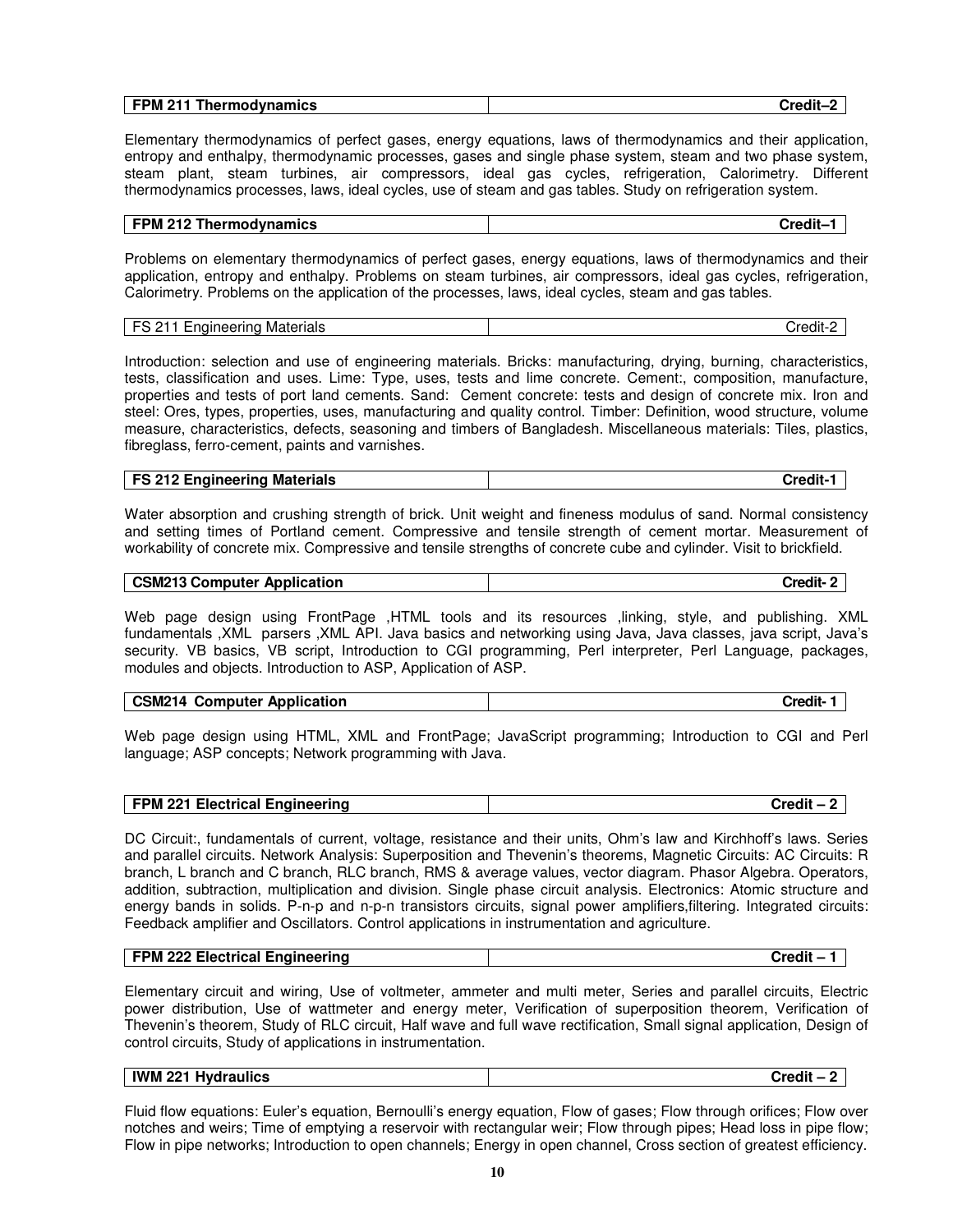| __<br>AA<br>$\blacksquare$<br>$-$<br><i>raulics</i><br>1 W.A<br>'NL<br>- I VA<br>-444 H | . .<br>__<br>`nodit<br>- |
|-----------------------------------------------------------------------------------------|--------------------------|
|                                                                                         |                          |

Determination of coefficients of orifices, notches and weirs, venturimeter and pipe friction; Verification of Bernoulli's energy equation; Study of hydraulically operated control gates, and different flow types; Problems on fundamentals of fluid flow, orifice, notch and weirs, pipes and open channels.

#### **FPM 223 Heat Engine Credit – 2**

Basic Engine types and their operation. Combustion and Fuels for ICE, knock and the engine variables. Fuel metering in SIE and CIE, IC Engine Characteristics and design, Major components and systems. Spark-Ignition and Compression Ignition Engines, Engine performance, exhaust gas analysis and air pollution. General study on engines, Study on cooling, lubrication and Ignition systems, Two stroke, four stroke engine cycles and valve timing diagram, Study on injector, carburetor and fuel pump, Performance test of injector, Analysis of exhaust gas and Engine tuning.

| FPM 224 Heat Engine | `waalii<br>-. |
|---------------------|---------------|

Major components and systems. Spark-Ignition and Compression Ignition Engines, exhaust gas analysis and air pollution. General study on engines, Calculation of Ip and Bp and energy balance, Study on cooling, lubrication and Ignition systems, Two stroke, four stroke engine cycles and valve timing diagram, Study on injector, carburetor and fuel pump, Performance test of injector, and Engine tuning.

| <b>FS 221 Strength of Materials</b> | Credit- |
|-------------------------------------|---------|
|                                     |         |

Introduction: Elasticity, deformation, poison's ratio, mechanical properties, stress-strain relationship. Stress: shear and combined stresses, nature and causes of failure, allowable and working stresses. Shear force and bending moment: concentric and inclined loading on horizontal and inclined beams, thrust diagram. Deflection of beam: stress and deflection of helical spring, hoop-stresses. Torsion, torsion in circular and hollow shafts. Principal stress:, stress-strains, mohr's circle, analytical and graphical solutions for stress system in horizontal and inclined plains. Column and Strut:Euler's formula.

| <b>FS 222 Strength of Materials</b> | Credit∙ |
|-------------------------------------|---------|
|                                     |         |

Reconnaissance of material-testing laboratory and draw the layout. Hardness number of metallic plates. Shear modulus of a helical spring. Tensile strength of mild steel rods. Shearing strength of metallic wires. Deflection of wooden beam. Flexural strength of reinforced concrete slab and beam. Impact test by penetrometer.

| FS 225 Material and Cost Estimation | Credit- |
|-------------------------------------|---------|
|                                     |         |

Water absorption and crushing strength of brick. Unit weight and fineness modulus of sand Normal consistency and setting times of Portland cement. Compressive and tensile strength of cement mortar. Measurement of workability of concrete mix. Compressive and tensile strengths of concrete. Works, materials and cost estimation of a building.

#### **RS 221 Rural Sociology Credit-2**

Origin and Development of Rural Sociology; Scope, Importance Role of the Rural Sociologists in Agricultural Development. Methods and Techniques of Social Research: Scientific research methods, importance, value judgement and ethical issues, types, research process, sampling, mode of data collection and analysis of social data. Culture: Meaning, importance and function, elements, Cultural universals and variability, ethnocentrism and relativism. Rural Social Differentiation, Stratification and Rural Power Structure: Society, Technology and Rural Social Change. Rural social policy and planning and rural development.

| HORT 221 Horticultural Science | Credit - 2 |
|--------------------------------|------------|
|--------------------------------|------------|

Introduction to Horticulture: Definition, branches, importance and scope of horticulture; Propagation of horticultural crops: Advantages, disadvantages, method and techniques, construction of green house, lath house and mist house; Production technology of the following horticultural crops: Production statistics, soil climate, varieties, propagation, cultural practices, pest management and harvesting of banana, papaya, pineapple, mango, jackfruit, litchi, potato, tomato and cauliflower; Harvesting and post harvest handling of horticultural crops: Harvesting, curing, grading, packing, processing, shipment and marketing of horticultural produces.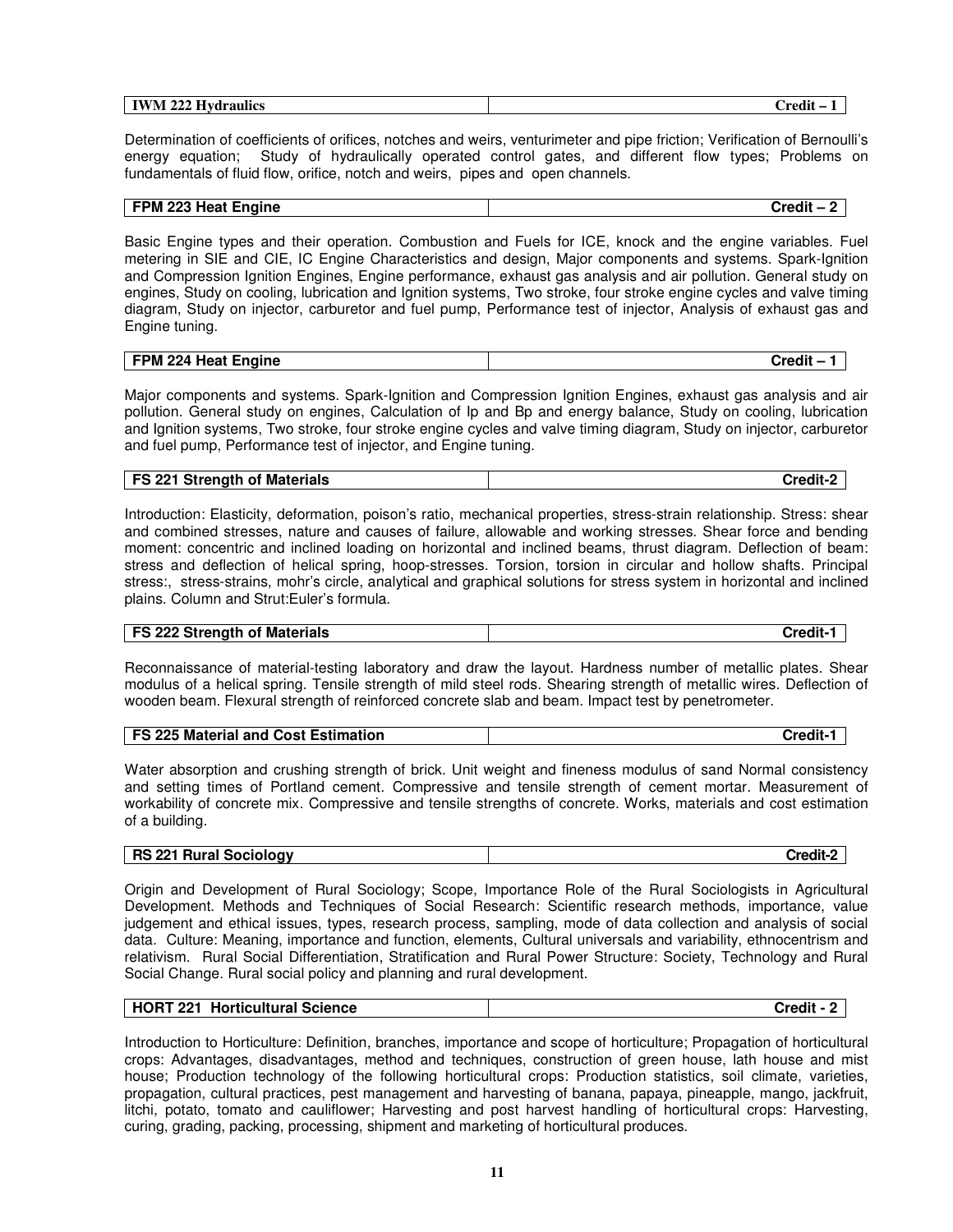| <b>HORT 222</b><br><b>Horticultural Science</b> | <b>Credit-</b> |
|-------------------------------------------------|----------------|
|                                                 |                |

Lay out and designing of green house, lath house and mist house; identification and use of nursery equipments; identification of horticultural crops; preparation of seedbed and seedling raising; methods of planting of horticultural crops; propagation practices of different horticultural crops.

# **STAT 221 Statistics Credits-2**

Variables, Frequency distribution, Measures of location and variation and shape characteristics of curves. Random experiment: outcome, sample space, events. Laws of probability. probability distribution. Probability function. Simple correlation and regression: Pearson's correlation coefficient, least squares method for fitting regression line. Population and sample, null and alternative hypotheses; Level of significance. Basic steps for testing hypothesis. Statistical tests: Significance of correlation and regression coefficients, independence of attributes. Statistical Quality Control.: Product control vs. process control, Problems and principles of statistical quality control. Construction of different types of control chart. Producer's risk and consumer's risk, OC and ASN functions. Experimental design**:** Basic concepts and principles.

|  | <b>STAT 222 Statistics</b><br>I ZZZ<br>. | `*^^it |
|--|------------------------------------------|--------|
|--|------------------------------------------|--------|

Frequency tables and their graphical representation. Measures of location and variation. Moments. Measures of skewness and kurtosis. Pearson's correlation coefficient. Fitting linear regression to observed data by the method of least squares. Statistical tests: A population mean is equal to a specified value, equality of two population means (for both independent & correlated samples), a population proportion is equal to a specified value, equality of two population proportions, indepndence of attributes, significance of correlation and regression coefficient. Analysis of variance for completely randomized and randomized block designs. Multiple comparisom (using t and lsd). Construction of different types of control chart.

| FPM 311 Agricultural Power | →rodit<br>urean |
|----------------------------|-----------------|

Classification of tractors & their selection for proper utilization in field operation, Tractors fuels, Octane and Cetane rating of fuels; combustion of fuels and exhaust gas analysis, Power transmission elements, shafting and universal joints; gear and pinion, belt- pulleys tractor power transmission & final drive, PTO, clutches, brakes and steering systems, Hydraulic system and their controls, Stability of tractor, weight transfer, Traction theory: Traction and traction efficiency, rolling resistance, wheel slip, draft-speed relationship of tractor for different soil conditions, ballasting.

| <b>FPM 312 Agricultural Power</b> | Credit- |
|-----------------------------------|---------|
|-----------------------------------|---------|

Familiarity with the tractors & power tillers available in Bangladesh, Adjustment & maintenance works on fuel systems, lubrication system, ignition system, power transmission system & cooling system of tractors and power tillers, Tractor & Power tiller driving with special preference to selection of gears, position of differential lock, drawbar & PTO shaft, clutch & their operating mechanisms, Study of tractor brakes and steering systems, Adjustment of hitch systems for position and draft control during field operations, Measurement of engine power, Exhaust gas analysis.

| FPM 313 Electrical Machinery | Credit- |
|------------------------------|---------|
|------------------------------|---------|

Transformers: equivalent circuits, open circuit and short circuit tests. Three phase transformers & auto transformers. Rotating machines: Introduction to DC and AC machines. DC machines: Generator and motor analysis. Synchronous machines: Equivalent circuit, short circuit and open circuit characteristics and power angle characteristics, synchronous motors and V-curves; Induction Motors: Equivalent circuit analysis, squirrel cage and wound rotor motors, and motor applications. Speed control; Fractional horsepower AC Motors: Single phase induction motors. Starting and running performances, universal and capacitor motors. Selection of motors.

| FPM 314 Electrical Machinery | Credit-1 |
|------------------------------|----------|
|------------------------------|----------|

Short circuit and open circuit tests of transformer, Experimental determination of voltage regulation and efficiency of a transformer, Construction of a three phase transformer using three single phase transformers, Building up of a shunt generator, Study of speed control of D.C. shunt motors, Study of three phase squirrel cage motor, Study of three phase wound rotor motor, No load & blocked rotor test of 3 phase induction motor, Study of single phase induction motor, Starting and operation of universal and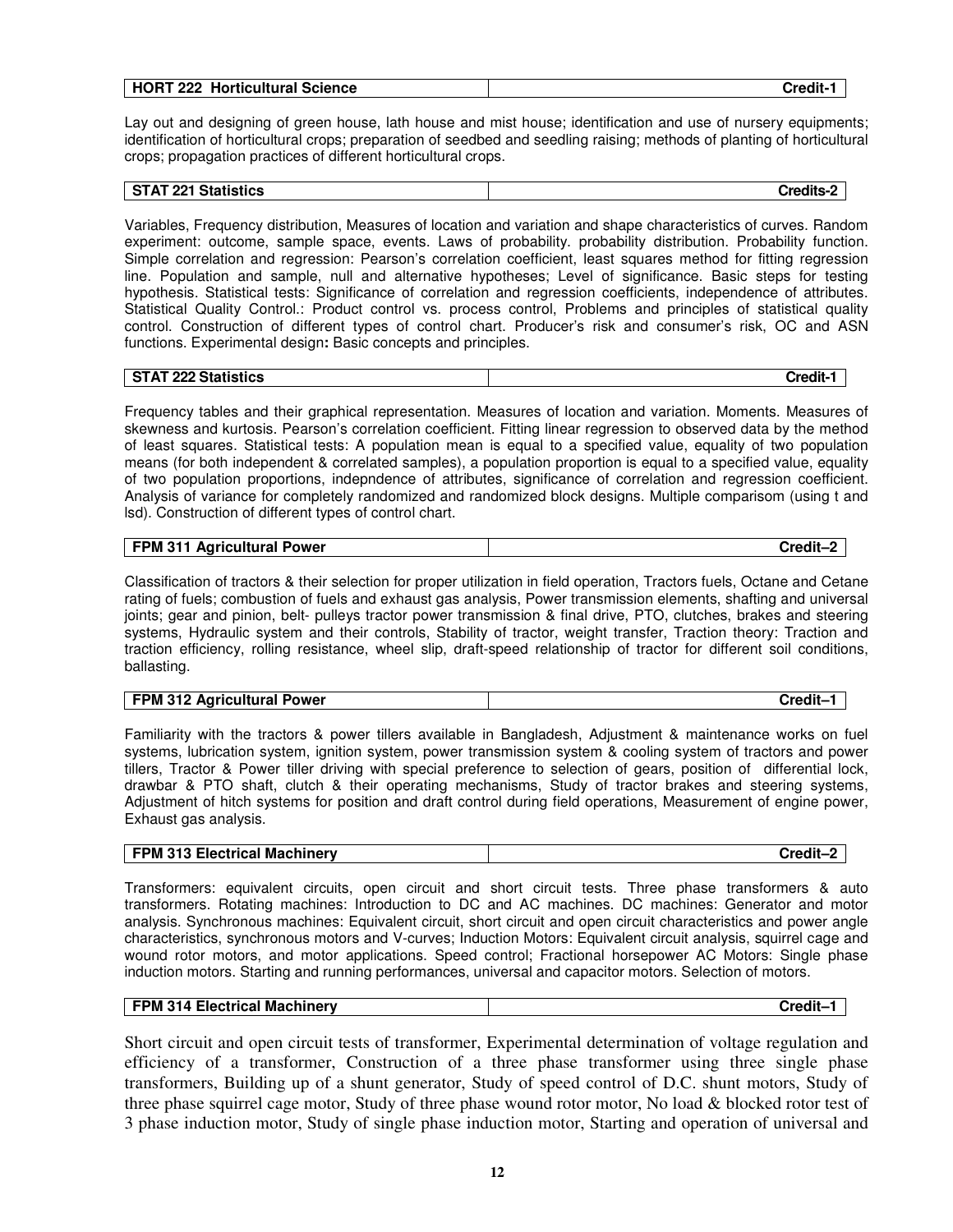| capacitor motors.                           |                 |
|---------------------------------------------|-----------------|
| IWM 311 Irrigation and Drainage Engineering | $C$ redit – $3$ |

Necessity, scope and history of irrigation; **S**oil-water-plant relationship**;** Consumptive use and irrigation water requirement of crops**;** Scheduling of irrigation water**;** Water application methods and irrigation efficiencies; Design of field irrigation systems; Irrigation water distribution-Canals and buried pipes**;** Quality of irrigation water; Salt problems in irrigated agriculture**;** Drainage for agriculture**;** Drainage systems; Tile drainage**.** 

| IWM 312 Irrigation and Drainage Engineering | $Credit - 1$ |
|---------------------------------------------|--------------|
|                                             |              |

Determination of soil moisture using Neutron Probe and Tensiometer; Development of soil moisture characteristic curves; Determination of irrigation water requirement; Measurement of evapotranspiration; Design of irrigation canals and drainage ditches; Demonstration of various irrigation methods and subsurface drainage systems; Determination of irrigation water quality; Determination of physico-chemical properties of saline and alkaline soils; Preparation of soil saturation extract and determination of pH and electrical conductivity; Study tour to irrigation projects and report writing.

| <b>IWM 313</b><br>. ngineering<br><b>BAIL</b><br>mdwater<br>чи.<br>-919 G "<br>. | $\sim$ $\sim$<br>ำคุณ ป่า |
|----------------------------------------------------------------------------------|---------------------------|
|----------------------------------------------------------------------------------|---------------------------|

Historical background and importance of groundwater; Origin and occurrence of groundwater; Aquifer and their properties; Groundwater Exploration: Surface investigation of groundwater; Remote sensing and geophysical techniques; Sub-surface investigation of groundwater; Groundwater Movement: Groundwater flow equations; Flow net analysis; Well hydraulics: Flow towards confined and unconfined wells; Pumping tests for analyzing drawdown & yield; Well interference and spacing; Aquifer recharge and yield; Groundwater quality & pollution**.**

| <b>IWM 314 Groundwater L</b> | $ -$   |
|------------------------------|--------|
| Engineering                  | `rodi: |

Determination of hydraulic conductivity, storage coefficient, specific yield and transmissibility of aquifers from field data; Water level depth measurement in tube well and aquifers; Preparation of groundwater table hydrograph, contour map and flow-nets for selected locations; Collection and analysis of formation materials and plotting grainsize distribution curves; Problems on groundwater flow and well hydraulics; Determination of aquifer properties from pump test data; Assessment of groundwater recharge and case studies on groundwater balance of aquifer; Assessment of groundwater quality through field kits; Field visits.

### **FS 311 Soil Mechanics Credit-2**

Introduction:. Soil: Engineering definition, constituents, particle size distributions; Soil Classification and Phases: physical & mechanical properties on volumetric and gravimetric relations. Soil Consistency, plasticity limits & determination. Compaction: Proctor & modified Proctor tests, effect of compaction on soil properties. Stabilization: uses & methods. Consolidation:, primary & secondary consolidation. Shear Strength: Cubical stress systems, stress equilibrium, Mohr-Coulomb equation for two & three-dimensional cases. Direct shear & triaxial tests.

Soil identification and classification. Particle size analysis. Determination of soil moisture, bulk density, particle density and specific gravity. Determination of void ratio, porosity and degree of saturation. Determination of Atterberg limits – shrinkage, plastic and liquid limits. Proctor and modified proctor tests for maximum density and optimum water content. Consolidation test. Soil penetration test by Pocket Penetrometer. Direct shear test for cohesion and shearing angle of soils.

| FS 313 Concrete Structure Design | Credit- |
|----------------------------------|---------|
|                                  |         |

Plain concrete: Definition, concrete mixing and placing, curing, general properties, stress-strain relationship. Reinforced concrete:, shear and bond analysis, working stress and ultimate strength design methods. Prestressed concrete:, prestressing systems, Slab: Beams:, Flexural design by working stress and ultimate strength, Design for shear, diagonal tension and bond, design details. Lintel:. Column: design of tied, spiral and long columns. Footing: design of wall, spread, combined and pile footing. Retaining wall: Type, design of different components of retaining wall. Stairs: Type, design of stairs and landing.

| <b>FS 314 Concrete Structure Design</b> | Credit- <sup>.</sup> |
|-----------------------------------------|----------------------|
|                                         |                      |

Abrasion test for shingle, boulder and pea-gravel. Design of concrete mixes. Compressive and Tensile strength of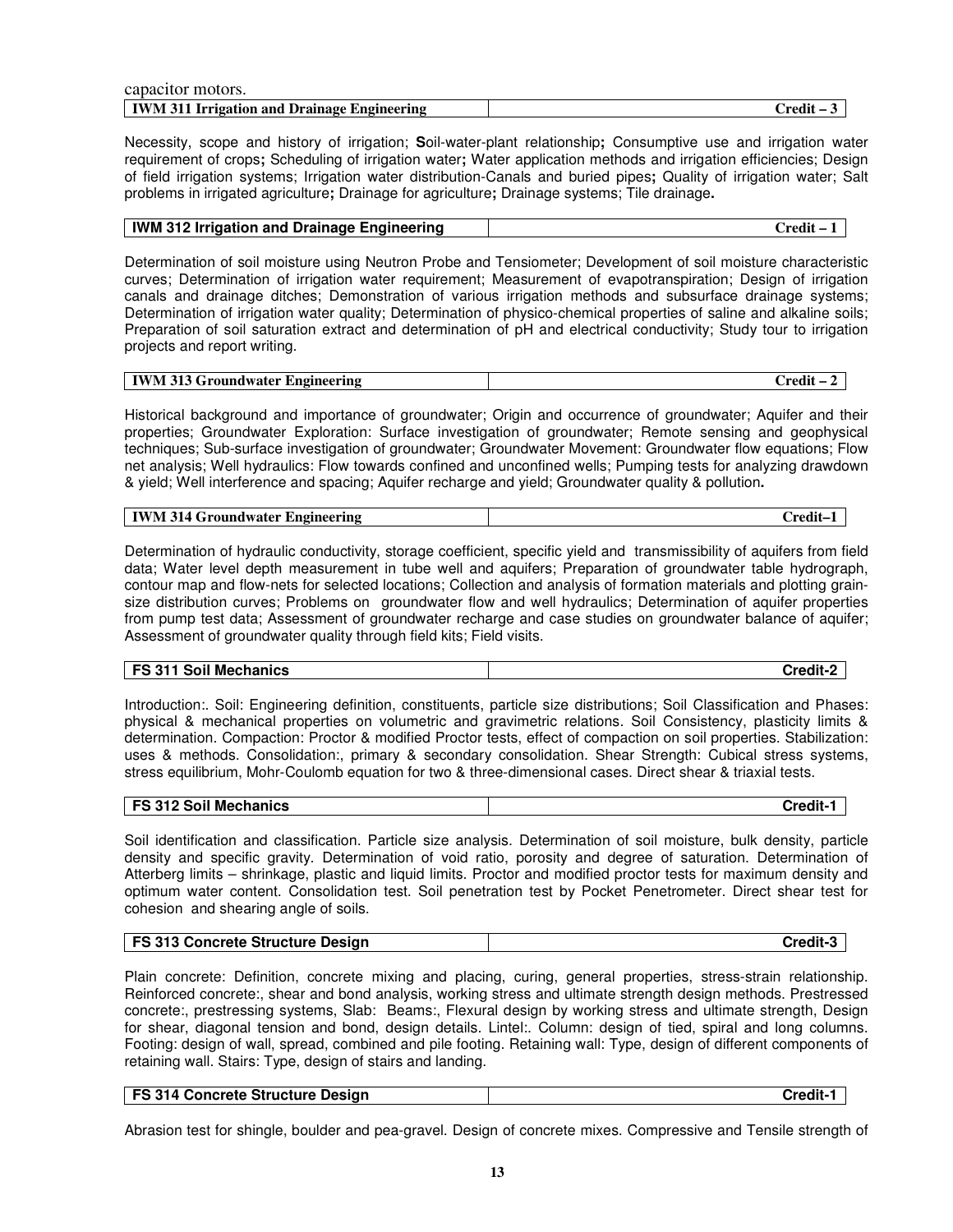concrete. Design, casting and testing of reinforced concrete beam for flexural strength. Design of reinforced concrete column. Design of bridge slab.

| <b>FPM</b><br>321<br><b>Agricultural Machinery</b> | `rodil |
|----------------------------------------------------|--------|
|                                                    |        |

Machine Performance, Mechanics of tillage, Hitch Systems, load transfer and balancing, Soil Tillage; Primary and Secondary Tillage Implements; Crop Planting, , precision planting; potato planters, Intercultural equipment, Fertilizer application, Spraying and Dusting, Hydraulic sprayers. Granular pesticide applicators, Crop Harvesting: reapers; their operation, performance and maintenance; functional component of a combine, calibration of a combine; Corn combines Potato harvester, and fruit harvesting, threshing of grains: functional components of threshers, their construction, performance and maintenance.

| FPM 322 Agricultural Machinery | Credit– |
|--------------------------------|---------|
|--------------------------------|---------|

Study of primary and secondary tillage implements, Hitching of tillage implements and machines, Field operation of primary and secondary tillage implements, Measurement of draft, specific draft, drawbar powers, slips and field capacity of primary and secondary tillage implements, Study of seed drills, fertilizer distributor, sprayers, reapers, combine harvester and threshers, Calibration of seed drills, fertilizer distributor, and sprayer, Field operation of reaper and combine harvester, Determination of capacity, losses and material efficiency of a thresher.

| FPM 323 Rural Electrification Engineering | Credit-2 |
|-------------------------------------------|----------|
|-------------------------------------------|----------|

Rural electrification ,Supply systems: Transmission and distribution systems.: Overhead and cable systems. Kelvin's Law, Mechanical design of overhead lines: Overhead insulators: Types of insultors, Eletrical design of overhead lines:, Farmstead distribution system: Load centers, service entrance switch, wire sizes, earthing methods, Voltage control: Symmetrical components: Unsymmetrical faults. Circuit breakers: Protective relaying: Over current relays, directional relays, impedance relays and differential relays, Protection of lines and transformers**:** Oil circuit reclosure & lighting arrester.

| <b>FPM 324 Rural Electrification Engineering</b> | Credit-1 |
|--------------------------------------------------|----------|
|--------------------------------------------------|----------|

Electric wiring practices: Wiring code, procedures and safety rules, Design of outlets, branch circuits and service entrance switch for residences, farms, office and factory buildings, Locating load center and finding wire sizes for feeder lines, Design of rural distribution systems, Electrical design of overhead lines, Mechanical design of overhead lines, Study of circuit breakers, Study of automatic circuit reclosure, Study of lighting arresters, A field visit to a PDB substation and a report on field trip, A study tour to REB substation and electrified farms.

| <b>FS 321 Environmental Engineering</b> | Credit-: |
|-----------------------------------------|----------|
|-----------------------------------------|----------|

Introduction: Environment-its components, importance of environmental engineering. The spheres: Atmosphere hydrosphere - the hydrologic cycle; lithosphere. Water supply & quality management: treatment, distribution, water quality-criteria, standard, waste water, its microbiology. Pollution & control: Air, soil, water & noise pollution. Special problems of concern: Green house effect, ozone layer depletion, photochemical smog, acid rain, radioactive pollution, arsenic pollution. Environmental laws & legislation: International and Bangladesh laws and their enforcement.

| <b>FS</b> 322 Environmental Engineering | .<br>Credit- |
|-----------------------------------------|--------------|
|-----------------------------------------|--------------|

Air sample test: SOx, NOx, CO, particulate matter. Physical, chemical & bacteriological tests of water & waste water. Determination of pesticide residue. Measurement of intensity of noise.

| Ag. Ext 321 Agricultural Extension Education | Credit-2 |
|----------------------------------------------|----------|
|----------------------------------------------|----------|

Meaning, Philosophy and principles of agricultural extension, need for extension work, tools, farm machinery, irrigation, food technology and farm housing. Personnel for extension work**:** administrators, supervisors, specialists and field extension workers; qualifications and responsibilities; Learning process**:** Laws of learning and their implications in extension work Communication in extension; extension teaching methods; classification of extension teaching methods. Technology transfer in agriculture**:** diffusion of innovation, factors affecting the diffusion of innovation, innovation-decision process and adopter categories. Programme planning process**:** Meaning of programme planning, principles and procedures of programme planning. Methods of problem identification in extension**:** PRA, PRA, FINA, ICAP Servey. Environment and sustainability issues of agricultural development**:** Impact of modern agriculture on environment.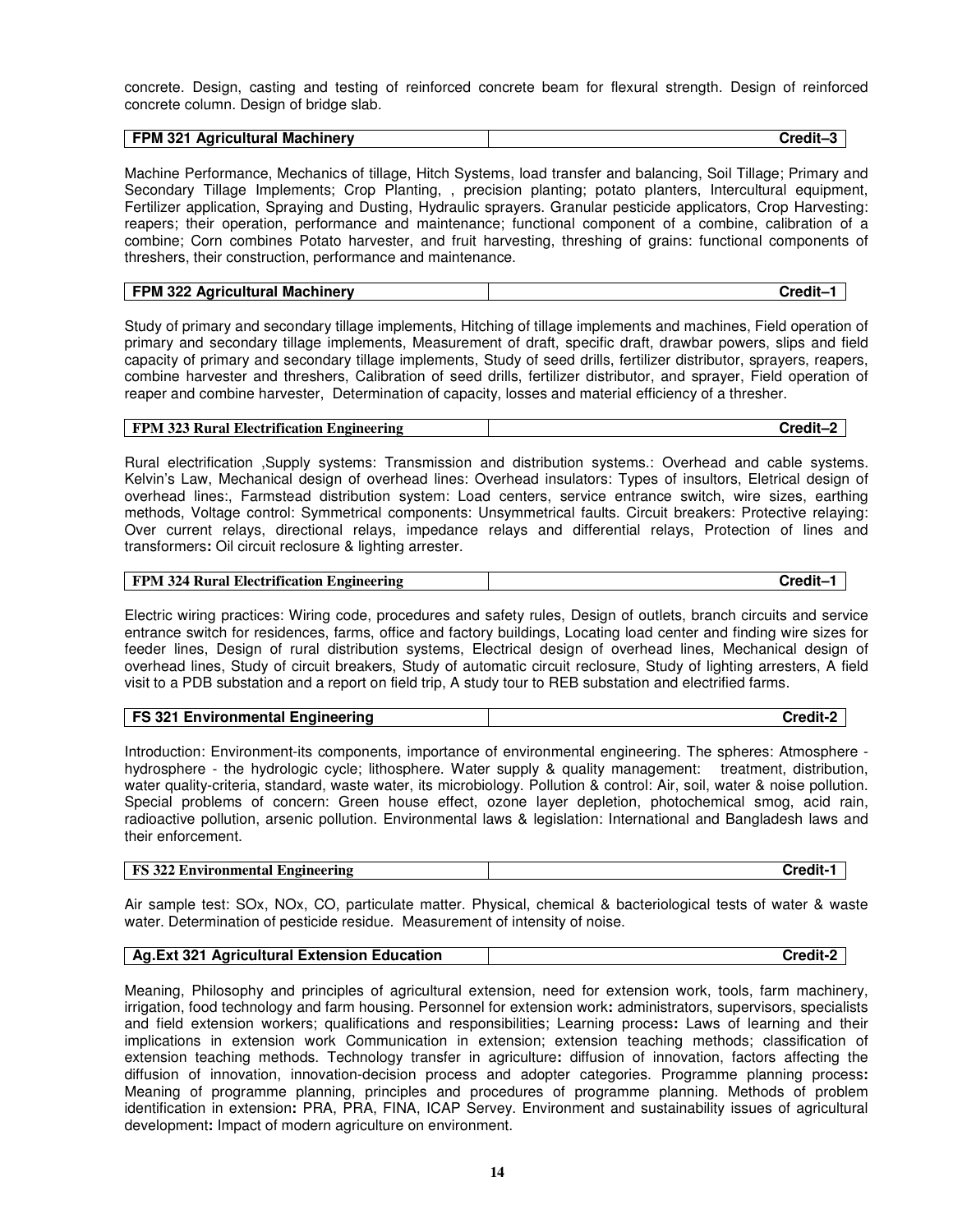| <b>Ag.Ext 322 Agricultural Extension Education</b> | Credit- |
|----------------------------------------------------|---------|
|----------------------------------------------------|---------|

Methods of data collection and preparation of interview schedule related to agricultural engineering works. Preparation of plan of work and calendar of work. Preparation of selected teaching materials such as poster, leaflet, flashcards and then presentation through lecture. Field trip in rural areas with farmers in order to be acquainted with the on-going and development activities at Upazela/Block/Village levels. Identification of problems and prospects of agricultural engineering works. Students would be required to visit different on going activities of GOs and NGOs, observe the existing equipment/machinery that are being used at different stages of farming including post harvest operations and submit a report at the end of the trip.

| <b>CSM 321</b> | --     |
|----------------|--------|
| Algorithm      | Credit |

Concept of software engineering: problem solving aspect, top-down design, implementation of algorithms, proof of correct programming, efficiency of algorithm, time complexity analysis; queue and its sequential representation: inserting & deleting nodes from a list, circular list, doubly linked list, list implementation, list algorithm for stack and queues; dynamic memory allocation; binary tree search, insertion, deletion, breadth-first, depth-first traversals; searching and sorting: binary & linear search, bubble sort and quick sort; recursion: recursive definition and processes, recursion in C, writing recursive functions; file representation: sequential & random, accessing file algorithm for searching and sorting file.

| <b>Engineering Mathematics</b><br>$\overline{\phantom{1}}$ CSM 323 | Credit |
|--------------------------------------------------------------------|--------|
|--------------------------------------------------------------------|--------|

Numerical Methods: Taylor, Newton-Raphson Method, Gauss Sidel and Range-Kutta complex variables: complex variable functions, Cauchy-Reimann differential techniques, analytical function, mapping characteristics, bi-linear transformation, complex integration. Vector calculus: scalar and vector field; gradient and divergence; line, surface and volume integration; integration in coordinate system (Cartesian, polar, cylinder and sphere); Jacobian transformation; Poisson and Laplace transformation; partial differential equations: differential equation phenomena in science and engineering; wave and thermal equation; Laplace equotion solution in polar co-ordinate, cylinder and sphere; variables separation; finite differential approximation.

| <b>CSM 325</b><br>Internet Programming | `rodit |
|----------------------------------------|--------|

HTML: tools and resources; HTML document, linking, style and publishing; image, table, forms, frames, creation; multimedia development, HTML document life cycle and coherent web site. SGML and XML: data, documents and logical/physical structures; structuring XML, documents types; declaration DTD development, XML parsers and API. Java: java basics, network, classes and security; applets and application, images and animation; I/O and JDBC; java API and beans; OOP in java and networking. Java scripting: using built-in objects; creating custom objects; responding to events; creating browser specific scripts. CGI programming: Perl language, interpreter, packages, modules and objects.

|--|

Modes of heat transfer, Fourier law, Newton's law, steady state heat conduction in plane slabs, cylindrical layers and spherical layers. Two dimensional steady state conduction-numerical method of analysis and electrical analogy. Transient heat conduction. Transient numerical method. Principles of convection -boundary layer principles, Reynolds analogy and dimensional analysis. Natural convection, Heat Exchangers: Fouling and scaling of heat exchanger, Radiation exchange between black surfaces. Grey-body radiation exchanges and solar radiation. Mass Transfer: Fick's law of diffusion, mass transfer by molecular diffusion and convection, simultaneous heat and mass transfer phenomena, Empirical equations.

| FPM 327 Refrigeration and Air Conditioning Engineering | Credit - |
|--------------------------------------------------------|----------|
|--------------------------------------------------------|----------|

Applications of Refrigeration and Air Conditioning: psychrometric processes Advanced Psychrometry, Refrigeration, Reversed carnot cycle; Gas cycle refrigeration; simple vapour-compression refrigeration; absorption refrigeration; properties of refrigerants; Equipments– multi-stage compression; cascade system; heat pumps, Cooling and Heating Load Estimation, Factors affecting human comfort; building survey and heat load estimation; Air conditioning Systems and Applications, Controls, Acoustics and Noise Control, Study of sound and acoustics; room characteristics; acoustic design in buildings, Cold Storage and Preservation Chambers.

| FPM 328 Refrigeration and Air Conditioning Engineering | $\cap$ redit- |
|--------------------------------------------------------|---------------|
|--------------------------------------------------------|---------------|

Practice on problem solving on heat transfer psychrometry; refrigeration building survey; occupancy, storage and heat load estimation; equipment selection and control measures, Visit to cold storage and food process industry.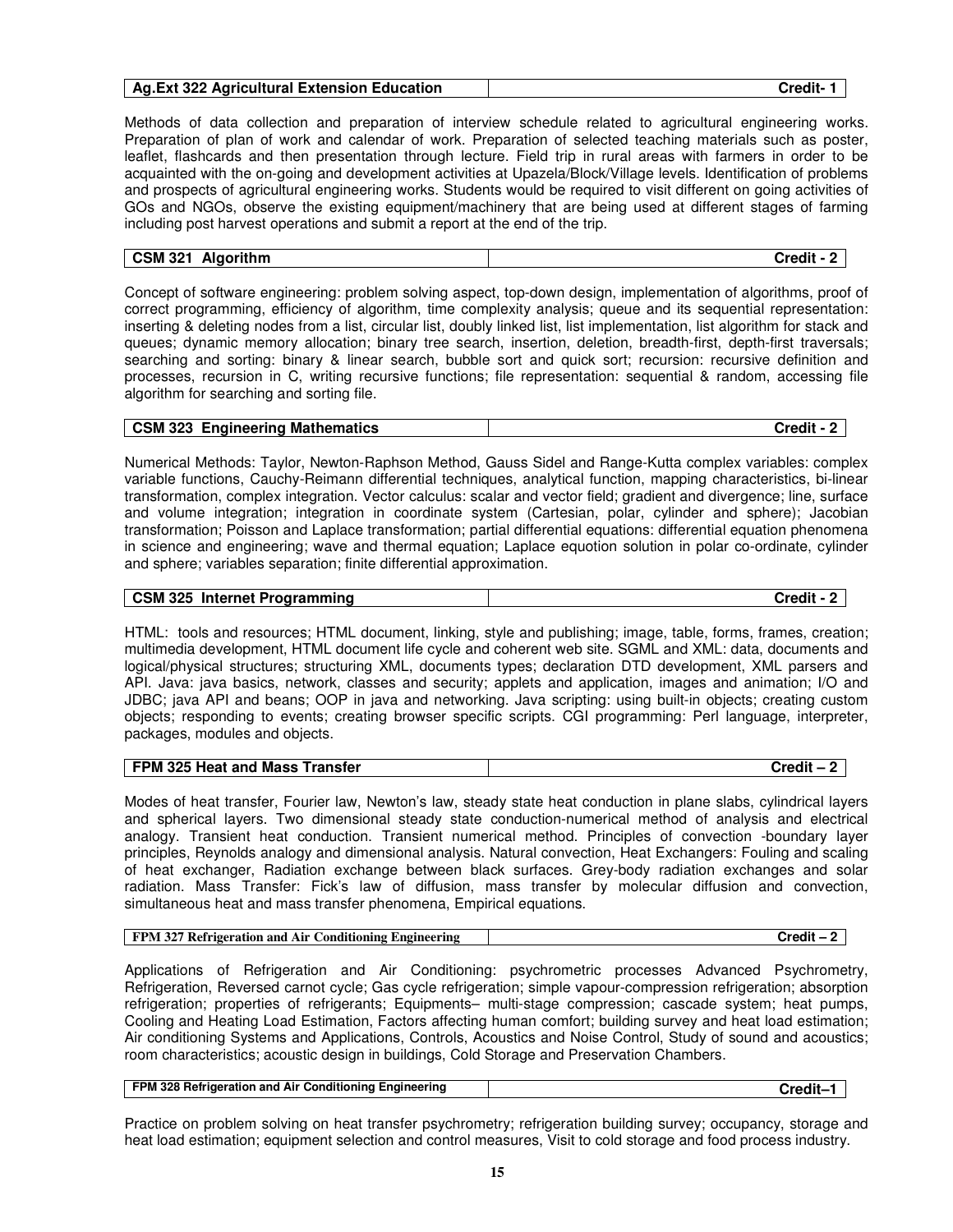|--|

Introduction, sources, generation & types of solid wastes. Waste properties & composition: composition of wastes. Effects of solid wastes: Stages of management: Collection, on-site handling, storage & processing, transfer stations & transport, ultimate disposal, land filling, hazardous wastes-types, treatment,. Waste recovery, recycling & reuse, bio-gas - generation, factors, mechanism, types of digester, digester design, biofertilizer- mechanism, potential, applicability, composting- factors, controlling points, plant design.

# **FS 324 Solid Waste Management Credit-1**

Design of bio-gas generation plant. Processing of food & fuel from waste. Composting & incineration of solid wastes. Sanitary land fills, problems, solutions. Visit to waste treatment plants.

| 323 Agricultural<br>IWM.<br>i Meteorology |  |
|-------------------------------------------|--|
|                                           |  |

Agricultural meteorology, Climates and Weather:, Solar and Earth Radiation: structure of the atmosphere, Nature and laws of electromagnetic radiation, Heat balance of earth's surface and atmosphere, Thermal circulation, Jet streams, Clouds, Thunderstorms and Tornadoes: Clouds and air motions, Convective clouds,: Temperature, Lapse rate; Precipitation- formation, forms, types & measurements; Artificially induced precipitation; Wind speed profile, Wind breaks and shelter effects, Effect of Climatic Elements on Agriculture: Photosynthesis, Photoperiodism, Thermoperiodism, Vernalization, Soil moisture, Soil temperature, Evapotranspiration, Wind effect, Crop climate, Climatic Change and Crop Production: Causes of weather and climatic change, ecosystem, Impact of climate changes on crop production, Greenhouse effect and its consequences.

| TV.<br>--<br>ווגי<br>IV /<br>≏erın⊾<br>I VA<br>лα<br>. | 'nodit |
|--------------------------------------------------------|--------|
|--------------------------------------------------------|--------|

Open Channels: Classification, uses and geometric elements of open channel, Open Channel Flow: Types, state and regimes of flow. Energy and Momentum Principle in open channel flow, Critical state of flow, Section factor and hydraulic exponent, Computation of critical flow, Control of flow. Uniform Flow: Chezy's and Manning's formula, Determination of roughness coefficient, Conveyance of a Channel section, Section factor and hydraulic exponent of uniform flow computation, Design of channel for uniform flow. Gradually Varied Flow: Computation of water surface profile. Rapidly varied Flow: Hydraulic jump and Flow over spillways.

#### **IWM 322 Hydraulic Engineering the set of the set of the set of the set of the Set of the Set of the Set of the Set of the Set of the Set of the Set of the Set of the Set of the Set of the Set of the Set of the Set of the**

Study of hydaulically operated gates, Determination of Manning's roughness coefficient, Study of velocity distribution in an open channel, Determination of energy and momentum correction factor, Design of open channels, Study of flow over a hump, Calibration of a broad crested weir, Study of hydraulic jump, Study of free overfall phenomenon, Determination of end depth, Computation of flow profiles, Computation of critical flow, Computation of gradually varied flow.

| <b>IWM 323 Agricultural Meteorology</b> | `rodit |
|-----------------------------------------|--------|

Agricultural meteorology, Climates and Weather:, Solar and Earth Radiation: structure of the atmosphere, Nature and laws of electromagnetic radiation, Heat balance of earth's surface and atmosphere, Thermal circulation, Jet streams, Clouds, Thunderstorms and Tornadoes: Clouds and air motions, Convective clouds,: Temperature, Lapse rate; Precipitation- formation, forms, types & measurements; Artificially induced precipitation; Wind speed profile, Wind breaks and shelter effects, Effect of Climatic Elements on Agriculture: Photosynthesis, Photoperiodism, Thermoperiodism, Vernalization, Soil moisture, Soil temperature, Evapotranspiration, Wind effect, Crop climate, Climatic Change and Crop Production: Causes of weather and climatic change, ecosystem, Impact of climate changes on crop production, Greenhouse effect and its consequences.

| FPM 401 Agricultural Mechanization | Credit – 2 |
|------------------------------------|------------|
|------------------------------------|------------|

Myths of mechanization, meaningful mechanization; stages of mechanization; factors influencing mechanization. Different cost parameters; break-even analysis, Depreciation, determination of annual cost. Farm size and selection of machinery. Machine performance; machinery selection; power selection and machine replacement; systems approach to farm mechanization, management and training. Planning of operation: Classification of field work; Multipurpose use of machinery, timeliness of operation, mechanization and poverty alleviation, mechanization and national economy.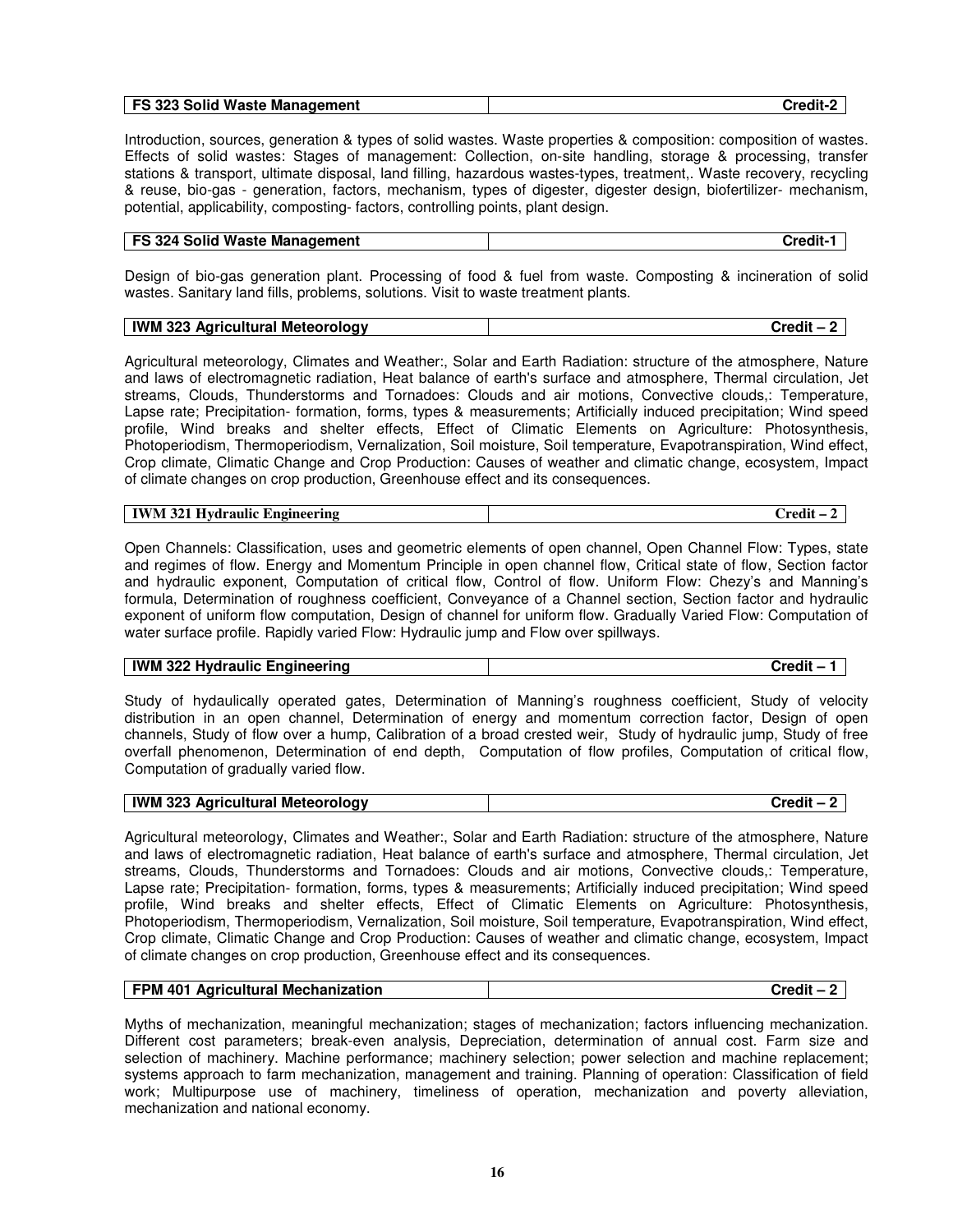|--|

Pumps and Pumping Plants; Pump classification, selection and characteristics; Matching of pumps and pipelines; design and economiy, Power requirements, efficiency; Pump installation, fittings and electrical connections; Operation, maintenance and trouble shooting, Deep Well Pumps: Principles of operation; Pump selection and installation; Pump troubles, remedies and maintenance, Water Wells: Types, Design and Construction, Types of tubewells, Radial wells and Infiltration galleries; Tubewell interference and spacing, Construction of bored and driven wells, Tubewell drilling methods, Installation of tubewell accessories, Pump and prime movers, Development and Testing of Tubewells: Testing of well yield and well performance, Causes of tubewell failure and trouble shooting, Evaluation of well performance for diagnosing causes of failure; Corrosion and Incrustation of well screens; Rehabilitation of sick wells.

| 1402 Pumps and Wells<br>IWM | Credil |
|-----------------------------|--------|

Study of various types of manually operated pumps used in Bangladesh and report writing, Study of various suction mode and force mode pumps used for groundwater abstraction in Bangladesh and report writing, Determination of efficiencies of different pumping devices, Preparation of a typical layout of an irrigation pump installation, Determination of power requirements of different types of centrifugal pumps and their cost estimates, Collection of test- boring data from a site and their analysis for preparation of grain size distribution curves and well logs, Field performance test of a Tubewell to evaluate specific capacity, efficiency and verticality, Field visit to a deep tubewell drilling site and preparation of a detail report on it, Economic feasibility study for an existing tubewell project.

| <b>IWM 403 Soil and Water Conservation Engg.</b> | Credit |
|--------------------------------------------------|--------|
|--------------------------------------------------|--------|

Factors affecting infiltration, Rainfall simulator, runoff, Prediction of runoff rates and volumes, Forms of erosion, Water erosion: Estimation of soil losses, Erosion control measures, Wind Erosion: Wind profile, Erosiveness, Vegetated Outlets and Water Courses: Uses and design, Waterway construction and maintenance, Terracing: Design of terraces, Construction and maintenance of terrace, Conservation Structures: Drop spillways, Chutes, Formless flumes, Pipe spillways, Culverts, Drop inlets, Hood inlets and outlet protection, Legal Aspects of Soil and Water Conservation: Kinds of Law, Contracts, Assessment, Zoning and weather modification, Legal aspects with respect to irrigation and drainage.

Measurement of infiltration and estimation of infiltration indices, Determination of soil loss by simulated rainfall in laboratory, Determination of soil loss by flowing water in a field, Determination of soil loss by Universal Soil Loss Equation (USLE), Design and construction of vegetated outlets, Planning and design of terrace system, Design of conservation structures - drop spillway, chute, flumes, pipe spillway, Field trip and report writing.

| CSM 402<br><b>Computer</b><br><b>Aided Design</b> | `~~~ |
|---------------------------------------------------|------|

Basics of AutoCAD; drawing lines, circle, arcs, ellipses, polygons, filled objects and Solids; changing view of the drawing; creating and deleting views; managing drawing layers; precision drafting tools; editing drawing; multi-view drawing layout, plotting and plot style; 3D drafting; file management and data exchange.

| <b>Database Management System</b><br><b>CSM</b><br>.403 | `rodit<br>Jiedir – |
|---------------------------------------------------------|--------------------|
|---------------------------------------------------------|--------------------|

File and database management system (DBMS); disk storage management; record format; file management. index methodology; index characteristics and structure; insert, update delete operation; Relational model: table, relational algebra, SQL: PL/SQL basics; SELECT command; special domain in ORACLE,UNION,INSERT and EXCEPT; aggregate query; query by examples(QBE);building select query using QBE; using advanced queries; changing contents of table using action; queries. Query processing: database work load; guideline to choice of index, coordinating index screening, 2-phase tight locking; database security.

| <b>CSM 405 Electronics and Instrumentation</b><br><b>Credit</b> |  |  |
|-----------------------------------------------------------------|--|--|
|-----------------------------------------------------------------|--|--|

Semiconductor diode operation and characteristics; transistor operation, it's application, characteristics and equivalent circuit; self-biasing circuit; amplifiers; timer circuits; DC motor speed control circuit; applications of measurement instruments; generalized configuration and functional descriptions of measuring instruments; performance characteristics of instruments; static and dynamic characteristics; measuring devices; measurement of voltage, current, power, energy, flux and light; AVO meter; Oscilloscope; transducers; strain, temperature and pressure measurement ; accuracy and error measurement.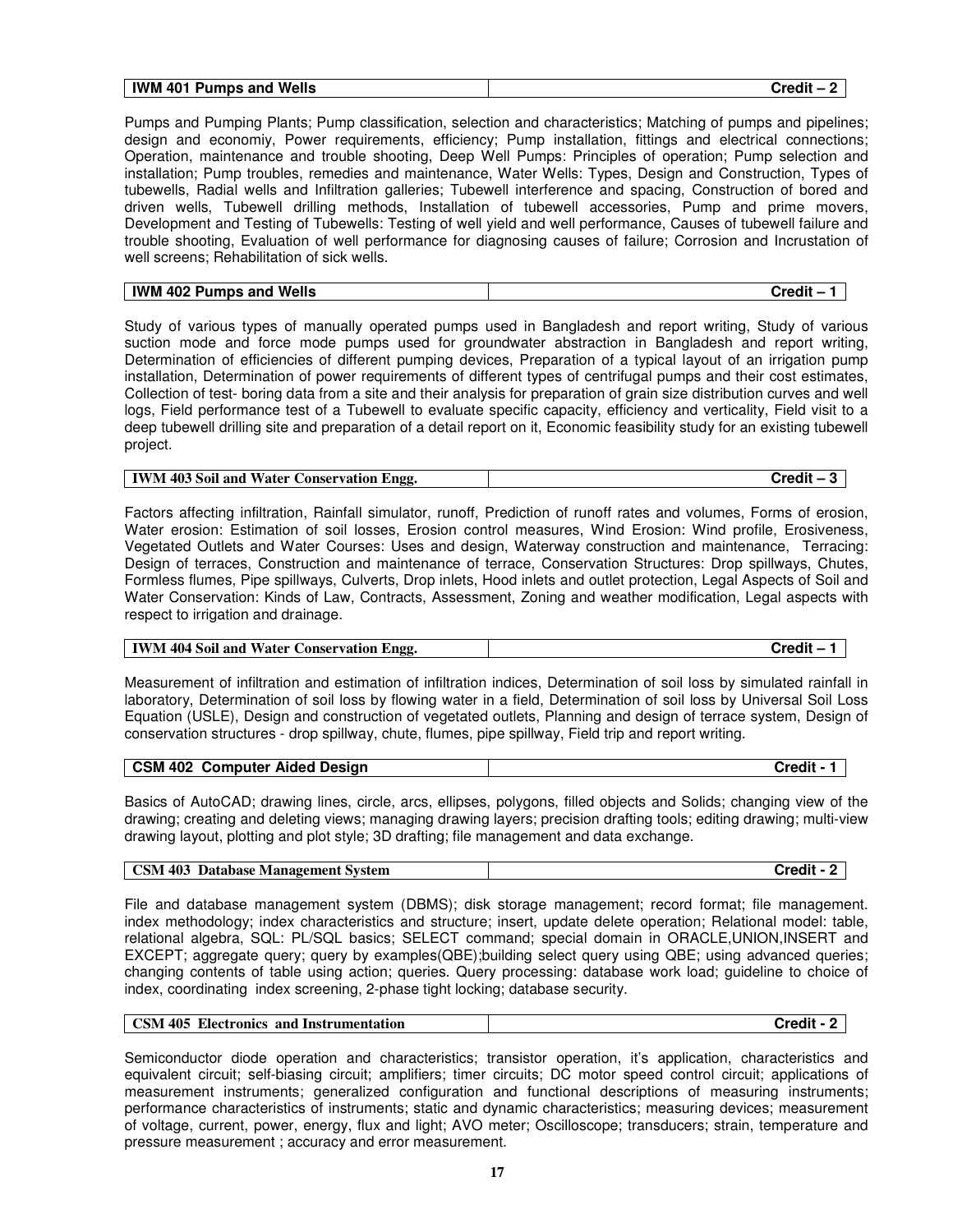Post-harvest processing and preservation of agricultural crops; its importance in Bangladesh. *Drving:* Importance of drying; sun-drying and mechanical drying; principles of drying; factors that affect drying. Drying systems: Solar and mechanical drying systems of agricultural products; Introduction to thin layer, deep bed and continuous flow drying of agricultural products. Moisture content: Moisture content representation and methods of moisture determination. Static and Dynamic EMC, models of EMC, methods of determination of EMC. Cleaning, Sorting and Grading: Cleaning sorting, and grading of agricultural products, aerodynamics of small particles, different types of separators. Parboiling: Principles of parboiling of rice and methods of parboiling of paddy. Milling: Rice milling and milling of wheat, corn and pulses. Storage: Principles of storage, traditional and modern storage systems of agricultural products.

| <b>FPM</b><br>404<br><b>Process Engineering</b><br>Agricultural | `**^^ <b>*</b> |
|-----------------------------------------------------------------|----------------|

Determination of moisture content of cereal crops. Determination of pressure drops in grain bins, practice on setup of indicating, recording and process control instrumentation, study of dryer and drying process. Experiments on milling, mixing, separation of solids and conveying. Study of rice mill and milling process.

| <b>CSM 410 Project Work and Seminar</b> | Credit - 1 |
|-----------------------------------------|------------|

Each student should work on a particular topic approved by the Board of Studies (BOS) of the Department and under the guidance of a Departmental teacher. The project will be started at the beginning of Level 4: Semester I with a time-to-time presentation of its progress in a seminar to be arranged by the Head of the Department in consultation with the guiding teachers.

|  | Multimedia Systems<br>. 407<br><b>CSM</b> |  |
|--|-------------------------------------------|--|
|--|-------------------------------------------|--|

Introduction to multimedia: multimedia definition, multimedia work station components, distributed multimedia architecture, multimedia application briefing; multimedia compression techniques: storage requirement for multimedia application, compression techniques classification, JPEG compression standard, H.261 standard, compression application and implementation; multimedia storage and restore: audio/video digitizing characteristics, block storage budget techniques for multimedia data, combination techniques, square techniques; multimedia on-demand service: interactive TV, multimedia server – component and functions, interactive TV integration, multimedia services; multimedia equipment, application and system.

| <b>Discrete Mathematics</b><br><b>CSM</b><br>409 | Credit |
|--------------------------------------------------|--------|
|--------------------------------------------------|--------|

Logic, sets and functions: algorithms, integer and matrices; method of proof, mathematical induction, recursive definitions and algorithms; program correctness; basics of counting; graphs; generalized permutations and combinations; advanced counting techniques; tree traversal; trees and sorting.

| <b>CSM 411 Engineers and Society</b> | Credit - 2 |
|--------------------------------------|------------|

Engineering profession, public image, engineers in public sector, private sector, code of Ethics role of engineers in society, engineers acts; environmental issues, air and water, green house effect, power and nuclear energy, health and safety in work place; legal system, civil law procedure, criminal law procedure; contract definition essential of a contact, termination of contact, breach of contact, strategy before signing a contact; engineers as manager, corporate practice, decision making; requirements to become an entrepreneur, to start a business, types of business, business law.

| <b>CM 401</b><br><br>Accountancy<br>™rodit .<br>urear<br>. . |
|--------------------------------------------------------------|
|--------------------------------------------------------------|

Fundamental concepts of Accountancy: Debit (Dr), Credit (Cr), Transaction, Business Transaction, Leger Posting, Accounting concepts and conversions. Double entry system of Accounting and Accounting Cycle: Accounts and its classifications. Cash Book, Classification of Assets and Liabilities, Financial Accounts with adjustments. Single Proprietorship business, Bill of Exchange. Application of accounting principles to food processing firms.

| <b>FPM 413 Precision Agriculture</b> | Credit - |
|--------------------------------------|----------|
|                                      |          |

Management of information systems, global position systems, geographical information systems, meteorological information, mapping technology, advanced agricultural technology, precision control systems: Management zone concepts, Standardization; database creation: Crop characteristics, Plant growth response to inputs, Application of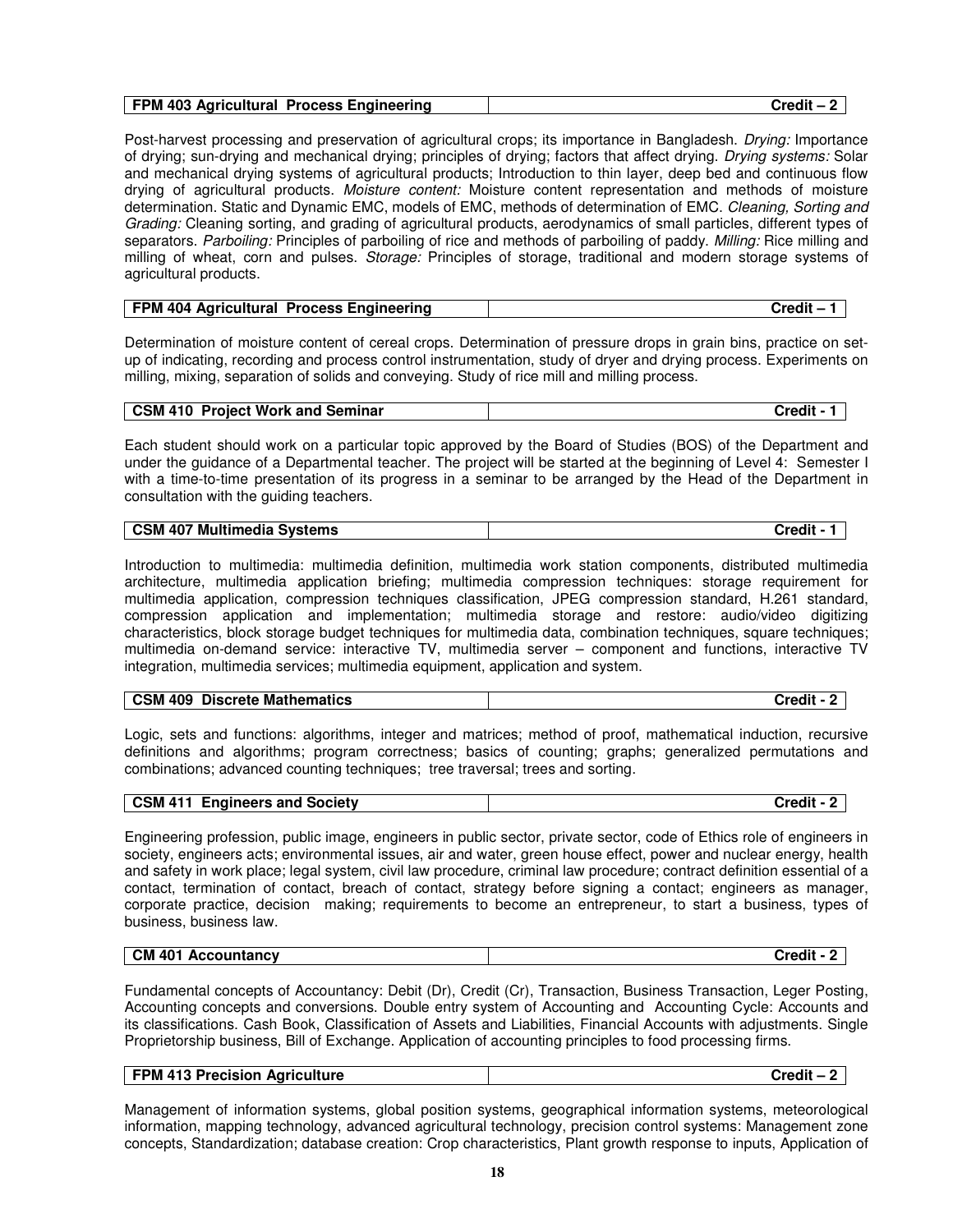advanced technologies to agriculture: GIS, GPS and Remote Sensing applications, Instruments, sensors and control technology: Sensors- Calibration and use in farm activities; Site specific management techniques: Variable Rate Technology (VRT), Mapping of information on soil, crop yield and profit, On-farm Research, Setting up onfarm experiments, Decision support systems: Interpretation of the available information, Appropriate decisions making related to agricultural production systems.

| <b>FPM 414 Precision Agriculture</b> | Credit- |
|--------------------------------------|---------|

Based on the theory course

#### **CSM 413 Microprocessor Systems Credit - 2**

Types of computers; microcomputer general architecture; 8088/8086 microprocessor architecture; 8088/ 8086 software architecture; memory address space and data organization; data type; special storage and multipurpose memory; instruction pointer; data register: pointer, index and status; memory address generation; stacks; I/O address space machine code instruction set and addressing mode; microprocessor programming for 8088 /8086; memory and I/O interfacing; interrupt: mechanism, type and priorities, vector table, interrupt interfacing. 16 hour lab work: assembly language programming and debugging using computer and microprocessor development kit.

|  | <b>CSM 415 Electronic devices and Circuits</b> | Credit |
|--|------------------------------------------------|--------|
|--|------------------------------------------------|--------|

Semiconductors: conduction and drift velocity; holes and p-n junctions; diffusion process; contact potential; semiconductor diode: ideal diode; semiconductor material; energy level; extrinsic material; resistance level and equivalent circuits; p-n junction diodes: forward and reverse biasing p-n junction; rectification; diode circuits (gates, clipping and clamping); diode capacitance and switching. BJT's**:** theory of transistor; transistor capacitance and equivalent circuit. transistor biasing; single-stage CB,CE amplifier circuits; gain, input & output impedance; emitter follower; class A power amplifier; FET's: JFET action; JFET biasing, equivalent circuit and amplifier; MOSFET action, gate circuits; multi-stage amplifier.

| FPM 403 Agricultural Process Engineering<br>Credit – |
|------------------------------------------------------|
|------------------------------------------------------|

Post-harvest processing and preservation of agricultural crops; its importance in Bangladesh. Drying: Importance of drying; sun-drying and mechanical drying; principles of drying; factors that affect drying. Drying systems: Solar and mechanical drying systems of agricultural products; Introduction to thin layer, deep bed and continuous flow drying of agricultural products. Moisture content: Moisture content representation and methods of moisture determination. Static and Dynamic EMC, models of EMC, methods of determination of EMC. Cleaning, Sorting and Grading: Cleaning sorting, and grading of agricultural products, aerodynamics of small particles, different types of separators. Parboiling: Principles of parboiling of rice and methods of parboiling of paddy. Milling: Rice milling and milling of wheat, corn and pulses. Storage: Principles of storage, traditional and modern storage systems of agricultural products.

Post-harvest Processing and preservation of agricultural crops. Drying, sun-drying and mechanical drying, methods of drying grain, moisture determination., Static EMC and dynamic EMC, commonly used models of EMC, methods of determination of EMC. Thin-layer drying model, deep bed drying and deep bed drying models. Logarithmic models of bulk deep bed drying (Hukill analysis. .Size reduction– Fineness modulus and uniformity index, sieving analysis, burr mill, hammer mill and crushers. Cleaning, Sorting and Grading- Cleaning sorting, and grading of agricultural products, Materials handling- Transportation and conveyors.

Determination of moisture content of cereal crops. Determination of pressure drops in grain bins, practice on setup of indicating, recording and process control instrumentation, study of dryer and drying process. Experiments on milling, mixing, separation of solids and conveying. Study of rice mill and milling process.

| 405 Machine Design<br><b>FPM</b> | `µodit |
|----------------------------------|--------|

Philosophy of Design. Design review and reliability engineering. Materials for machine elements: Properties and tests. Design of machine members under simple; combined stresses and variable loads including stress concentration. Flexible drives: Flat & V-belts, Wire ropes, Roller chain, Universal joints. Design of Journal bearings and selection of proper lubricants for them. Selection of ball & roller bearing. Design of spur gear, helical gear, bevel gear.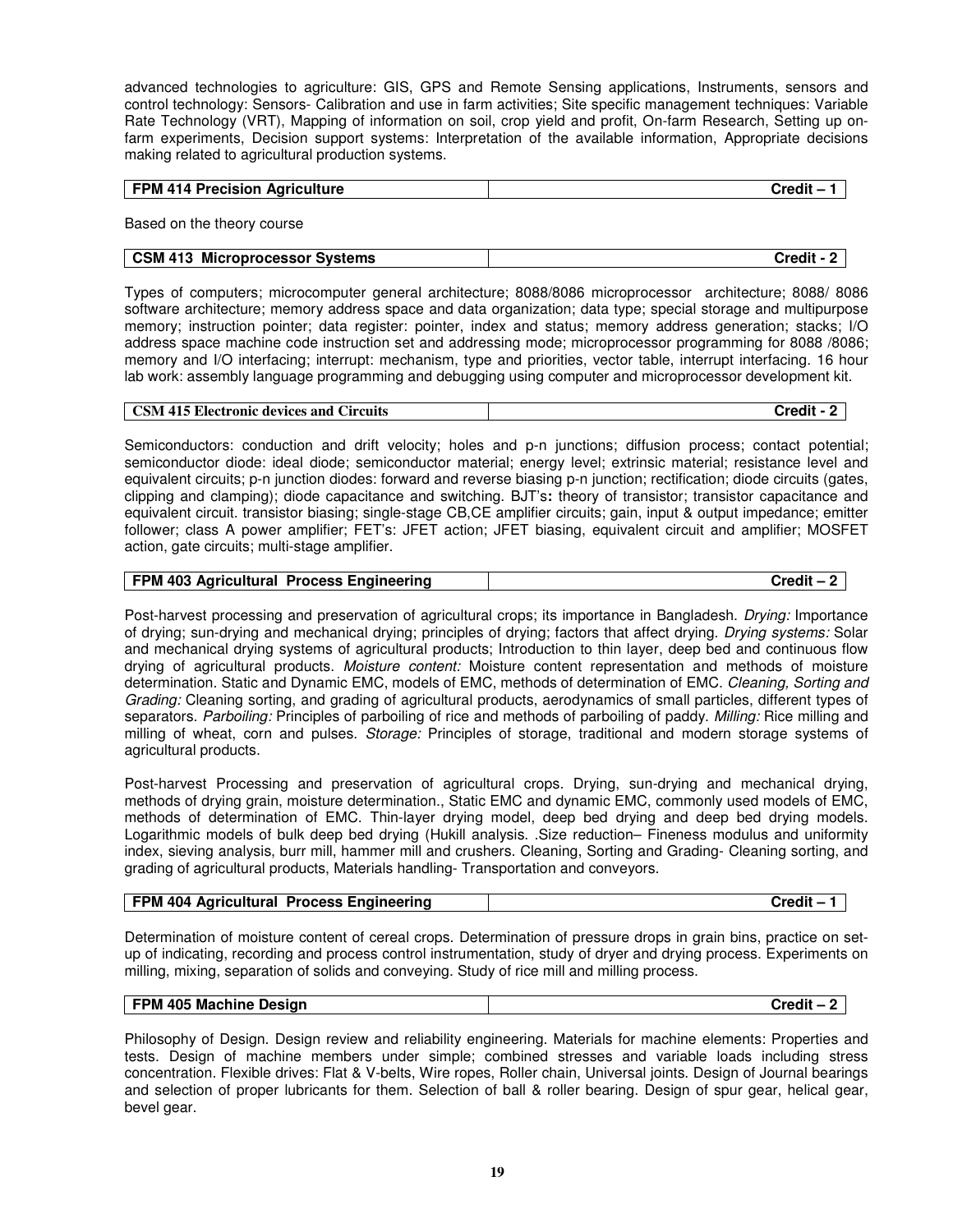|  | FPM 410 Project Work and Seminar | `rodit |
|--|----------------------------------|--------|
|--|----------------------------------|--------|

Each student should work on a particular topic approved by the Board of Studies (BOS) of the Department and under the guidance of a Departmental teacher. The project will be started at the beginning of Level 4: Semester I with a time-to-time presentation of its progress in a seminar to be arranged by the Head of the Department in consultation with the guiding teachers.

| <b>Electronics and Instrumentation</b><br>. 405<br><b>CSM</b> | Trodit<br>-115 |
|---------------------------------------------------------------|----------------|
|                                                               |                |

Semiconductor diode operation and characteristics; transistor operation, it's application, characteristics and equivalent circuit; self-biasing circuit; amplifiers; timer circuits; DC motor speed control circuit; applications of measurement instruments; generalized configuration and functional descriptions of measuring instruments; performance characteristics of instruments; static and dynamic characteristics; measuring devices; measurement of voltage, current, power, energy, flux and light; AVO meter; Oscilloscope; transducers; strain, temperature and pressure measurement ; accuracy and error measurement.

| <b>CSM 406 Electronics and Instrumentation</b> | Credit - |
|------------------------------------------------|----------|
|------------------------------------------------|----------|

Practical laboratory use based on theory (CSM 405) class and terminal use.

#### **FPM 407 Manufacturing Methods & Quality Control Credit – 2**

Economical production criteria; Product design; Selection of materials, machines and processes; Nature and Properties of materials: Material Classification; Properties of materials. Heat treatment of metals: Iron-Iron carbide diagram; Annealing, hardening, tempering and normalizing processes. Special Metal Working Process: Special machining process:; Electroforming; Metal spraying, Metallic coatings. Work Study: Time and motion study, work sampling. Inspection and total quality control, Statistical quality control, Value Engineering and Analysis, Production Planning and control, Introduction to reliability engineering.

#### **FPM 408 Manufacturing Methods & Quality Control Credit–1**

Solution of problems on economic product and process selection; Materials testing; Practice on special metal working processes; Safety and maintenance scheduling, Visit to manufacturing and metal working industries.

#### **CM 417 Agribusiness and Marketing Credit-2**

Agribusiness : definition, scope and importance. Agribusiness system and goals of agribusiness firm. Managing the agribusiness: Business location, business facilities, production, services or sales activities. Marketing concepts and development of marketing plan. Analysis of market. Marketing mix decisions: The product, the price, the place & the promotion. Food processing and manufacturing industries in Bangladesh & their marketing problems.

| <b>FPM 411 Soil Dynamics and</b><br>Tillage | Trodit. |
|---------------------------------------------|---------|

Dynamic properties of Soil. Effect of tillage operation on soil physical condition; upland and lowland farming condition. Traction mechanics, Traction prediction from dimension analysis; Tire, Load and air pressure analysis. Mechanics of the form Tractors, Equations of motion; equilibrium analysis, force analysis, Longitudinal stability, Lateral stability, determination of centre of gravity and moment of inertia; dimensional analysis, dynamic principles and design guidelines, balancing conditions.

|  | <b>Soil Dynamics and Select</b><br>Tillage<br><b>FPM</b><br>412 | .<br>ும∧⊿⊞ |
|--|-----------------------------------------------------------------|------------|
|--|-----------------------------------------------------------------|------------|

Based on the theory course.

| FPM 413 Precision Agriculture | Credit |
|-------------------------------|--------|
|                               |        |

Management of information systems, global position systems, geographical information systems, meteorological information, mapping technology, advanced agricultural technology, precision control systems: Management zone concepts, Standardization; database creation: Crop characteristics, Plant growth response to inputs, Application of advanced technologies to agriculture: GIS, GPS and Remote Sensing applications, Instruments, sensors and control technology: Sensors- Calibration and use in farm activities; Site specific management techniques: Variable Rate Technology (VRT), Mapping of information on soil, crop yield and profit, On-farm Research, Setting up onfarm experiments, Decision support systems: Interpretation of the available information, Appropriate decisions making related to agricultural production systems.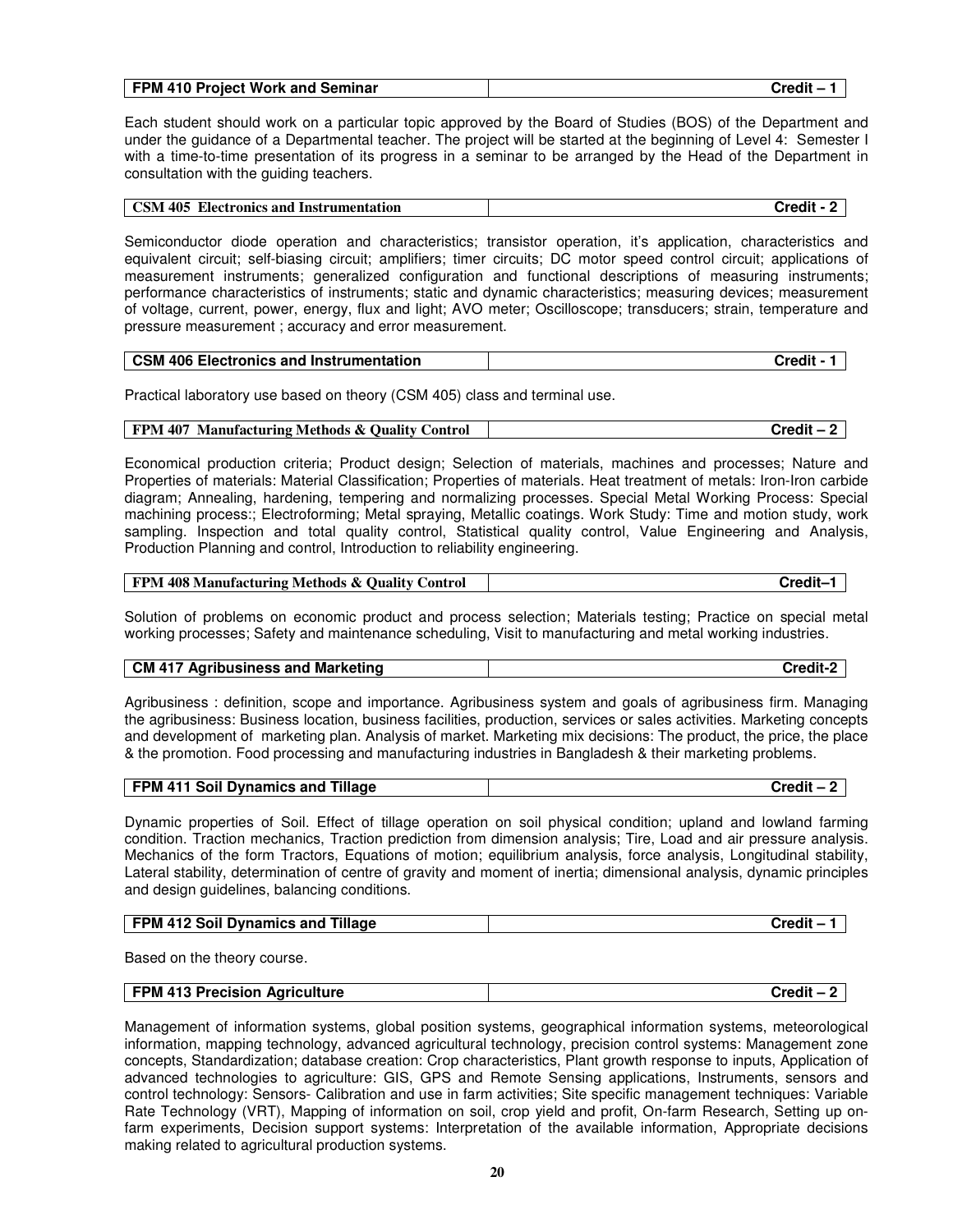| FPM 414 Precision Agriculture | $C_{\text{redit}}$ – |
|-------------------------------|----------------------|
|                               |                      |
| Based on the theory course    |                      |

| CM 401<br>Accountancv | <b>Credit</b> |
|-----------------------|---------------|

Fundamental concepts of Accountancy: Debit (Dr), Credit (Cr), Transaction, Business Transaction, Leger Posting, Accounting concepts and conversions. Double entry system of Accounting and Accounting Cycle: Accounts and its classifications. Cash Book, Classification of Assets and Liabilities, Financial Accounts with adjustments. Single Proprietorship business, Bill of Exchange. Application of accounting principles to food processing firms.

| FS 411 Water Pollution and Treatment | Credit : |
|--------------------------------------|----------|

Introduction: Water pollution: wastewater characteristics, effects of pollution, eutriphication Treatment & Disposal: the basis for treatment, preliminary, primary, secondary & advanced water treatment techniques- sludge treatment & disposal, wastewater reuse. Small scale purification: Dilution, sedimentation, filtration. The management of water & sanitation services: Participatory & community management, their sustainability. Arsenic pollution: Origin, effects, methods of removal.

| FS 412 Water Pollution and Treatment | Credit-1 |
|--------------------------------------|----------|
|--------------------------------------|----------|

Design of small scale purification systems. Design of waste water collection system. Design of waste water treatment systems. Visit to waste water treatment plants.

| FPM 403 Agricultural Process Engineering | Credit – |
|------------------------------------------|----------|
|------------------------------------------|----------|

Post-harvest processing and preservation of agricultural crops; its importance in Bangladesh. *Drying:* Importance of drying; sun-drying and mechanical drying; principles of drying; factors that affect drying. Drying systems: Solar and mechanical drying systems of agricultural products; Introduction to thin layer, deep bed and continuous flow drying of agricultural products. Moisture content: Moisture content representation and methods of moisture determination. Static and Dynamic EMC, models of EMC, methods of determination of EMC. Cleaning, Sorting and Grading: Cleaning sorting, and grading of agricultural products, aerodynamics of small particles, different types of separators. Parboiling: Principles of parboiling of rice and methods of parboiling of paddy. Milling: Rice milling and milling of wheat, corn and pulses. Storage: Principles of storage, traditional and modern storage systems of agricultural products.

| FPM<br>404<br><b>Process</b><br>: Engineering<br>Agricultural |  |
|---------------------------------------------------------------|--|

Determination of moisture content of cereal crops. Determination of pressure drops in grain bins, practice on setup of indicating, recording and process control instrumentation, study of dryer and drying process. Experiments on milling, mixing, separation of solids and conveying. Study of rice mill and milling process.

| <b>FS 410 Project Work and Seminar</b><br>`redit- |
|---------------------------------------------------|
|---------------------------------------------------|

Each student should work on a particular topic approved by the Board of Studies (BOS) of the Department and under the guidance of a Departmental teacher. The project will be started at the beginning of Level 4: Semester I with a time-to-time presentation of its progress in a seminar to be arranged by the Head of the Department in consultation with the guiding teachers.

| <b>FS 415</b><br>i Foundation Engineering | ີ້ິ້ິ້ |
|-------------------------------------------|--------|
|                                           |        |

Introduction: trenches and causes of failure of foundation. Shallow Foundation: design of strip, square, rectangular, circular, spread, raft, mat, grillage, combined and eccentrically loaded foundations. Deep Foundation: Piles pile materials, constructions, pile grouping, pile equations, Cofferdams and Caissons: Types, uses, design criteria and constructions method. Well Foundation: uses and design. Machine Foundation, loading from vibration, principles of design. Pier Foundation: Shoring, Underpinning and Scaffolding

| <b>Applied Soil Mechanics</b><br><b>FS 417 A</b> |  |
|--------------------------------------------------|--|
|                                                  |  |

Soil failure Mohr-Coulomb failures in 2-d and 3-d states. Limit Load ; Soil Stresses: Stress equilibrium, stresses in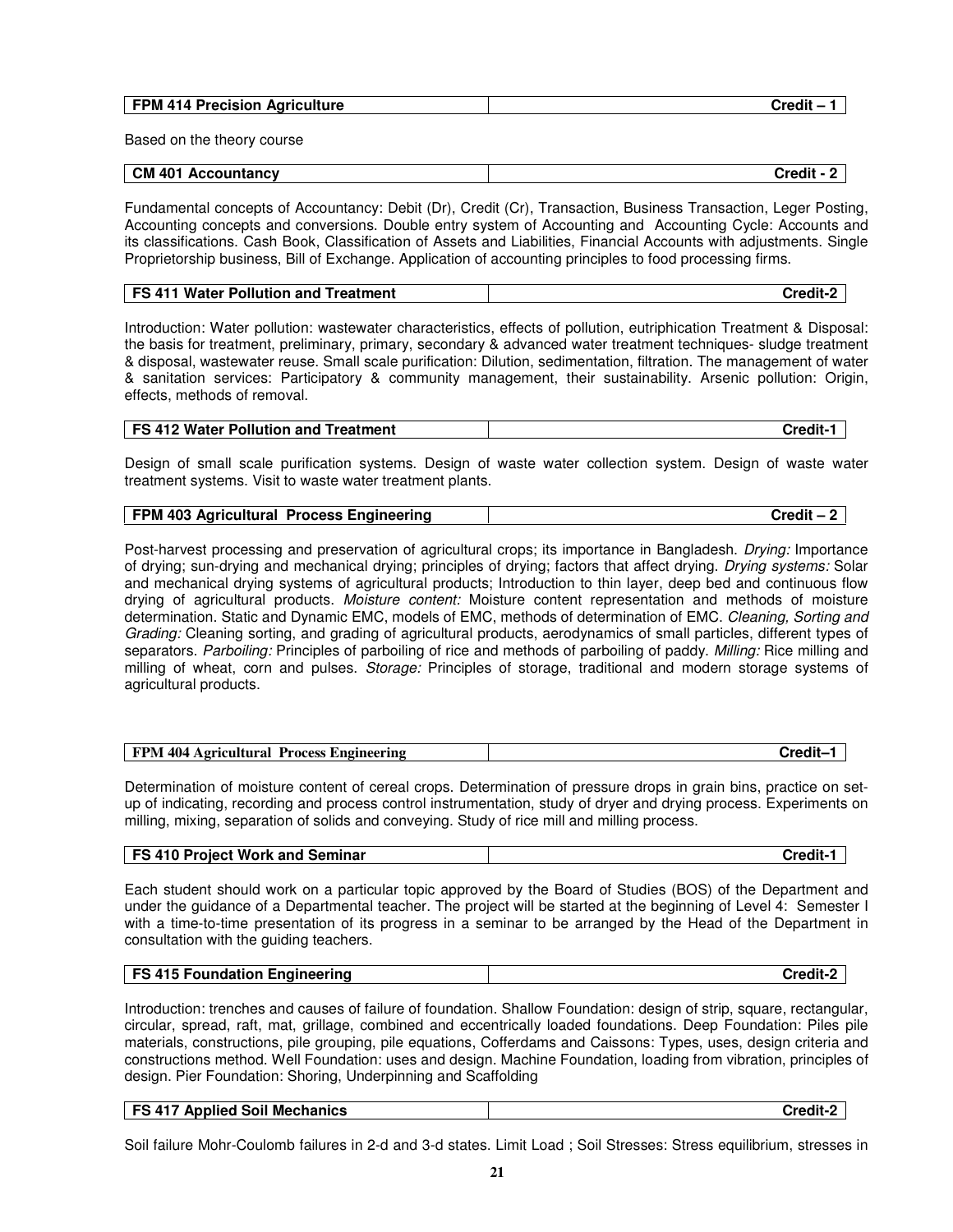2-D due and 3-D loading. Critical States: Triaxial shearing, isotropic consolidation, critical-state parameter, Earth Pressures: limit equilibrium, slip-line and limit analysis methods, Soil Slopes and Stability: effective stresses, stability analysis by  $\varphi$ -circle and active earth pressure. Bearing Capacity: functional expression, Prandtl, Terzaghi, and Meyerhof, force balance and upper bound limit methods. Settlements: measurement of settlements and adverse effects on structure.

| <b>CM 401</b><br>Accountancv | ¬⊶∼⊿∷∔<br>. .<br>. |  |
|------------------------------|--------------------|--|

Fundamental concepts of Accountancy: Debit (Dr), Credit (Cr), Transaction, Business Transaction, Leger Posting, Accounting concepts and conversions.Double entry system of Accounting and Accounting Cycle: Accounts and its classifications. Cash Book, Classification of Assets and Liabilities, Financial Accounts with adjustments. Single Proprietorship business, Bill of Exchange. Application of accounting principles to food processing firms.

| СМ<br>717<br>Marketing<br>ribusiness and<br>AN. | `*^~it |
|-------------------------------------------------|--------|
|                                                 |        |

Agribusiness : definition, scope and importance. Agribusiness system and goals of agribusiness firm. Managing the agribusiness: Business location, business facilities, production, services or sales activities. Marketing concepts and development of marketing plan. Analysis of market. Marketing mix decisions: The product, the price, the place & the promotion. Food processing and manufacturing industries in Bangladesh & their marketing problems.

| .405'<br><b>IWM</b><br>Hvdrology | <br>Credil |
|----------------------------------|------------|
|----------------------------------|------------|

Hydrologic cycle, Evaporation process, Forms and types of precipitation, Measurement and estimation techniques Temporal and areal variation of precipitation, Stream Flow: Measurement, Planning of stream flow network, Runoff: Components and classification, Annual runoff volumes, estimating storm runoff volumes, Hydrographs: Recession curves, Hydrograph separation, Unit hydrograph concept, Techniques of hydrological routing through reservoirs and channels, Probability Analysis: Probability distributions, Analytical and graphical methods of floodfrequency analysis, Low-flow analysis, Estimation of dependable rainfall, Reservoirs: Physical characteristics, Yield, Capacity, Sedimentation and site selection.

| . . |
|-----|
|-----|

Computation of average precipitation over an area, Estimation of reservoir evaporation, Estimation of missing precipitation, Measurement of stream flow using current meter, Extension of rating curves, Derivation of unit hydrograph, Applications of unit hydrograph, Computation of outflow through reservoir routing, Computation of downstream flow through channel routing, Flood frequency analysis by analytical and graphical methods, Determination of reservoir capacity.

Flow and work done over radial vane, Jet propulsion, Water Turbines: Reaction and impulse turbines, Pelton wheel, Specific speed, Characteristic curves Centrifugal Pumps: Minimum starting speed, Water pressure, Specific speed and characteristic curves, Design of a turbine pump, Cavitation and self priming, Multi-stage pump, Reciprocating Pumps: Types, Force pump, Work done by pump, Functions of air vessel, Small Hydraulic Machines: Hydraulic ram, Hydraulic accumulator, Hydraulic intensifier, Rotary piston pump, Hydraulic valves, Water meters, Jet Pump, Gear pump, Air lift pump, Differential pump, Pulsometer pump and Bucket pump.

| IWM.<br>408<br><b>Machinerv</b><br>. Hvdraulic | <u>вил.</u><br>ucul |
|------------------------------------------------|---------------------|
|                                                |                     |

Demonstration and problems on water turbines, Demonstration and problems on centrifugal pumps, Determination of input and output power of a centrifugal pump at different speeds, Demonstration on reciprocating pumps, Determination of pump characteristics curve using centrifugal pump test rig, Numerical exercises, Field visit and report writing.

| <b>IWM 410 Project Work and Seminar</b><br>Credit – |
|-----------------------------------------------------|
|-----------------------------------------------------|

Each student should work on a particular topic approved by the Board of Studies (BOS) of the Department and under the guidance of a Departmental teacher. The project will be started at the beginning of Level 4: Semester I with a time-to-time presentation of its progress in a seminar to be arranged by the Head of the Department in consultation with the guiding teachers.

| SS 403 Soil Physics | Credit |
|---------------------|--------|
|                     |        |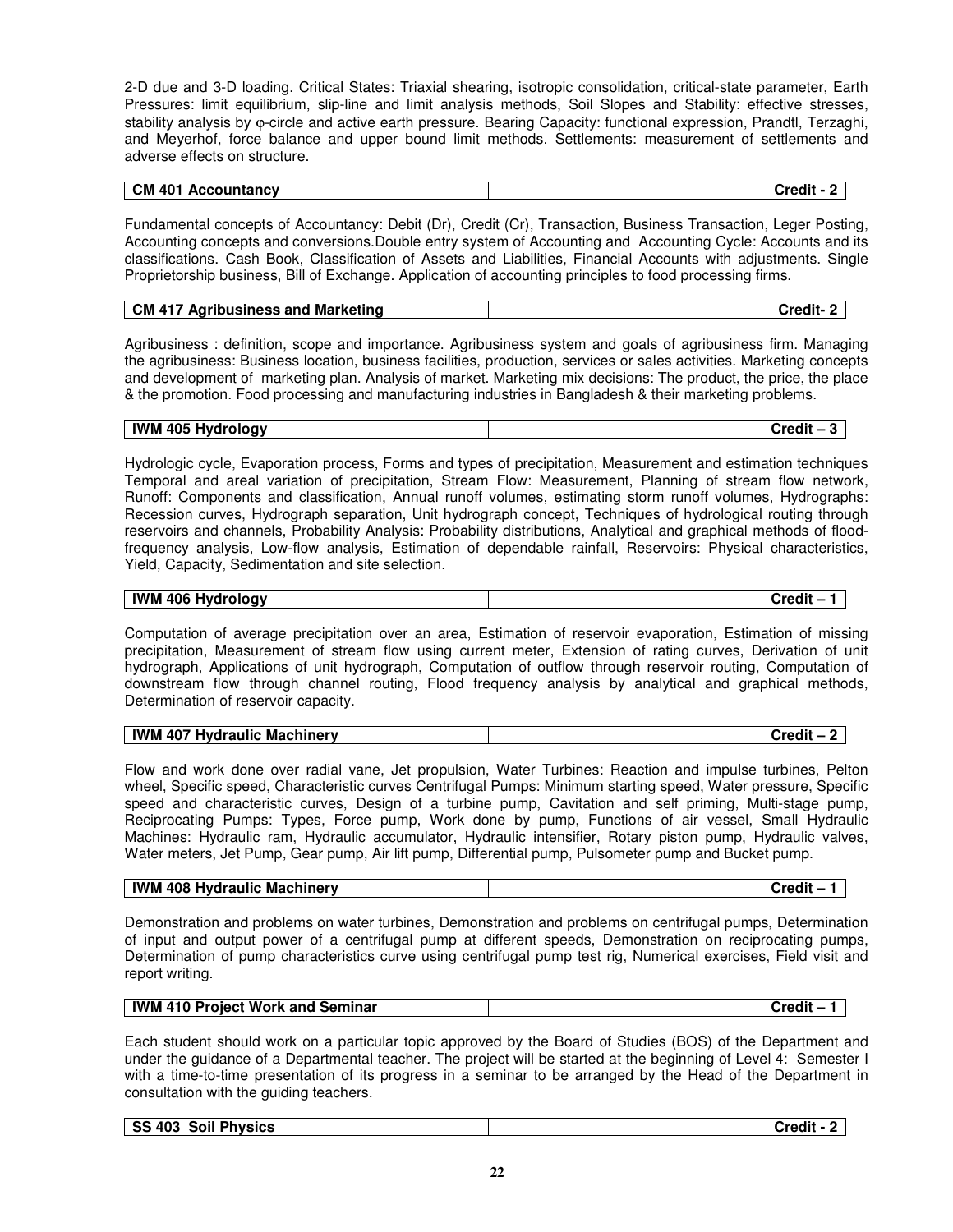Physical characteristics of soil: Soil as a disperse three phase system, Mass volume relationship of soil constituents; Soil water: Concepts of soil water, Factors affecting soil water retention; Methods of measuring soil water- gravimetric, tensiometer and neutron scattering method; Soil water potential- metric potential, pressure potential, gravitational potential, osmotic potential, measurement of metric potential by tensiometer; Water movement: Infiltration-definition, factors affecting, equations, methods of measurement; Hydraulic conductivitydefinition, Darcy's law, methods of measurement, classes of hydraulic conductivity. Soil temperature**:** Importance, factor affecting and management of soil temperature; Thermal properties of soils, Heat flow equation; Mechanical analysis: Principle and methods; derivation of Stokes' law; Soil consistency and tillage; Forms of soil consistency, swelling, shrinkage; Tillage and puddling; Plough pan - formation, effects on soils and crops

| <b>CSM 403 Database Management System</b> | Credit - 2 |
|-------------------------------------------|------------|

File and database management system (DBMS); disk storage management; record format; file management. index methodology; index characteristics and structure; insert, update delete operation; Relational model: table, relational algebra, SQL: PL/SQL basics; SELECT command; special domain in ORACLE,UNION,INSERT and EXCEPT; aggregate query; query by examples(QBE);building select query using QBE; using advanced queries; changing contents of table using action; queries. Query processing: database work load; guideline to choice of index, coordinating index screening, 2-phase tight locking; database security.

| $\sim$ CM 401<br>. Accountancv | Credit |
|--------------------------------|--------|

Fundamental concepts of Accountancy: Debit (Dr), Credit (Cr), Transaction, Business Transaction, Leger Posting, Accounting concepts and conversions. Double entry system of Accounting and Accounting Cycle: Accounts and its classifications. Cash Book, Classification of Assets and Liabilities, Financial Accounts with adjustments. Single Proprietorship business, Bill of Exchange. Application of accounting principles to food processing firms.

| <b>Skill</b><br>LAN<br>401 Communication | ™∼∼⊿∷+ |
|------------------------------------------|--------|
|------------------------------------------|--------|

Situational English (Oral & Professional): Selected dialogues and conversations each supplemented by sociocultural rules necessary for effective language use. Reading Comprehension**:** Selected articles on science, Agriculture and engineering. Writing skills: Practicing some compositional activities essential for making written communication; e.g. Letter ( formal & informal) CV, Report writing, Précis, Summary, Paragraph, Abstract etc. Structural Grammar**:** Written: Sentence (Type and Structure), Agreement between Subject & Verb, Tense & Voice, Gerund, Participles, Infinitives, Modal auxiliaries, Conditionals, Combination of sentences. Phonetics (spoken): IPA, Pronunciation, Stress and accent, Intonation.

| FPM 421 Engineering Management | $Credit - 2$ |
|--------------------------------|--------------|

Basic concepts: elements of management, organization for management; organization structure; process of delegation; responsibility and authority. SWOT analysis., pay back period, cost-benefit ratio; economic comparison between investment alternatives, Formulation of LP models; graphical solution, simplex method, duality theory and sensitivity analysis, Network analysis - maximal flow, PERT and CPM, Transportation and distribution problem, Introduction to inventory model and queuing theory, Introduction to Dynamic Programming, Purchasing; introduction to accounting procedure; Tender and quotation; signing of contract, Project Planning Cycle, PRA & PNA; Problem tree; stakeholder analysis; logical frame and activity bar chart.

| <b>IWM 421 On-Farm Water Management</b> | Credit- |
|-----------------------------------------|---------|
|-----------------------------------------|---------|

Scope and problems of on-farm water management, water sources, lifting devices, power unit, distribution systems, method of irrigation, Factors affecting command area, command area development, Flow Measuring Devices and Techniques: Use of portable weirs and flumes, Water Distribution System, Irrigation system management, Crop-water production function and their uses, Diagnostic Analysis of Irrigated Farming System: Socio-cultural and Economic Aspects of On-farm Water Management: designing and constructing irrigation and drainage system, Farmer's organization, Irrigation economy and cost-benefit analysis, Need and purposes of project performance evaluation, Indicators and factors for project performance, Fundamental approaches of project performance evaluation.

|  | <b>IWM</b><br>Water<br>422 On-Farm<br>Management | .<br>Credit |
|--|--------------------------------------------------|-------------|
|--|--------------------------------------------------|-------------|

Calibration of notches and weirs, Measurement of discharge from a pump/tubewell, Measurement of flow in an irrigation canal by, (a) Float method, (b) Rectangular notch, (c) V-notch, (d) Cut throat flume (e) Pitot tube, Measurement of water loss in canal by (a) Inflow-outflow method, (b) Ponding method**,** Diagnostic analysis of a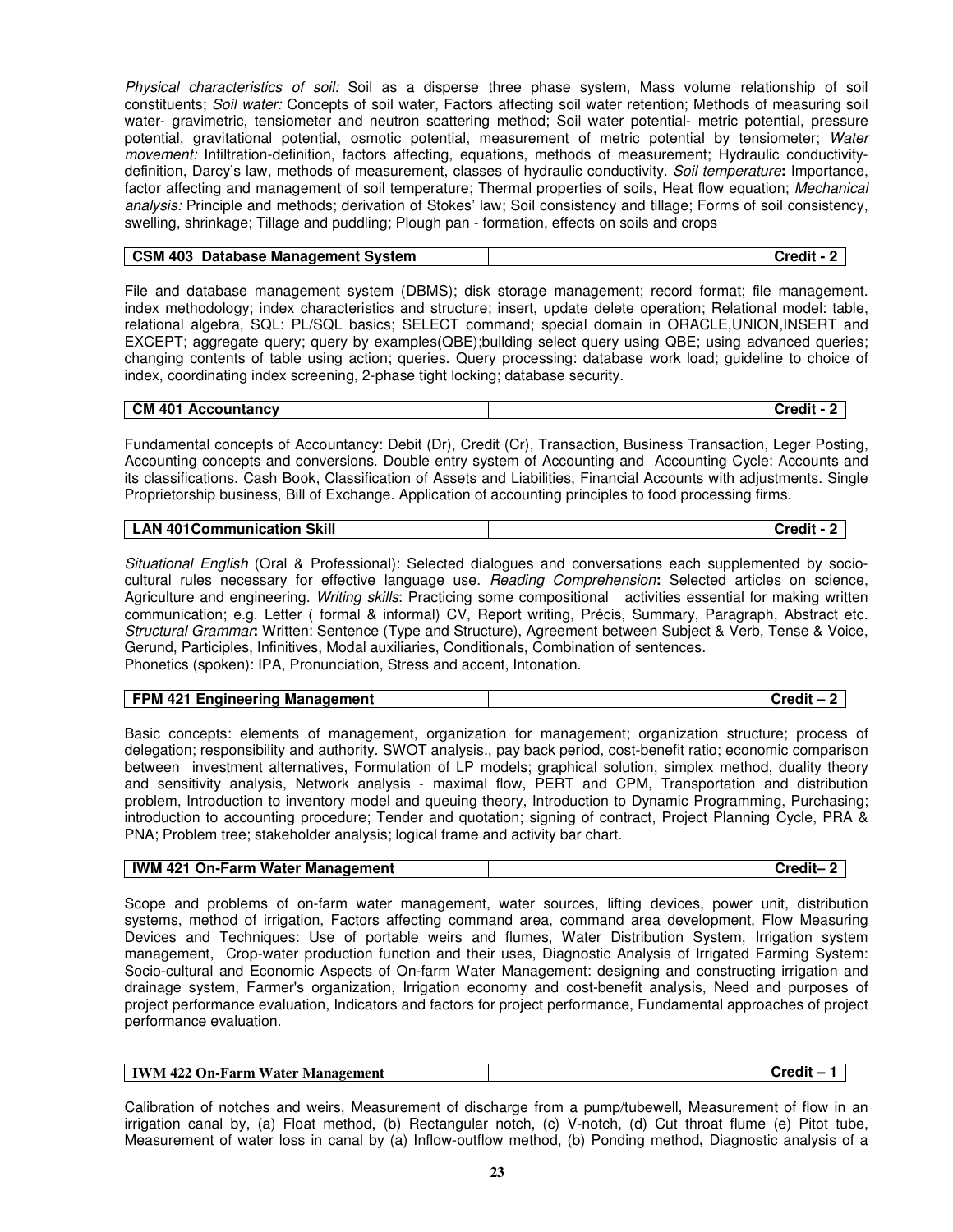water conveyance system. Field visits and report writing on: Problems of on-farm water management, Performance evaluation (case study) of a small irrigation project.

| <b>CSM</b><br>421<br>Digital<br><b>Circuits</b><br>_ | --<br>™ndit<br>. |
|------------------------------------------------------|------------------|
|                                                      |                  |

Functional & logical gates: boolean algebra, functional logic, logic gates, truth table, DeMorgan theorem, universal gate application; integrated circuit logic family :TTL, CMOS, ECL and their characteristics such as input current & voltage , output current & voltage , load, propagation delay, noise margin & voltage source; combinational logic circuits: minimization of functional logic using boolean algebra, Karanaugh a Quine-McChuskey map; hail & adder ; parallel adder, serial adder; subtractor; comparator; serial and parallel multiplier; multiplexer, demultiplexer; coder, decoder and 7 –segment display; concepts of storage circuit, flip-flop(RS, JK, D, T) level and edge trigger; counters: up and down counter, binary counter, ripple counter, BCD number counter, synchronous and asynchronous counter, resister.

| <b>CSM 423</b>             | `rodit |
|----------------------------|--------|
| <b>Operations Research</b> | arean  |

Model development fundamentals; linear programming and sensitivity analysis; integer programming, distribution problems; inventory and replacement problems; dynamic programming; queuing theory; simulation.

| <b>CSM 425 Computer Network</b> | Credit - 2 |
|---------------------------------|------------|

The needs for networked computer; fundamentals of network technology; OSI: needs for open standard and system, layered model methodology; data transmission fundamentals, digital modulation technique, DTE-DCE interfacing, error checking, timer coding synchronization technique, data coding technique; data link layer: data link control protocol; idle and continuous RQ; go back protocol and selective repeat; timer, windows, piggy back acknowledgement concept; PSDN: diagram, virtual circuit, X.25 protocol, routing, traffic control; LAN: topology, carrier sense multiple access, token ring, protocols comparisons; network connection: STP and bridging protocol, intra domain routing, gateway, addressing and subnet masking. Internet application: FTP, TELNET, E-mail, HTTP.

| <b>CSM 430</b>                 | Credit |
|--------------------------------|--------|
| <b>Project Work and Report</b> | - -    |

Each student should work on a particular topic approved by the Board of Studies (BOS) of the Department and under the guidance of a Departmental teacher. The project will be started at the beginning of Level 4: Semester I with a time-to-time presentation of its progress in a seminar to be arranged by the Head of the Department in consultation with the guiding teachers.

| <b>CSM 427</b><br>' Computer System Administration | Credit - |
|----------------------------------------------------|----------|
|----------------------------------------------------|----------|

The system administrator's job requirements, service-level specifications, initial and ongoing requirement analysis, implicit requirement, operational analysis, decisions and recommendations; file system, system documentation, risk assessment, access costs, plan recovery strategies, monitoring, diagnosis, solutions and over engineering; performance monitoring tools, managing CPU resources, managing memory use, optimizing disk I/O performance, network performance, helpdesk and troubleshooting, system report, improvement planning; data integrity, ensuring availability, confidentiality, enforcement, security system; kernel basics, virtual memory, process scheduler, compilation and installing the kernel; file and hardware support; shell's common utilities, scripting, log file filtering and aging, security; UNIX and Windows system administration; managing NTFS file system, server, user accounts, managing process, network configuration, backups, print service.

| <b>CSM 429</b><br><b>Operating Systems</b> | Credit |
|--------------------------------------------|--------|
|--------------------------------------------|--------|

Operating System (OS) overview, history of OS developments, OS services, layered design issues-systems calls and program; process concept, threads, CPU scheduling algorithms, process synchronization, critical section, semaphores, deadlock's; memory management: logical and physical addresses, contiguous memory allocation, paging and segmentation, virtual memory, page replacement algorithms; file management: file concept and access, directory structures, file allocation- continuous, linked, indexed, free space management, disk scheduling methods, protection domains and access matrix, capability based systems, overview of security issues, case study of an OS (UNIX or any other), distributed systems: network concept, remote services, naming and transparency, state less and state full services, file replication, coordination issues in distributed systems.

| <b>FPM 429 Project Planning &amp; Evaluation</b> | Credit |
|--------------------------------------------------|--------|
|                                                  |        |

Project Identification and Formulation: Project Definition; Project Cycle; Participatory Planning; Stakeholder Analysis; Problem Tree and Project Formulation. Project Design Tools: Logical Framework, GANTT Chart;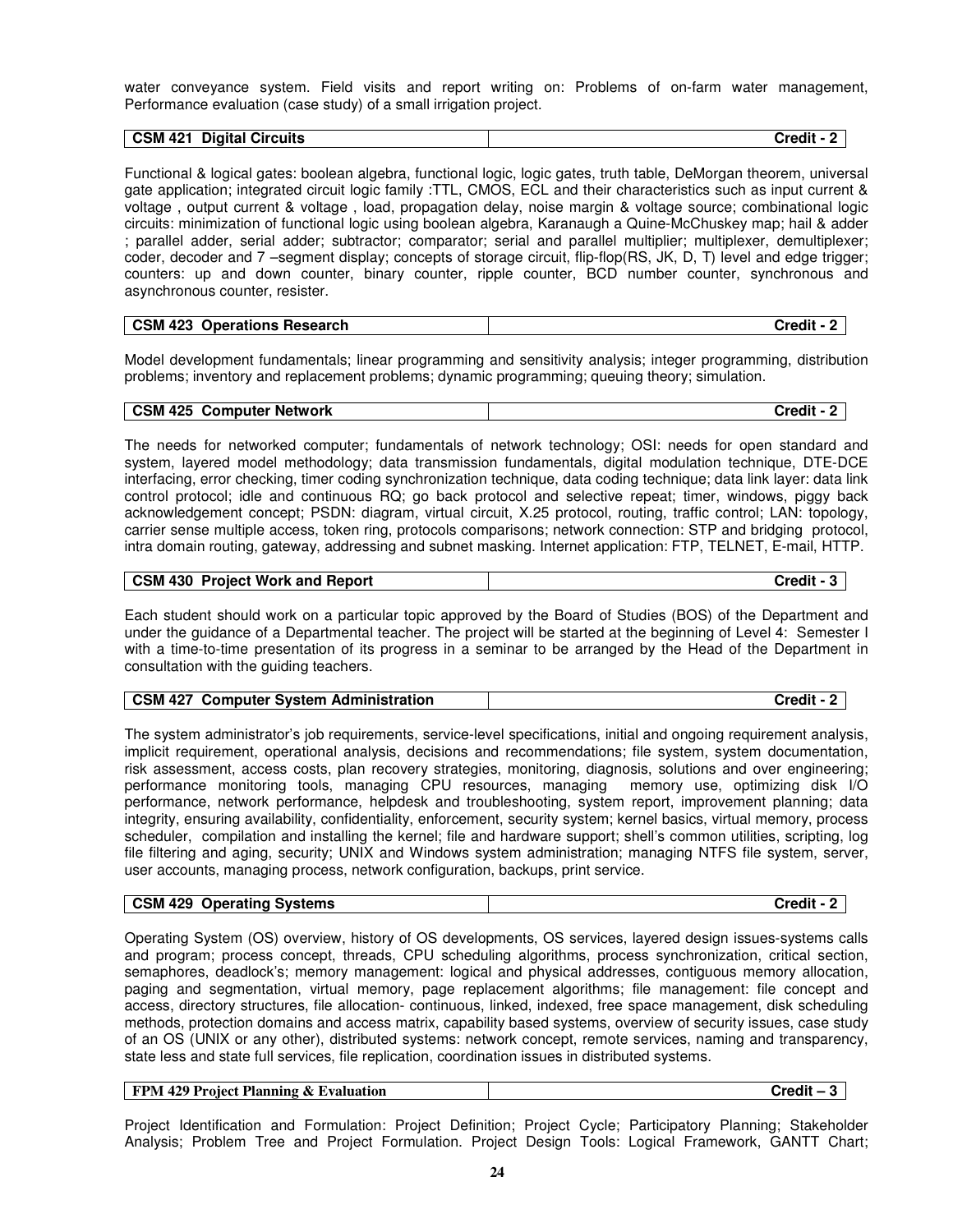Planning case study; Implementation Planning: Project Specifications, Work Breakdown Schedules; Organizational Responsibility; Performance Plans and Time Schedules, Budget Planning; Project Control; Management Information Systems; Project Monitoring; Project Evaluation; Inspection and Audit Documentation and Reporting: Writing Project Reports; Presentation Skill and Communication; Project Appraisal: Feasibility Factors; Gender Issues; Financial Sustainability; Environmental Appraisal; Sustainable livelihood Framework.

| <b>CSM 433 Network Management</b> | Credit - |
|-----------------------------------|----------|
|-----------------------------------|----------|

Network administrator's job requirements, service-level specifications, initial and ongoing requirement analysis, implicit requirement, operational analysis, decisions and recommendations. Risk assessment, access costs, recovery strategies, monitoring, diagnosis, solutions and over engineering; performance monitoring tools, managing CPU resources, managing memory use, optimizing disk I/O and network performance, helpdesk and, system report, improvement planning; data integrity, ensuring availability, confidentiality, enforcement, security system; network, installing a network, real time monitoring the network access, resources, resource sharing such as file, printer etc.; authentication of network access and grant or deny access to the network, TCP/IP protocol, trouble shooting UNIX and Windows system administration. Managing NTFS file system, server, user accounts, managing process, network configuration, backups, print service.

| <b>CSM 435 Computer Graphics</b> | Credit - |
|----------------------------------|----------|

Introduction to computer image synthesis and interactive computer graphics applications; computer graphics hardware; color image display; event driven programming; line drawing; polygon scan conversion; texture mapping; image morphing; image compositing; curves and surfaces; hidden surface algorithm; local illumination models; ray tracing and photorealistic image synthesis.

| <b>GIS</b><br>437<br>and ICT<br><b>CSM</b><br>_______ | --<br>Trodit<br>-1115 |
|-------------------------------------------------------|-----------------------|

What and why GIS, applications and components of GIS, basic map concept, storing geographic data; graphic and tabular data integration; digitized map features, hardware and software requirements for GIS database design; digitizing errors, topology, working and manipulating attributes and data transfer; GPS; different methods of data collection (Single Point Processing); Differential and Real Time kinematics; method and post processing of GPS data; Integration of GPS with GIS; basics of ARC/INFO and Arc View; information processing and IT; OOP concept and java; application and applets; class, objects and class members; data types; control structures; array and string; access control; inheritance; static and final members; abstract, inner and adapter class; i/o stream; package, interface; applets development; graphical user interface; event handling.

Practical use based on theory class (CSM 437) and terminal use.

| FPM 423 Bio-Materials and Systems | Credit- |
|-----------------------------------|---------|
|-----------------------------------|---------|

Grain Structure, composition and properties, Thermo physical properties of grain, Physical properties of Agricultural materials, Geometric properties Kernel density and Bulk Density Thermal Properties of bulk grain, Hygroscopic Properties, Breakage resistance, Electrical properties, Optical properties:, Water storage in agricultural materials, rheology, Contact stress, Impact loading, Mechanical damage, Aerodynamic and hydrodynamic properties and phenomena, Friction problems, Wavering and pressing of agricultural materials, Cutting of agricultural materials, Grinding (comminution) of agricultural materials. Introduction of biosystems engineering, Energy in biological systems, Fluid power system, Biological waste management systems, Design of machine systems, System optimization

| <b>FPM 425</b><br>5 Agricultural Machinery Design | Credit |
|---------------------------------------------------|--------|
|---------------------------------------------------|--------|

Basic Consideration of Designing Agricultural Machinery, Linkage on Farm Machinery: Common linkage types, linkages applicable to Agril. and other off road equipments, Design of tillage tools. Types and determination of forces acting on a tillage tool, Design of seeding and planning machineries, Design of Harvesting machinery, Design of Winnower and thresher, Design review and standers.

| FPM 427 Testing and Standardization of Agril. Machinery | Credit- |
|---------------------------------------------------------|---------|
|---------------------------------------------------------|---------|

Operation: Operations of Tractor, power tiller, reaper, combine harvester and thresher, Maintenance: Valve mechanism services, servicing of fuel system, lubrication system, cooling system, care of inlet and exhaust system, assemble and reinstallation of clutch system, and tyre services and maintenance. Maintenance of plough,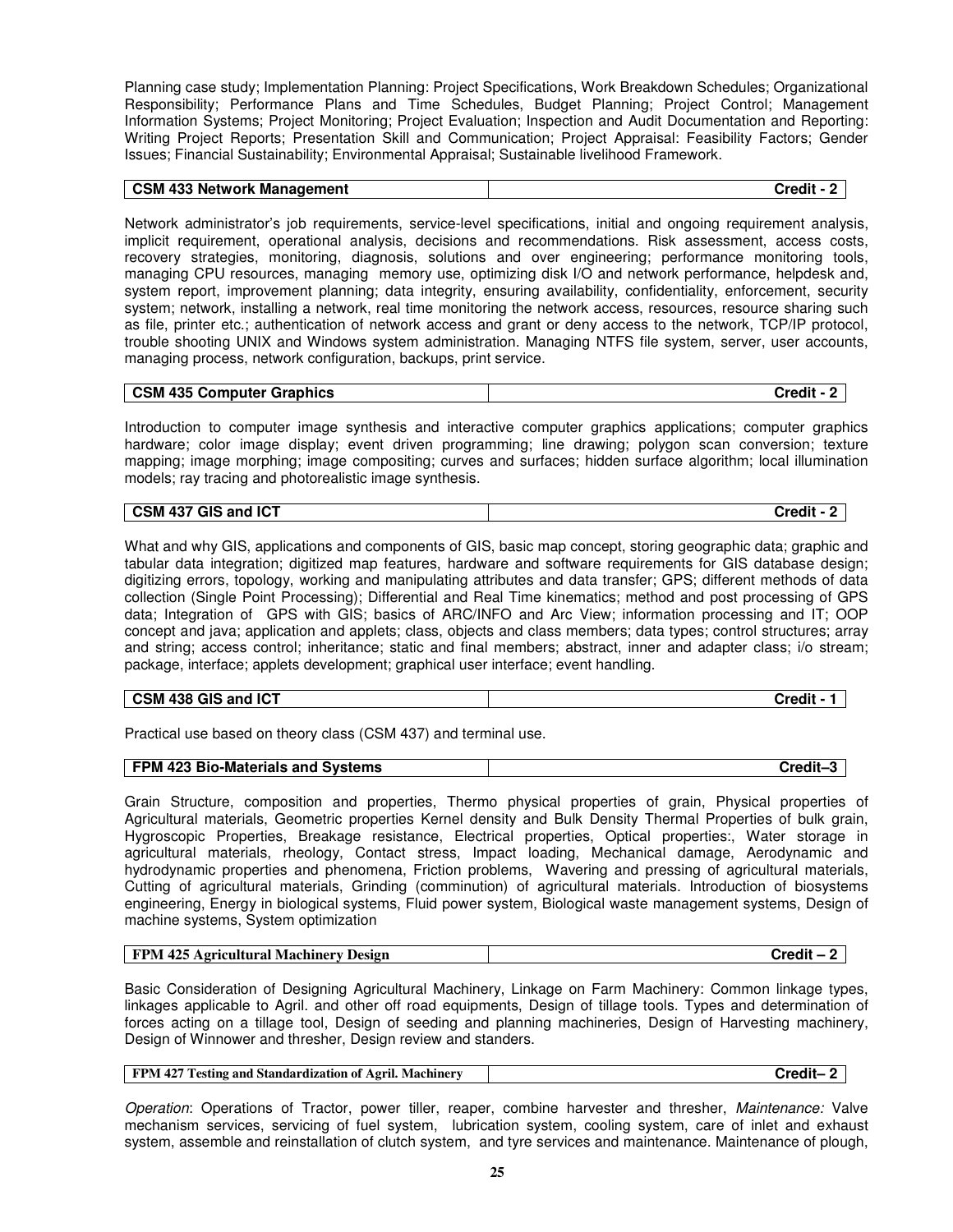harrow, grain drill, sprayers, harvester, thresher and centrifugal pump. Testing: Test of Tractor and Power tillers; power test, field test, safety test, ergonomics and environmental test. Test procedures of hand tools, seeder, plough, harrow, seeder, sprayer, harvester and sprayers, Keeping maintenance records.

| FPM 428 Testing and Standardization of Agril. Machinery | $\mathsf{C}$ redit |
|---------------------------------------------------------|--------------------|
|                                                         |                    |

Measure Revolution with tachometer (Mechanical/optical), Measure temperature with thermocouple, Measure force with transducer /strain gauge, Measurement of power/draft, Maintenance of fuel pump, filters, Injector pressure testing, cleaning injector and spark plug, Testing of oil quality, Cleaning of cooling system, Measurement of engine noise, Analysis of exhaust gas, Testing of a power tiller, Pump testing, Power tiller engine overhauling (1 week continuous class).

| <b>FPM</b><br>I 432 Industrial Training | Credit- |
|-----------------------------------------|---------|

Students of B.Sc. Ag. Engg. will stay in different agricultural industries to get the practical training on manufacturing of Farm Power & Machinery.

| <b>Project Work and Report</b><br><b>FPM</b><br>. 430 ' | redit- |
|---------------------------------------------------------|--------|
|                                                         |        |

Each student should work on a particular topic approved by the Board of Studies (BOS) of the Department and under the guidance of a Departmental teacher. The project will be started at the beginning of Level 4: Semester I with a time-to-time presentation of its progress in a seminar to be arranged by the Head of the Department in consultation with the guiding teachers.

#### **CSM 437 GIS and ICT Credit 2**

Fundamentals of GIS, GPS and ICT and their applications in Agriculture; GIS mapping and analysis software; GIS dictionary; Free GIS data depot; GPS data resource; GPS working; scope and application of ICT in GIS and GPS.

#### **CSM 438 GIS and ICT Credit-1**

Terminal use based on the Course CSM 437; Class assignments and project work.

# **FPM 433 Ergonomics Credit–2**

Anthropometry-body measurements, posture, work-space layout, perception, sight, hearing, action, physical load, physical processes, thermal environment of agricultural workers, safety, mental load, mental processes, History and scope of ergonomics, Ergonomic model, Lifting, carrying; hand and foot-operated controls in agricultural equipment; Anthropometrics and work-place design, Time-measurement analysis, Perception: Sight, visual field and lighting, Noise problems and control, gases, engine exhaust , Mechanical vibrations and impact protection, Dynamic visual inspection; Action: Physical load, Physical processes; rest, pauses, Agriculture and climatic factors; Special considerations in agriculture: Design considerations for quantitative and qualitative displays, Mental loads; Applications of ergonomic principles: For the design of agricultural equipment, Processes in tropical climates, Guarding against machine hazards, creating effective safety messages, Field visits to labs and institutions.

#### **FPM 434 Ergonomics Credit – 1**

Laboratory based on the theory course.

| <b>FPM 435 Livestock and</b><br>Poultry<br>Machinery | Credit |
|------------------------------------------------------|--------|
|------------------------------------------------------|--------|

Size reduction : Fineness modulus and uniformity index; Burr and Hammer mills, Crushers; Conveyors; Different types of Chopping, Pelleting and Feed Mixing Machines, Automatic feeder and waterers, Different types of milking machine, Separators: Centrifuge theory and practice; Cream separator, Butter churners, Heat exchangers: Types of heater and cooler; Steam boilers; Pasteurization and Pasteurizers, Principles of operation of different incubators and their maintenance, Principles of Refrigeration; Refrigeration systems and refrigerants, Ventilation systems, Housing & environmental control, Clearing & Washing Processes, Waste disposals & recycling,

| <b>FPM 436 Livestock and Poultry Machinery</b> | Credit - |
|------------------------------------------------|----------|
|------------------------------------------------|----------|

Study on machines related to theory lectures.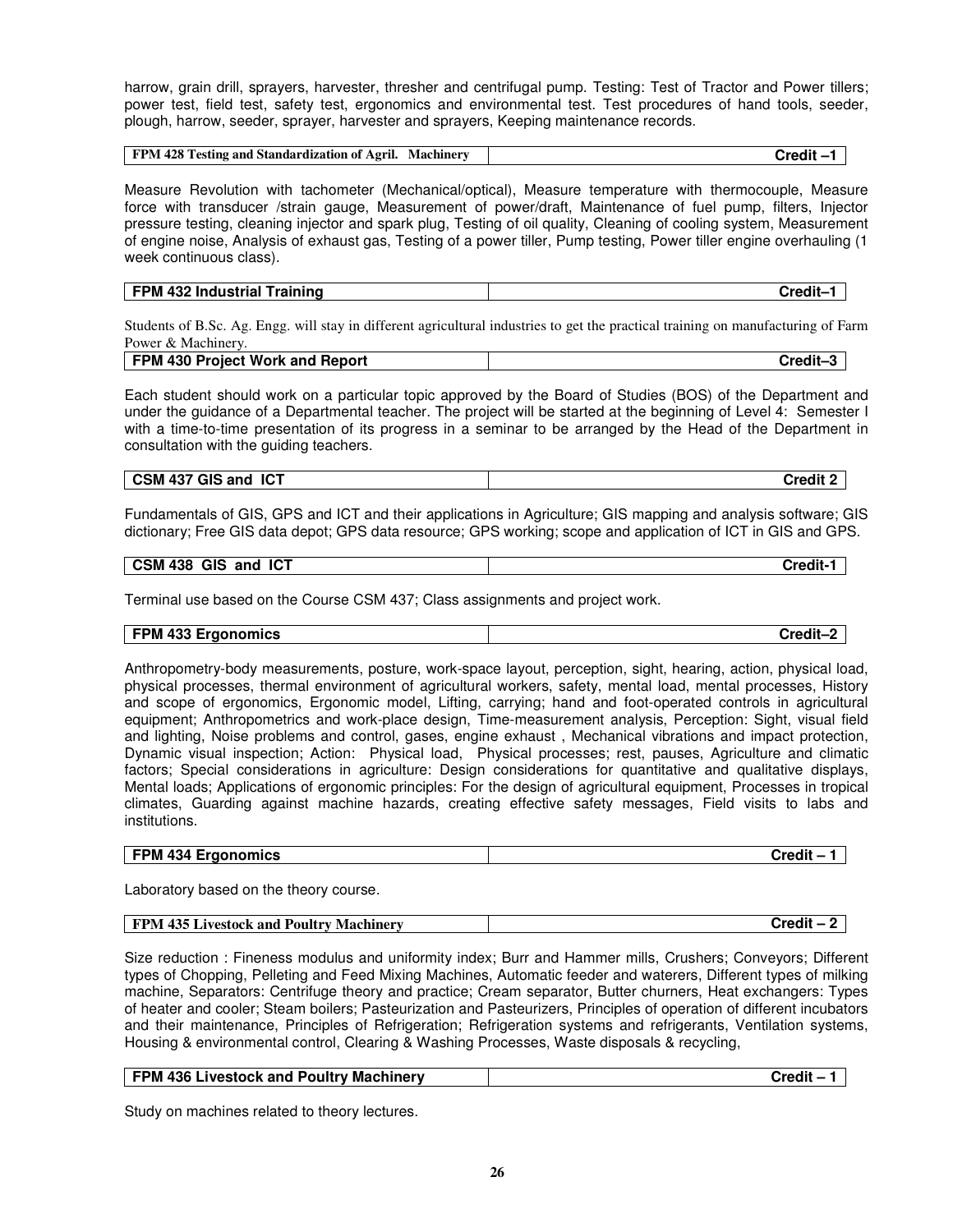| <b>FPM 437 Technology, Gender &amp; Development</b> | ∴redit ∙ |
|-----------------------------------------------------|----------|
|-----------------------------------------------------|----------|

Introduction to globalization and technological change; Basic concepts on gender and development; Office automation and gender; Women in development; informal sector and manufacturing sector; women in agriculture; changing gender relations and process of globalization; gender issues in technology relations – Women and third world industrialization, the electronics industry, information communication technology. Man-Machine (works) environment) relationships: health and safety issues. Strategies for Solving gender based health and safety problems.

| Ag. Ext 429 Extension Communication Management | $Credit-3$ |
|------------------------------------------------|------------|
|------------------------------------------------|------------|

Introduction: Concept of communication, need and importance of communication for agricultural development. Basic Communication Process: Steps in basic communication process intended message, encoding, transmission, reception, decoding and understanding, feedback in communication, distortion in the communication process, written communication, verbal communication, non-verbal communication, noise and barriers to written and verbal communication. Communication Networks and Patterns: Common communication networks-chain. Y wheel, circle, star and com-con: downward, upward, horizontal, one-way, patterns of communication. Communication Models and Elements: Lasswell, Shamon and Weaver, Barlo models of communication, source, message, channel, treatment of message, audience, audience response, characteristics/qualities of the key elements in the communication process noise in the communication process. Communication in Groups: Facilitation, increasing participation on the participants in the group communication qualities of a communication in the group communication handling trouble-makers in group communication.

| FPM 429 Project Planning & Evaluation | Credit – 3 |
|---------------------------------------|------------|
|---------------------------------------|------------|

Project Identification and Formulation: Project Definition; Project Cycle; Participatory Planning; Stakeholder Analysis; Problem Tree and Project Formulation. Project Design Tools: Logical Framework, GANTT Chart; Planning case study; Implementation Planning: Project Specifications, Work Breakdown Schedules; Organizational Responsibility; Performance Plans and Time Schedules, Budget Planning; Project Control; Management Information Systems; Project Monitoring; Project Evaluation; Inspection and Audit Documentation and Reporting: Writing Project Reports; Presentation Skill and Communication; Project Appraisal: Feasibility Factors; Gender Issues; Financial Sustainability; Environmental Appraisal; Sustainable livelihood Framework.

#### **FS 421 Farm Building Design Credit-2**

Advances in farmhouses, Design Requirements: Classification of farmhouses, Zoo-metric data of farm animals and space requirements. Dairy Farms: General Planning and Design considerations of a dairy farm, Design of livestock buildings, Transport and milking systems, Poultry Farms, Basic design data for different types of houses, Miscellaneous Structures: Farmstead, Hay, Feed and Machine shed, Milking parlours, Farm sewage disposal. Heat loss from animals, Air exchange in livestock and poultry buildings, Planning and design of green houses.

| <b>FS 422 Farm Building Design</b> | <b>Credit-1</b> |
|------------------------------------|-----------------|
|------------------------------------|-----------------|

Collection of zoo-metric data from Dairy and Poultry farm houses. Detail planning and design of Poultry and Dairy houses. Visit to dairy and poultry farms. Observation on modern livestock and poultry houses.

| <b>FS 423 Silo and Storage Structure</b> | Credit-2 |
|------------------------------------------|----------|
|------------------------------------------|----------|

Introduction: Storage principles, Climatic considerations, Grain Storage: grains losses, storage factors and method. Structural Design: Types of storage structure, Bin types, Grain pressure theories; Jenssen's, Airy's and Rankine's formula, Godowns and Bag-storage structures. Management and Control: Maintaining Insects, pests and fungus of stored grains and their controls. Fruits and Vegetable Storage, Storage method and quality control. Cold Storage: Types and design criteria. Processing and Packaging: Purposes, Material handling, Sorting, Processing, Package materials and packaging.

| <b>FS 424 Silo and Storage Structure</b> | Credit-1 |
|------------------------------------------|----------|
|                                          |          |

Identification of the causes of grains losses at farm levels. Study on the types of storage structure used at farmers' level. Visit to Silo and Storage structures both at government and private sectors.. Observation on modern packaging materials and systems.

| FS 425 Environmental Impact Assessment<br>Credit-2 |
|----------------------------------------------------|
|----------------------------------------------------|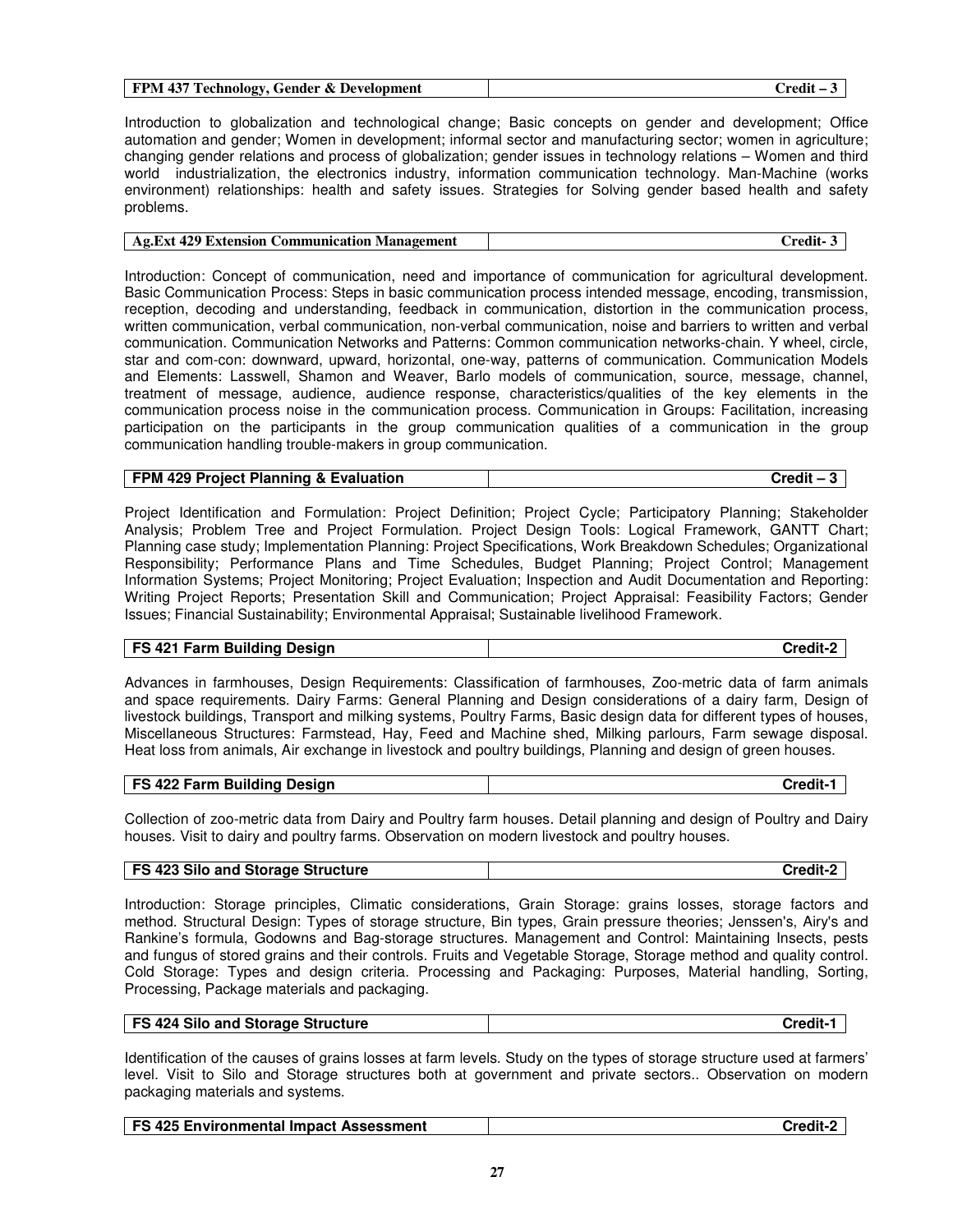Introduction: Environmental quality standards, environmental impact assessment (EIA). About EIA: Aims & objectives, Impacts on environment: documentations, indices & indicators for describing the affected environment. Prediction & assessment of impacts: Air, water, ground water, soil, socio economic, visual, noise, cultural, biological environments. Decision making: Environmental monitoring: Purposes, techniques, application. EIA for Energy & agricultural projects, flood protection, irrigation & infrastructural development.

| <b>FS 426 Environmental Impact Assessment</b> | Credit- ≀ |
|-----------------------------------------------|-----------|
|-----------------------------------------------|-----------|

Prediction & assessment of different impacts: water, socio-economic, biological. Conducting EIA for certain schemes: agricultural projects, infrastructural development. Flood- mitigation projects.

| <b>FS 430 Project Work and Report</b> | Credit- |
|---------------------------------------|---------|
|---------------------------------------|---------|

Each student should work on a particular topic approved by the Board of Studies (BOS) of the Department and under the guidance of a Departmental teacher. The project will be started at the beginning of Level 4: Semester I with a time-to-time presentation of its progress in a seminar to be arranged by the Head of the Department in consultation with the guiding teachers.

| <b>FS 427 Rural Housing and Sanitation</b> | Credit-2 |
|--------------------------------------------|----------|
|                                            |          |

Housing: General requirement of housing, socio-economic aspects of housing, traditional building materials. Design and Performance of housing components: Floor, wall and roofing materials, aspects of strength and durability. Low cost housing: Development of building materials, physical and chemical treatments, cost analysis. Rural Sanitation: Problems and needs, sanitary options, developments of traditional sanitary systems. Domestic water use: Source, supply, hygiene and disposal.

| <b>FS 428 Rural Housing and Sanitation</b> | Credit-1 |
|--------------------------------------------|----------|
|--------------------------------------------|----------|

Planning and design of rural houses. Design of pan, well pit and septic tank. Testing of housing materials. Field demonstration and performance study of different sanitary items.

| FPM 423 Bio-Materials and Systems | Credit-3 |
|-----------------------------------|----------|
|                                   |          |

Grain Structure, composition and properties, Thermo physical properties of grain, Physical properties of Agricultural materials, Geometric properties Kernel density and Bulk Density Thermal Properties of bulk grain, Hygroscopic Properties, Breakage resistance, Electrical properties, Optical properties:, Water storage in agricultural materials, rheology, Contact stress, Impact loading, Mechanical damage, Aerodynamic and hydrodynamic properties and phenomena, Friction problems, Wavering and pressing of agricultural materials, Cutting of agricultural materials, Grinding (comminution) of agricultural materials. Introduction of biosystems engineering, Energy in biological systems, Fluid power system, Biological waste management systems, Design of machine systems, System optimization.

| <b>GIS and ICT</b><br><b>CSM 437</b> | Credit-2 |
|--------------------------------------|----------|

Fundamentals of GIS, GPS and ICT and their applications in Agriculture; GIS mapping and analysis software; GIS dictionary; Free GIS data depot; GPS data resource; GPS working; scope and application of ICT in GIS and GPS.

| <b>GIS</b><br>IC <sub>1</sub><br><b>CSM 438</b><br>and | <b>Credit-</b> |
|--------------------------------------------------------|----------------|
|--------------------------------------------------------|----------------|

Terminal use based on the Course CSM 437; Class assignments and project work.

#### **IWM 423 Irrigation Structure Credit – 3**

Types and uses of irrigation structures, Dams: Classification, Advantages, Selection of site and type of dams, Gravity Dam: Modes of failures, Stability analysis, Design of dam, Earthen Dams: Phreatic line, Causes of failure, Safe design; Design of filter, apron and cut-off walls; Seepage control measures, Stability analysis, Rubber Dam: Applicability, Canal Headworks: Description, Site selection, Constituent parts and their functions, Weir classification, Design of weir, Salient features of barrage, Cross Drainage Works: Description, aqueduct, Design of aqueduct and siphon aqueduct, Water Conveyance Structures: Description, Design of culvert, spillways, flumes and energy dissipation devices, Description and Design of drop structures, Chutes, Check gates, Turnouts and Diversions.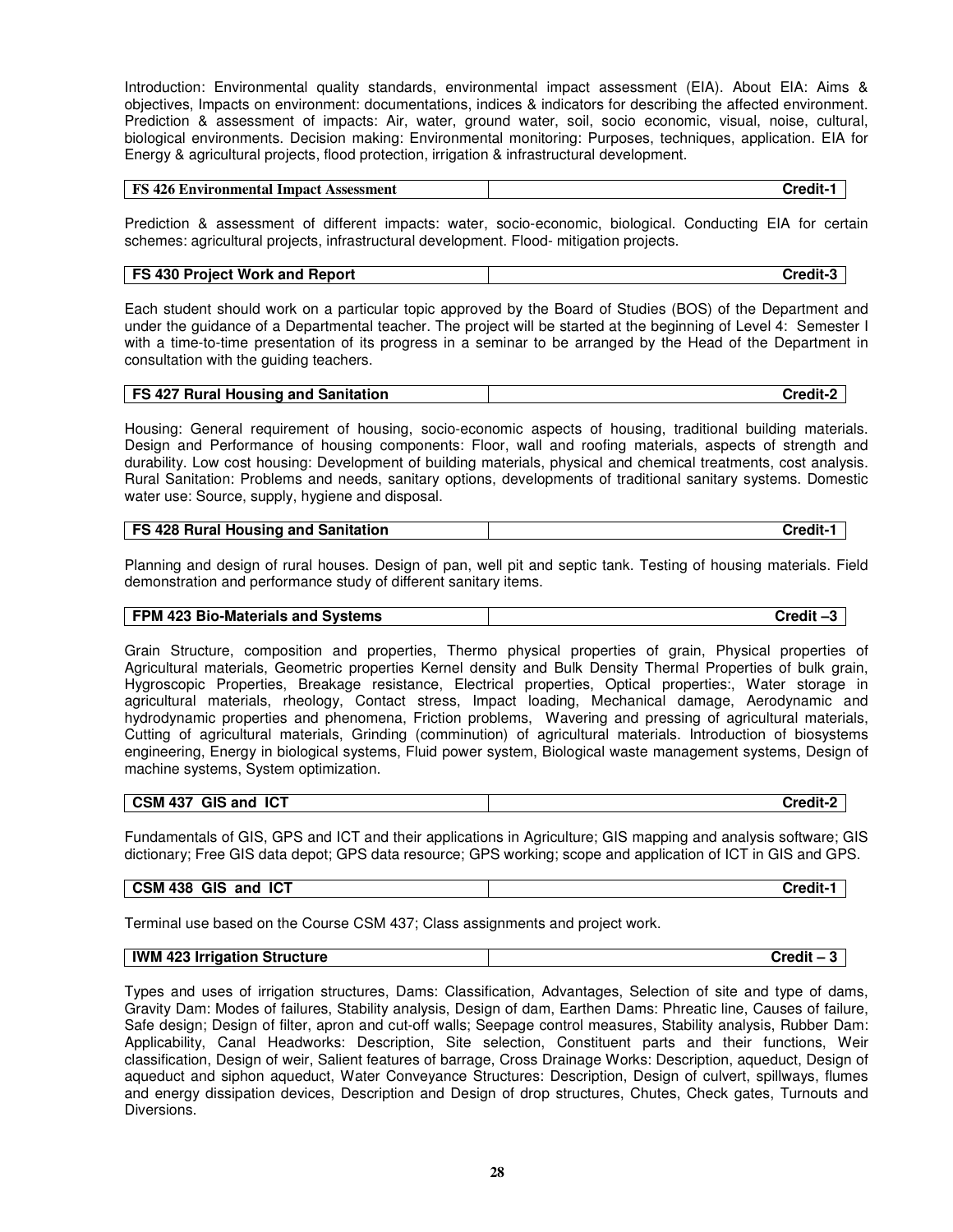| IWM.<br>$\cdot$ 4 $\degree$<br><b>Structure</b><br>. Irrigation<br>ונכי<br>- 2 | .<br>.<br>-----<br>. |
|--------------------------------------------------------------------------------|----------------------|
|                                                                                |                      |

Design of gravity dam, Stability analysis of gravity dam, Design of earth dam, Determination of phreatic lines, Estimation of seepage discharge using flownet, Determination of uplift pressure on hydraulic structure, Design of weir, Design of aqueduct, Study of spillway and determination of discharge under different heads, Design of energy dissipators, Design of culverts, Design of flumes.

| IWM 425 Flood Control and River Training | Credit–' |
|------------------------------------------|----------|
|                                          |          |

Flood Problems, Types and causes of flood, Economic losses, Estimation of flood, Flood Control Measures: mitigation reservoirs, Channel improvement works, River dike or embankments, Diversion channel, Flood ways, Flood plain zoning - Land or watershed treatment, Spreading grounds; Flood forecasting and warning: Estimation of flood damages and control benefits, Cost-benefit analysis, Rivers: Types of rivers and their behavior, Rivers and their behavior in Bangladesh, River Training and Control Works: Objective and theories of river training works, Guide bank, Groyne, Cut-off, Pavement pitching, Brick revetment, Pitched island, Slope grading, Vegetal cover, Sheet pile, Percupine and other miscellaneous works, River bank protection methods in Bangladesh.

| IWM 426 Flood C<br>l River Training<br>Credit<br><b>Control</b> and |
|---------------------------------------------------------------------|
|---------------------------------------------------------------------|

Measurement of river discharge using various devices, Measurement and sampling of sediment load in a river, Survey of a deteriorated river section for planning and designing of an improvement work, Numeric exercises, Field visits to different related institutes like Institute of Water Modeling, Dhaka; River Research Institute, Faridpur etc.

| IWM 427 Land and Watershed Management | Credit – |
|---------------------------------------|----------|
|---------------------------------------|----------|

Objectives, watershed management in Bangladesh, River basins, Watershed characteristics, Land Grading and Forming in Watersheds, land grading, estimation of earth work volumes, Classification and Land use System: Agro-Ecological Zones (AEZs) of Bangladesh, Effects of land use and land capability, Runoff processes, Estimation of runoff from watersheds, Estimation of water yield, Runoff hydrographs, Sedimentation process, Sediment measurement, Sediment yield, Impacts of Forests on Watershed Hydrology: Shifting cultivation, Indigenous Technology Knowledge (ITK) in Watersheds: ITK documentation and its application in watershed management, Planning for Watershed Management: Data requirements for planning and economic analysis, Preparation of watershed work plan., Integrated Watershed Management: Strategy and conceptual teamwork, Participatory processes, Gender analysis in participatory watershed management.

| <b>IWM 430 Project Work and Report</b> | Credit-3 |
|----------------------------------------|----------|
|----------------------------------------|----------|

Each student should work on a particular topic approved by the Board of Studies (BOS) of the Department and under the guidance of a Departmental teacher. The project will be started at the beginning of Level 4: Semester I with a time-to-time presentation of its progress in a seminar to be arranged by the Head of the Department in consultation with the guiding teachers.

 Engineering in aquaculture - Sources of water; Quantity, quality and environmental requirements, pumps and their uses in aquaculture, Ponds, Tanks and Other Impounding Structures: Types, design, layout and construction, Leveling and sealing, Tanks and raceways, Net retaining structures, Development of Small Watersheds for Aquaculture: Flooding nature and drainage system of watersheds, Aeration, Filtration and Disinfection of Farm Ponds: Oxygen transfer process, Aerators and their operating principles, Disinfection fundamentals, Fish Farm: Site selection and preconditions, Culture methods and planning; Planning and design of - fish farms, hatcheries, water control structures and supporting facilities, Economic Aspects of Fish Farm and Hatchery: Economic considerations in - site selection, construction, operation and maintenance of fish farm and hatchery.

| <b>IWM 431 Land Reclamation Engineering</b> | Credit – |
|---------------------------------------------|----------|
|---------------------------------------------|----------|

Factors affecting soil fertility, Purposes and methods, Soil Ripening Processes: Physical and other ripening processes, Acid Sulphate Soils: Acidification processes, Neutralisation and reclamation, Diagnosis, Subsidence Prediction: Ripening subsidence, Settlement subsidence, Oxidation of peat soils, Pollution of Soils: Sources of pollution, Pollution transport process - convection, dispersion and diffusion processes; Mathematics of pollution transport, Soil Salinity: Forms, occurrence and distribution of salts in soils, Salinity problem, Diagnosis and assessment, Classification and mapping of saline soils, Salt balance, Reclamation and Management of Salt Affected Soils: Reclamation of saline, alkali and saline-alkali soils, Reclamation of low land: Reclamation by